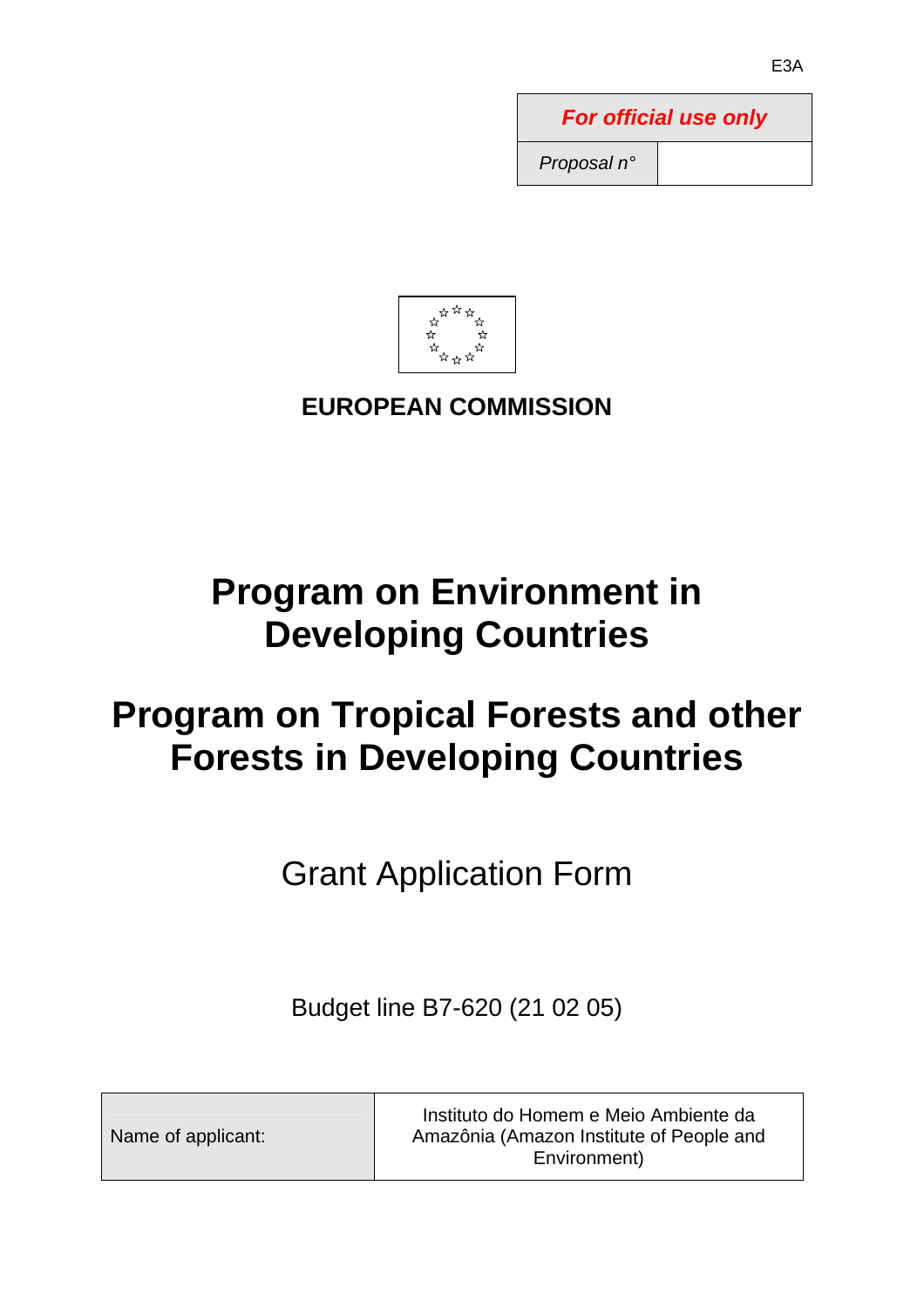# APPLICATION DATA SHEET

# **Note: The data on this page will be encoded in the EuropeAid's proposal data bank without verification against other parts of the application form. It is the responsibility of the applicant to ensure the correctness of the data provided on this sheet.**

| <b>Applicant</b> | <b>Full Name</b> | Instituto do Homem e Meio Ambiente da Amazônia<br>(Amazon Institute of People and Environment)                |
|------------------|------------------|---------------------------------------------------------------------------------------------------------------|
|                  | Acronym          | Imazon                                                                                                        |
|                  | Address          | Rodovia Mário Covas, Rua do Pau Darco, Conjunto Pau Darco,<br>Casa 01. Ananindeua, Pará, Brazil - 67.113-820. |
|                  | Contact person   | <b>Paulo Amaral</b>                                                                                           |

**Title of the Action** 

**Bridging the Divide: Enhancing Forest Tenure, Management and Marketing in the Brazilian Amazon** 

|               | Main<br>targeted                                      |       |                        |                |               |
|---------------|-------------------------------------------------------|-------|------------------------|----------------|---------------|
| Asia<br>(CAI) | Africa / Caribbean / Pacific   Mediterranean<br>(ACP) | (MED) | Latin America<br>(RAL) | Global<br>TPS) | country       |
|               |                                                       |       |                        |                | <b>Brazil</b> |

| Program | <b>Environment in Developing Countries</b>                                           |
|---------|--------------------------------------------------------------------------------------|
|         | $\parallel$ X $\parallel$ Tropical Forests and Other Forests in Developing Countries |



| Total eligible cost of the Action |    | 3,012,452 EUR |                                                                 |
|-----------------------------------|----|---------------|-----------------------------------------------------------------|
| <b>Requested EC Contribution</b>  |    |               | <b>2,296,300 EUR</b> = $\frac{76}{5}$ % of total eligible costs |
| <b>I</b> Duration                 | 48 | months        |                                                                 |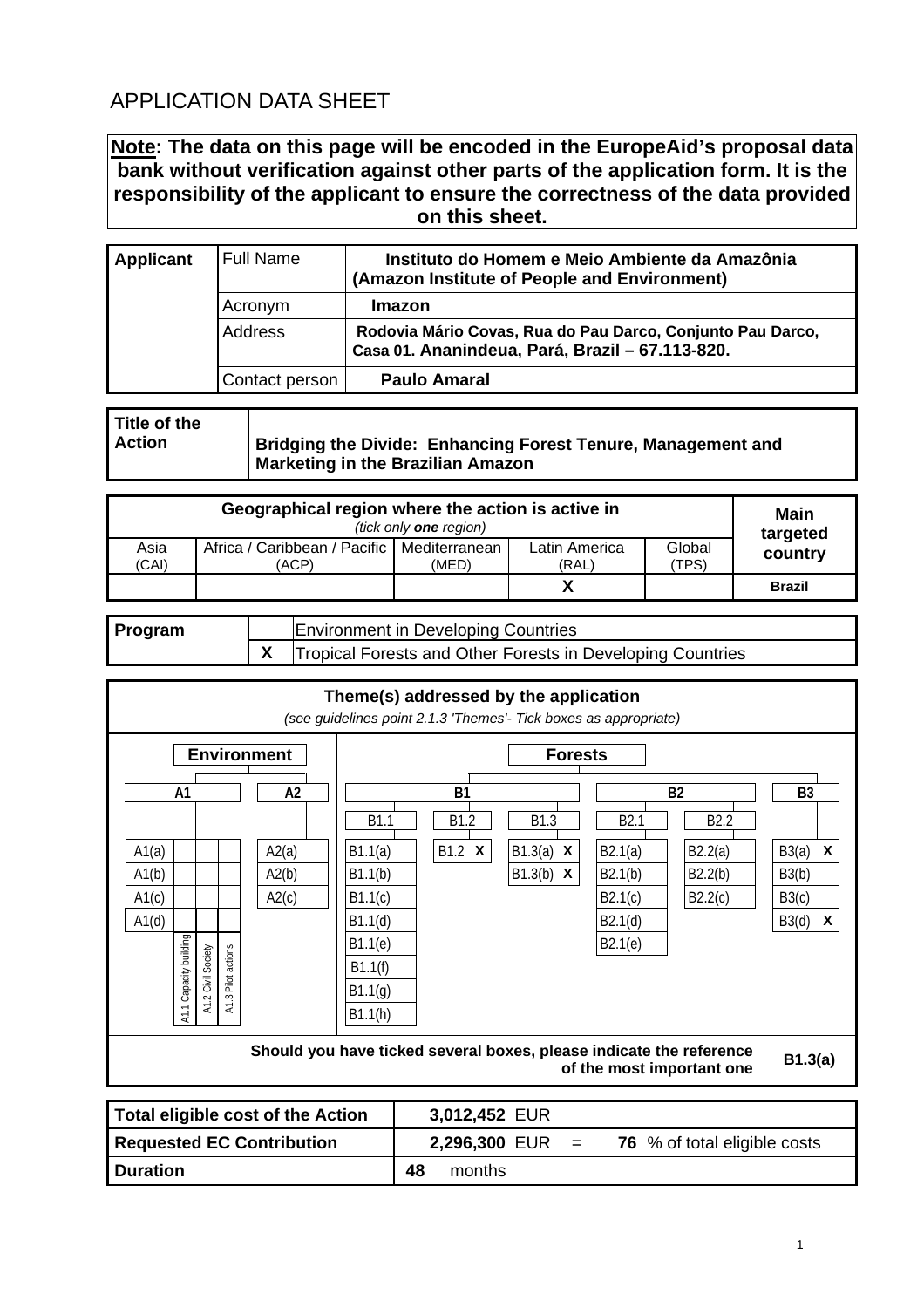# I. THE ACTION

# **1. Description of the action**

# *1.1 Title*

# *Bridging the Divide: Enhancing Forest Tenure, Management and Marketing in the Brazilian Amazon*

## *1.2 Location(s)*

Field activities of the action will take place in dynamic frontier regions of Gurupá, Porto de Moz and Marabá in the Brazilian Amazon. How conflicts among forest communities, industries and government play out in this region will foreshadow the future environmental and social conditions for the other 6 million families living in Amazonia. The lead institution, Imazon, is based in Belém, the capital of Pará.

The action is intended to learn from and produce impacts throughout the Amazon region, as well as facilitate interchange of experiences with other countries in Latin America, specifically Bolivia, Guatemala and Mexico.

## *1.3 Amount requested from the European Commission*

| Total eligible cost of the action | Amount requested from<br>the European Commission | % of total cost of action |
|-----------------------------------|--------------------------------------------------|---------------------------|
| 3,012,452 < EUR >                 | 2,296,300 < EUR                                  | 76 %                      |

# *1.4 Summary*

The action aims to contribute to the conservation of locally-valued Amazonian biological diversity and the improvement of the standard of living and welfare of forest-dependent people. Working along a gradient of land use regimes at three sites in the Brazilian Amazon and drawing on cases from elsewhere in Latin America, the action will generate key information and build local capacity to bridge the information divide between the social and environmental sectors. It will address forest ownership, sustainable forest management and value of forests in developing countries, three themes of the call for proposals that are fundamental to resolving profound inequities for forest-reliant communities. In the target areas close to 10,000 low-income families will directly benefit from the action. In addition, broad dissemination of action outputs will promote policies reforms, transparency in marketing, credit lines for forest communities and reduced regulatory burdens on rural families that can impact the region's 6 million people.

# *1.5 Objectives*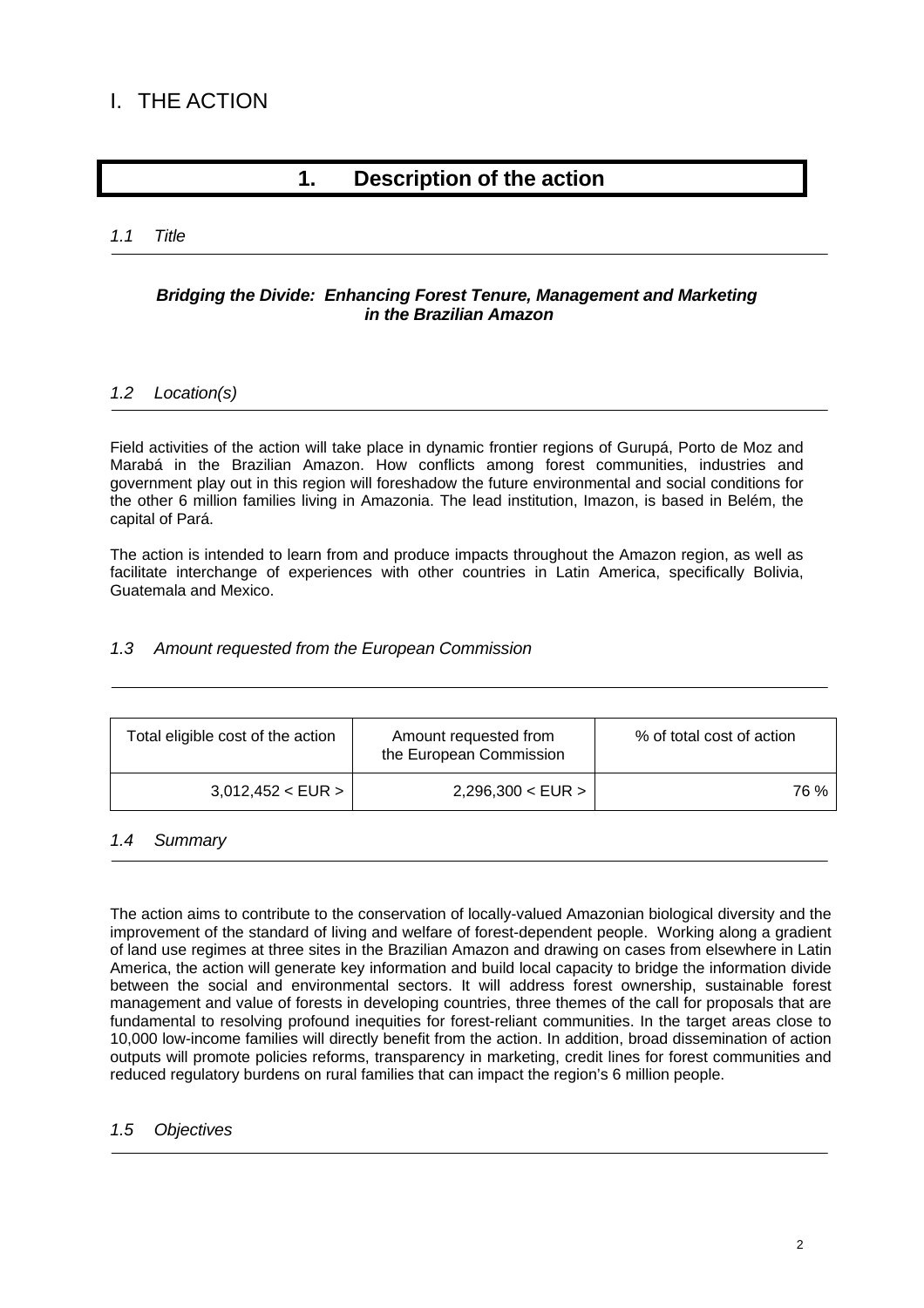The overall objectives of the action are to conserve the biological diversity and ecological functions of the Amazon tropical forest ecosystem and to improve the standard of living and welfare of forest-dependent people.

The proposed action will focus on three interlinked issues: 1) forest management, which is strongly conditioned by 2) tenure security and 3) markets. As shown in Figure A, tenure security and markets also interact but more weakly. To effectively address these three issues, the action will work to bridge the divide between federal agencies responsible for land tenure (INCRA) and those responsible for forest management (IBAMA), as well as the environmental and social movements (Figure B).



The action aims to understand and improve forest management practices among local forest users, and to increase their access to and benefits from forests. Working along a gradient of land use regimes in the Brazilian Amazon and drawing on cases from elsewhere in the region and other countries, the action will generate key information and build local capacity in forest access, sustainable management practices and marketing of forest products. It will define strategic interventions aimed at implementing improved practices at three specific sites (described under 1.6 (e) and (f) below) and formulating public policies designed to scale up those practices.

The action will build on the momentum of prior work by Imazon, CIFOR, IIEB and FASE. It has been developed by a team of experienced researchers, managers and extensionists with extensive accumulated experience of the key constraints and opportunities of current community forest access systems in tropical forests and particularly those of Amazonia. The objectives have been developed in close consultation with social organisations acting in different forest regions and reflect real demands by forest-dependent peoples. In order to ensure the relevance and effectiveness of the action, activities will be implemented in a fully participatory manner from initial diagnosis to policy recommendation.

The action is expected to generate the following results:

- 1. Innovative experiences and technical information for strengthening local community tenure rights to forestland are identified, piloted and used to inform policy decision-making.
- 2. Appropriate tools and systems for forest management are identified, tested and disseminated.
- 3. Strategies to capture greater market value for forest products are developed and tested.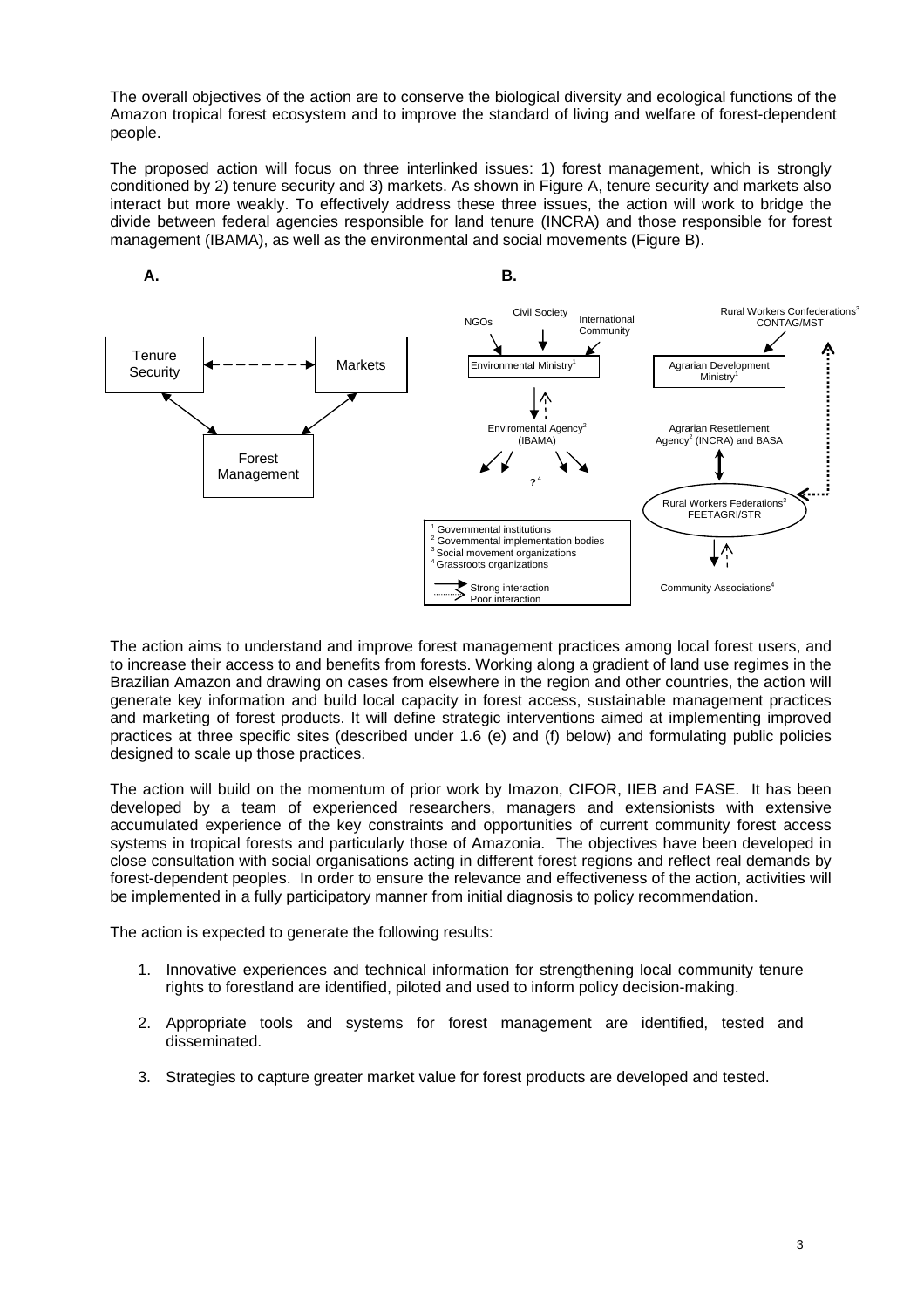## *1.6 Justification*

#### *(a) relevance of the action to the objectives of the programme*

The action will contribute to the overall objective of the Programme on Tropical Forests and other Forests in Developing Countries – the conservation and sustainable management of forests in developing countries – by developing appropriate forest management tools and systems for forestdependent people in Amazonia. It will also contribute to the alleviation of poverty and the Millennium Development Goals by improving access to and increasing benefits from forest ecosystems by lowincome communities, who are the main target beneficiaries of the action.

#### *(b) relevance of the action to the priorities of the programme*

The action will directly address the following four Programme priorities for 2002-2003:

- Priority 2: "Promote more effective and equitable arrangements for forest title, use and management...". Addressed by Result 1 of the action.
- Priority 3: "Increase local capacity to manage and utilise forests sustainably...". Addressed by Result 2 of the action.
- Priority 6: "Promote awareness of the full value of forests...". Addressed by Result 3 of the action.
- Priority 7: "Help forest-dependent people to participate in forest policy dialogue...". Addressed by both Results 1 and 2 of the action.

The proposed action includes activities under themes B1.2, B1.3(a), B1.3(b), B3(a), and B3(d; Market transparency) of the Call for Proposals.

#### *(c) identification of perceived needs and constraints in the target countries*

Development in Amazonia to date has been fuelled by widespread forest degradation and deforestation, generating boom-bust economies that provide little lasting wealth. Rural populations remain marginalized, often without clear tenure rights to or fair trade of forest resources. If the current Amazonian context is not changed, predatory logging and extensive agriculture will continue to spread at the expense of forest-dependent communities. Yet a major paradigm shift is now underway. Brazil's new pro-forest, pro-poor government is seeking direction regarding a host of new national forestry initiatives, including establishment of 55 million hectares of National Forests, improved enforcement of forestry legislation, and launching of a regional network of forestry training centres. Furthermore, emerging markets for products derived from sound and/or certified forestry operations are providing incentives for companies and communities to improve forest management.

Yet critical obstacles to improved forestry remain. Insecure tenure decreases the benefits that communities derive from forest resources, impedes approval of forest management initiatives within the current legal frameworks, and reduces access to collateral benefits such as credit. Due to highly complex land registry procedures, resolving tenure issues in frontier regions such as the Amazon is slow. In response, local communities are mobilizing all over the Amazon region to overcome this situation. Recently, the Amazonia Working Group (GTA), an umbrella organisation uniting 430 social and environmental NGOs, identified agrarian reform as its top priority. The government has also given agrarian reform a high priority.

Even if rural populations obtain secure land tenure, significant barriers to sound management of forest resources remain. Efforts at promoting sustainable forest management (SFM) in Amazonia to date have focused largely on an industrial timber-oriented model that fails to incorporate hundreds of non-timber species providing important fruits, medicines and raw materials. Due to long life spans and low densities, many of the most valuable timber and non-timber species are vulnerable to local extinction due to logging, fire and agricultural expansion. Development of biologically sustainable forest management systems requires the incorporation of knowledge of forest ecology into management practices. Furthermore, to be effectively implemented such systems must be tailored to the needs of local communities, many of which are seeking input on how to manage forests sustainably.

While both global and local values of Amazonian forests have been convincingly demonstrated in the scientific literature, there is significantly less understanding of forest values at regional and national scales, including many products that are commercialized through informal channels and thus are not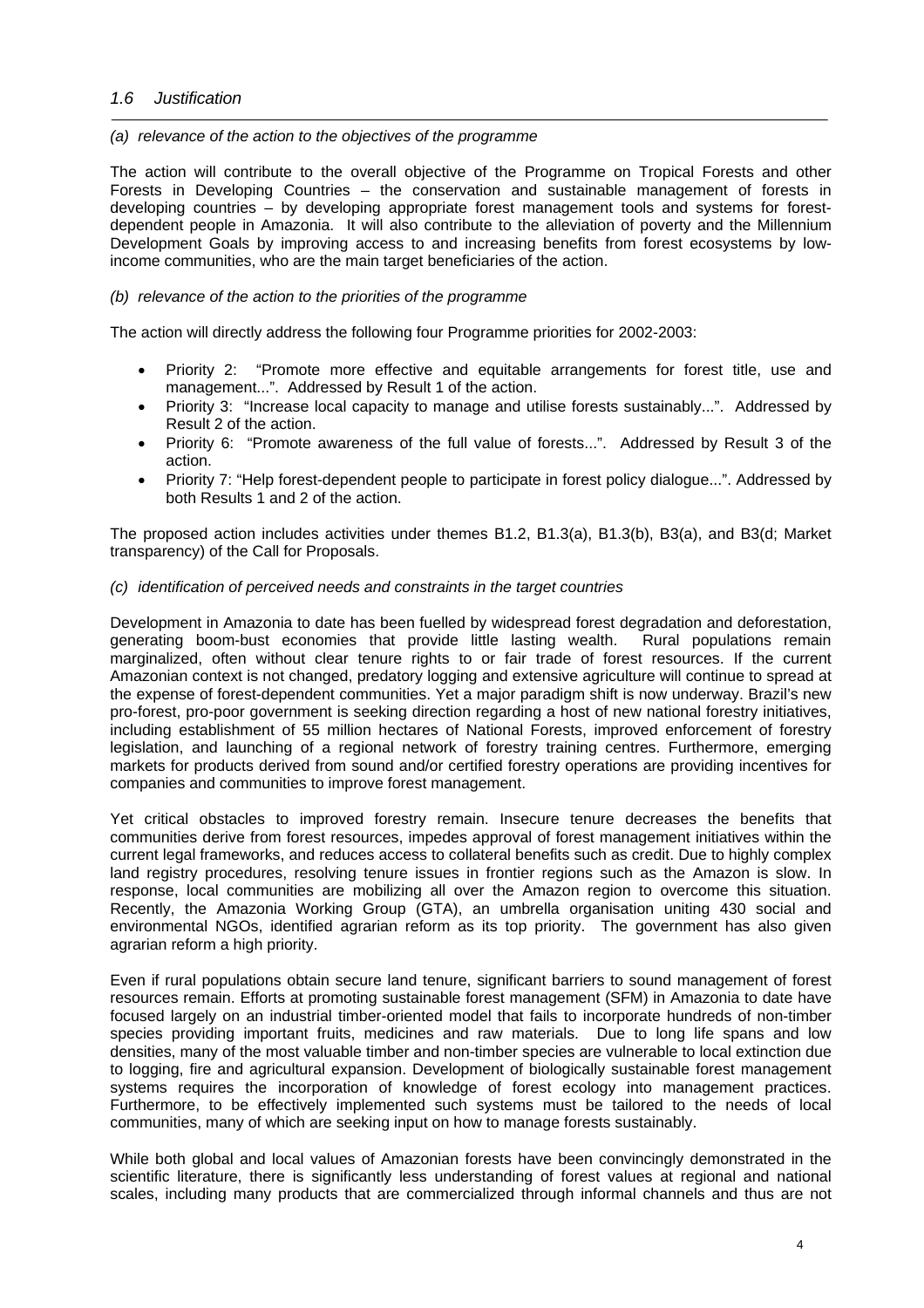represented in official statistics. This is a critical gap because most forest policy and management decisions are made at the state and national levels. In addition, communities and other managers of multiple-use forests need information about markets, including determinants of demand (price and income sensitivity), transaction costs of meeting this demand (transportation, storage, seasonality) and competitive sources of supply (secondary forests, agroforestry systems, and plantations, especially in peri-urban zones). Incorporating the full suite of forest products into official data collection programs would enable forest managers to develop marketing plans, inform the public about these substantial hidden product flows and provide a basis for more informed policies.

In the states of Amazonas, Acre, Amapá and Pará, decision makers are calling for increased information on forest product trade, production chains and effective means for communities to supply goods to meet these opportunities. For this to occur, market opportunities and niches for communities need to be identified and effectively disseminated to producers and traders of forest products.

## *(d) list of target groups and estimated number of direct and indirect beneficiaries*

Target groups and intermediate beneficiaries are shown in the table below. Around 10,000 families in three target sites will benefit directly from the action through improvements in tenure security and benefits from the forest. The local participating institutions are intermediate beneficiaries that will have their technical, institutional and organisational capacities strengthened.

| Region/<br><b>Principal</b><br>characteristics            | Marabá                                                                                                                                                                                    | Gurupá                                                                                                                                                                       | Porto de Moz                                                                                                                                                                                             |
|-----------------------------------------------------------|-------------------------------------------------------------------------------------------------------------------------------------------------------------------------------------------|------------------------------------------------------------------------------------------------------------------------------------------------------------------------------|----------------------------------------------------------------------------------------------------------------------------------------------------------------------------------------------------------|
| Area of activity                                          | 6 municipalities<br>19,000 $km^2$                                                                                                                                                         | 16 municipalities<br>12, 000 $km^2$                                                                                                                                          | Municipality of Porto de Moz,<br>17,000 $km^2$                                                                                                                                                           |
| Existing fora                                             | Forum of Agrarian Reform<br>Organizations (FERA);<br><b>Technical Councils of the</b><br>environment and resettlement<br>agencies (INCRA, IBAMA, etc.)                                    | - Forum of Rural Workers for<br><b>Community Forest Management</b><br>of the Amazon River Estuary                                                                            | - Natural Resources Committee                                                                                                                                                                            |
| Participating<br>Institutions                             | LASAT, Rural Workers Unions,<br>Assistance Cooperatives,<br>Production Cooperative and<br>Community Associations.<br>Total of 12 organisations                                            | - FASE and more than 30<br>institutions including Rural<br><b>Workers Unions, Community</b><br>Associations, Research<br>Institutions and NGOs.                              | <b>Rural Workers Unions-</b><br>Association, Parish, Community<br>Radio São Braz Parish; Rural<br><b>Families Centre; Teachers</b><br>Association                                                        |
| Families involved                                         | 3000 hh                                                                                                                                                                                   | 2350 hh                                                                                                                                                                      | 4000 hh                                                                                                                                                                                                  |
| Principal actions<br>underway related<br>to the proposal. | Implementation of a CFM Project<br>has actively involved IBAMA<br>Training agenda for the<br>preparation of two Forest<br>Resources Multiple Use Plans in<br>settlement areas of SE Pará. | Land tenure regularisation for<br>collective tenure of 84,437<br>hectares for "quilombo" people<br>and concession of use rights for<br>the community of Camutá do<br>Pucuri. | The creation of two reserves is<br>proposed. Together the reserves<br>would create the largest area of<br>protected forest under the<br>control communities in Brazil,<br>covering 1.6 million hectares. |

#### **Summary of information on local target regions**

Through dissemination and policy influencing activities, a wide range of other beneficiaries will be reached by the action. These include policy makers in federal and state governments, relevant government agencies (IBAMA, INCRA, and their state-level counterparts) and local groups (rural workers unions, local NGOs and social organisations). The prime final beneficiaries are the forest dependent people of Brazilian Amazonia. Approximately 6 million people live in rural Amazonia, many confronting the same threats to their livelihoods as exist in the target regions. Empowerment of communities, through access to critical information that they now lack, is essential to achieving their conservation and development goals.

#### *(e) reasons for the selection of the target groups and activities*

The three areas selected under this action (Gurupá, Marabá, and Porto de Moz) offer a gradient of tenure regimes, ranging from smallholders holding individual rights to traditional communities with collective rights to forestlands. In addition, the sites have been the scene of land tenure conflicts, which in turn have generated a variety of innovative solutions. Of the three sites, Gurupá is the most advanced in terms of local organisation and definition of tenure rights, Marabá is intermediate and Porto de Moz is the least developed and most vulnerable. Local organisations operating in each of the sites have requested support for specific activities (described below). The issues at these three sites resonate with thousands of rural Amazonian communities.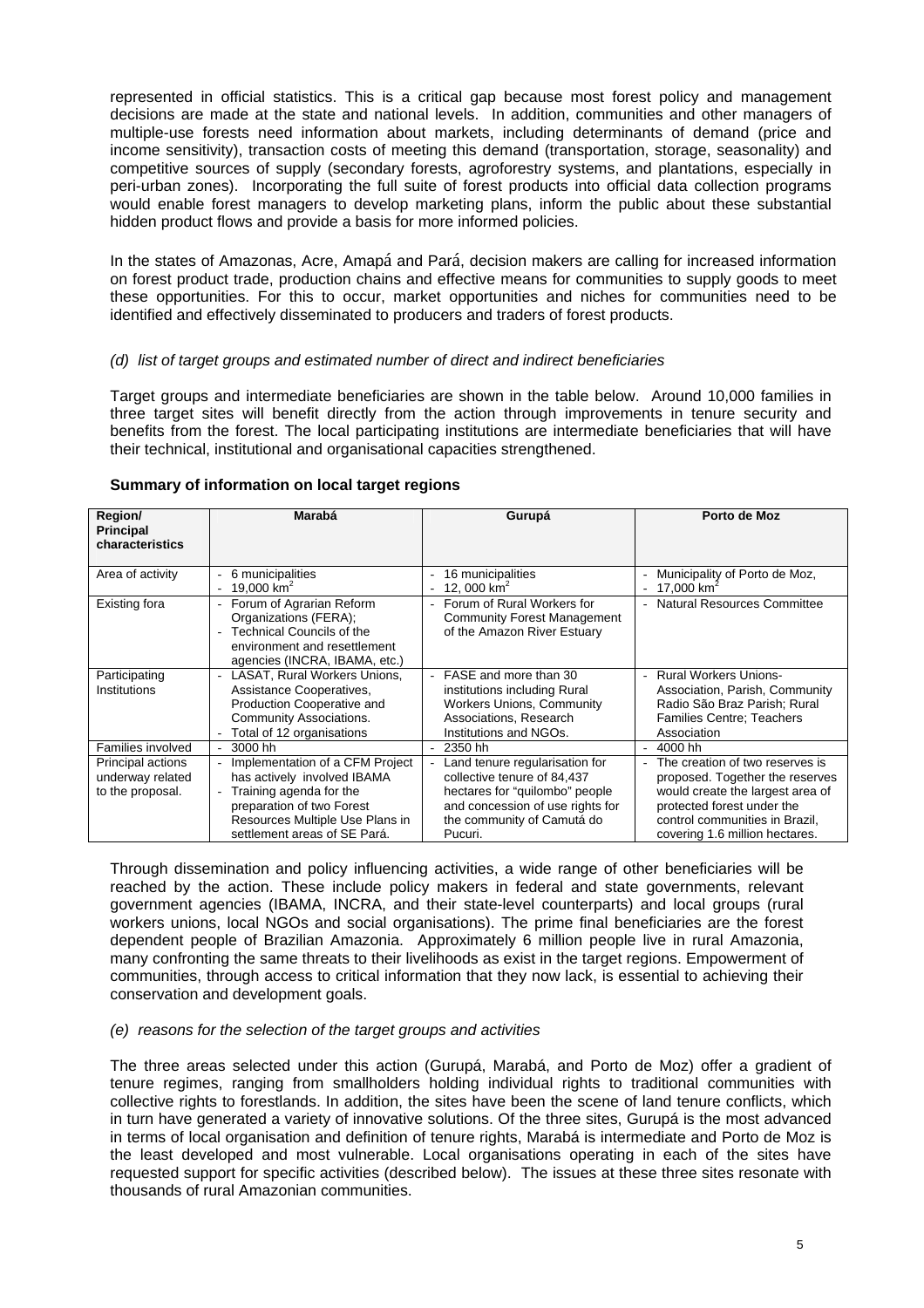

Map of the target areas of the proposed action

# *(f) relevance of the action to the target groups*

In Porto de Moz, uncertain land rights and lack of law enforcement have enabled timber companies to gain access to forestlands traditionally under community control. In response, leaders representing 120 communities comprising 20,000 inhabitants have called for establishment of an extractive reserve (*Verde para Sempre*). Together with a proposed neighbouring reserve (*Renascer),* these forests would form a continuous network of 1.6 million hectares under community control. The Women's Association of Porto de Moz has requested assistance in determining sustainable harvest and marketing of non-timber forest products (NTFPs).

In the neighbouring micro-region surrounding Gurupá, traditional extractivist communities are seeking the legal recognition of access to forest resources through individual and collective property regimes. This process has, however, involved only a small number of communities located in the municipality of Gurupá, and there are demands to expand it to the rest of the micro-region. Local communities are engaged in a variety of forest management regimes and are processing forest products such as palm heart and other non-timber forest products. FASE has requested technical assistance in managing Brazil nut and to work with women engaged in extraction and processing of oil from forest resources.

Located in Central Pará, the Marabá micro-region has been heavily impacted by logging and deforestation for establishment of cattle ranches. Here smallholder settlers are demanding secure tenure rights over land and forest resources, through both individual titling and collective mechanisms such as forest settlements and agroextractive reserves. Working in association with settler groups, the Socio-Agronomic Laboratory of Tocantins (LASAT) has requested assistance in improving the management and trade of Brazil nut and the popular native fruit, cupuassu (*Theobroma grandis*).

# *1.7 Detailed description of activities*

The activities of the action are presented under three thematic result areas: tenure security, forest management and markets. These themes are closely linked and interdependent. They need to be treated in a coherent manner in order to address the real needs of forest communities and realize the full value of forest resources for families and for the national economy and welfare. Without secure tenure, there is no incentive to develop sustainable management. Without information on productivity is impossible to develop markets. The strength and innovation of the action lies in its ability to address the three themes together in a coherent manner. Specific links between subactivities are identified, below. Additionally, throughout the work of the action, efforts will be made to link activities and cross-reference and synthesise information and recommendations. Whenever possible, activities under the three themes will be undertaken jointly. In addition, specific activities and outputs (community workshops, participatory mapping, training, production of dissemination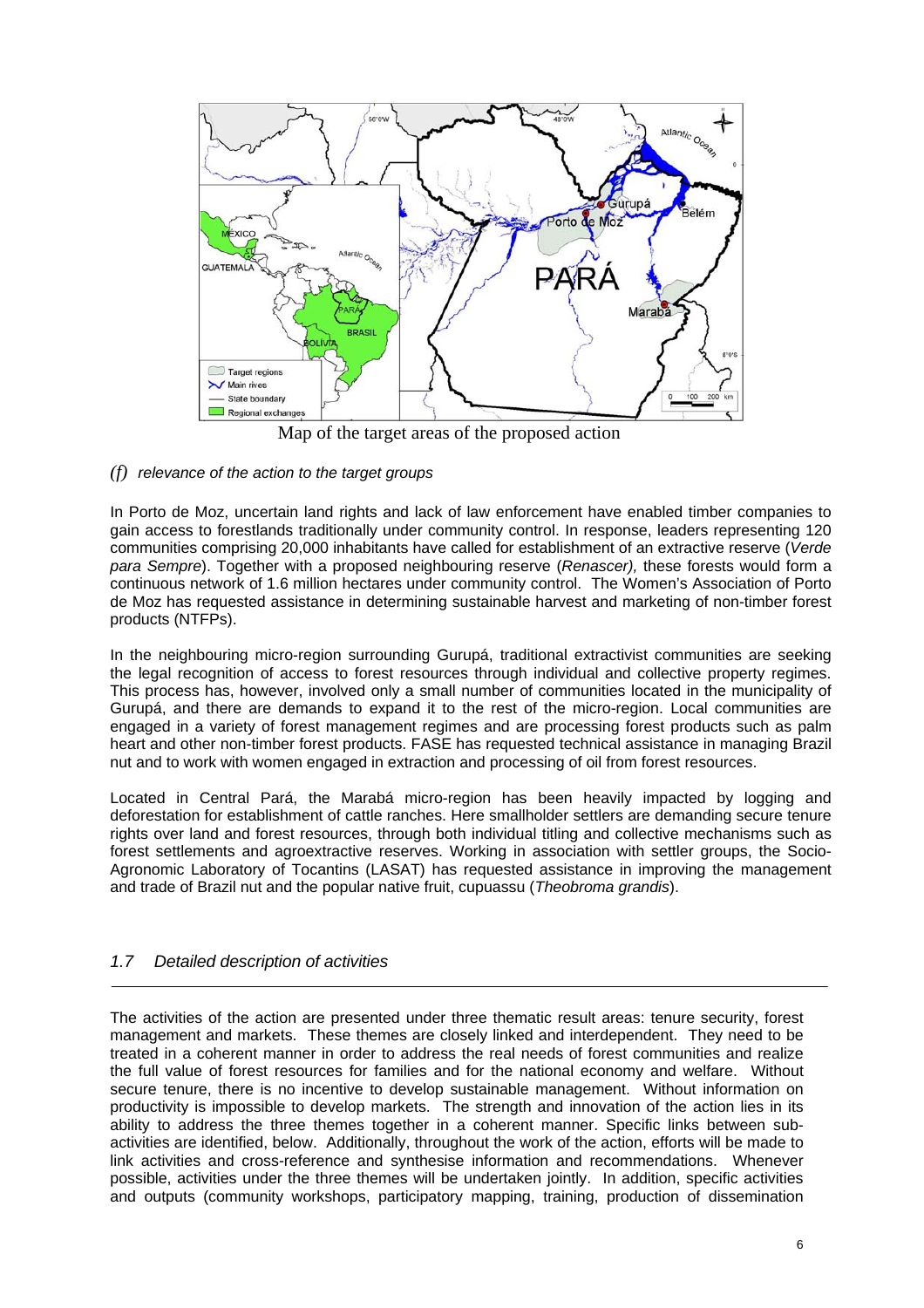material, interchange seminars, etc) will be designed to bring together results and conclusions from all three themes.

## **Result 1: Innovative experiences and technical information for strengthening local community tenure rights to forest land are identified, piloted and used to inform policy decision-making**

#### **Activity 1-A: Identify, document and communicate innovative experiences for local communities to strengthen tenure rights to forestlands**

This activity aims to learn from successful experiences to secure customary rights to forestlands. Lessons about obstacles and opportunities of existing tenure systems, their implications for forest use, and associated institutional arrangements, will be derived from innovative experiences within the project sites, from other contexts of the Brazilian Amazon, and other countries of Latin America. The experiences and lessons will provide a basis for devising legal alternatives to secure tenure and access rights to forestlands for application in the three action sites. As in other contexts in Latin America, the links between tenure systems and forest use could reveal promising strategies for strengthening tenure claims.

#### *Sub-activities and lead institutions:*

- 1-A.1 Assess experiences in Gurupá, Porto de Moz and Marabá to identify existing tenure systems, legal obstacles and opportunities, implications for forest use, and associated institutional arrangements, with full participation by local stakeholders (IIEB, Imazon, CIFOR)
- 1-A.2 Analyze promising cases elsewhere in the Brazilian Amazon and in other countries with potential to provide lessons regarding the legal recognition of land tenure rights (CIFOR, Imazon, IIEB)
- 1-A.3 Establish a network of organizations in the target sites, with participation of representatives from elsewhere in the Brazilian Amazon and other countries, for communicating experiences and lessons involving tenure rights to forest lands (IIEB, Imazon)

# *Products:*

- 1. Lessons learned from the Brazilian Amazon and other countries on opportunities and risks of different legal alternatives to formalize forestland tenure rights documented
- 2. Three diagnostic studies, three policy briefs and extension material (one educational video, one manual and one brochure) on land tenure and forest resources use in the action target sites, including analyses of alternatives within the existing legal and institutional frameworks to strengthen and legalize land tenure and resource use rights
- 3. Regional meetings and one Latin American workshop organized to discuss project findings and exchange lessons regarding innovative experiences.
- 4. Establishment of a regional and international network for communicating lessons and experiences involving tenure rights to forest lands through use of a website, electronic discussions and teleconferences.

#### *Risks:*

Differing objectives and demands among communities and local leaders, as well as lack of agreement on timing to achieve outcomes, could undermine an assessment with full participation by local stakeholders. Preparing detailed work plans and agendas with local institutional actors and communal leaders should overcome this risk.

#### **Activity 1-B: Pilot mechanisms to strengthen local initiatives for securing forestland tenure rights in target communities**

Insights gained from the Gurupá experience in claiming legal rights to forest resources will be used to pilot experiences in Porto de Moz and Marabá involving communities with customary land tenure rights but lacking legal recognition. Project staff will work closely with local inhabitants to map land tenure and use rights (i.e., definition of community limits, common areas, individual holdings, associated rights and land use regimes, and identification of areas under dispute) in selected communities at each of the three sites. The resulting maps will serve as a basis for developing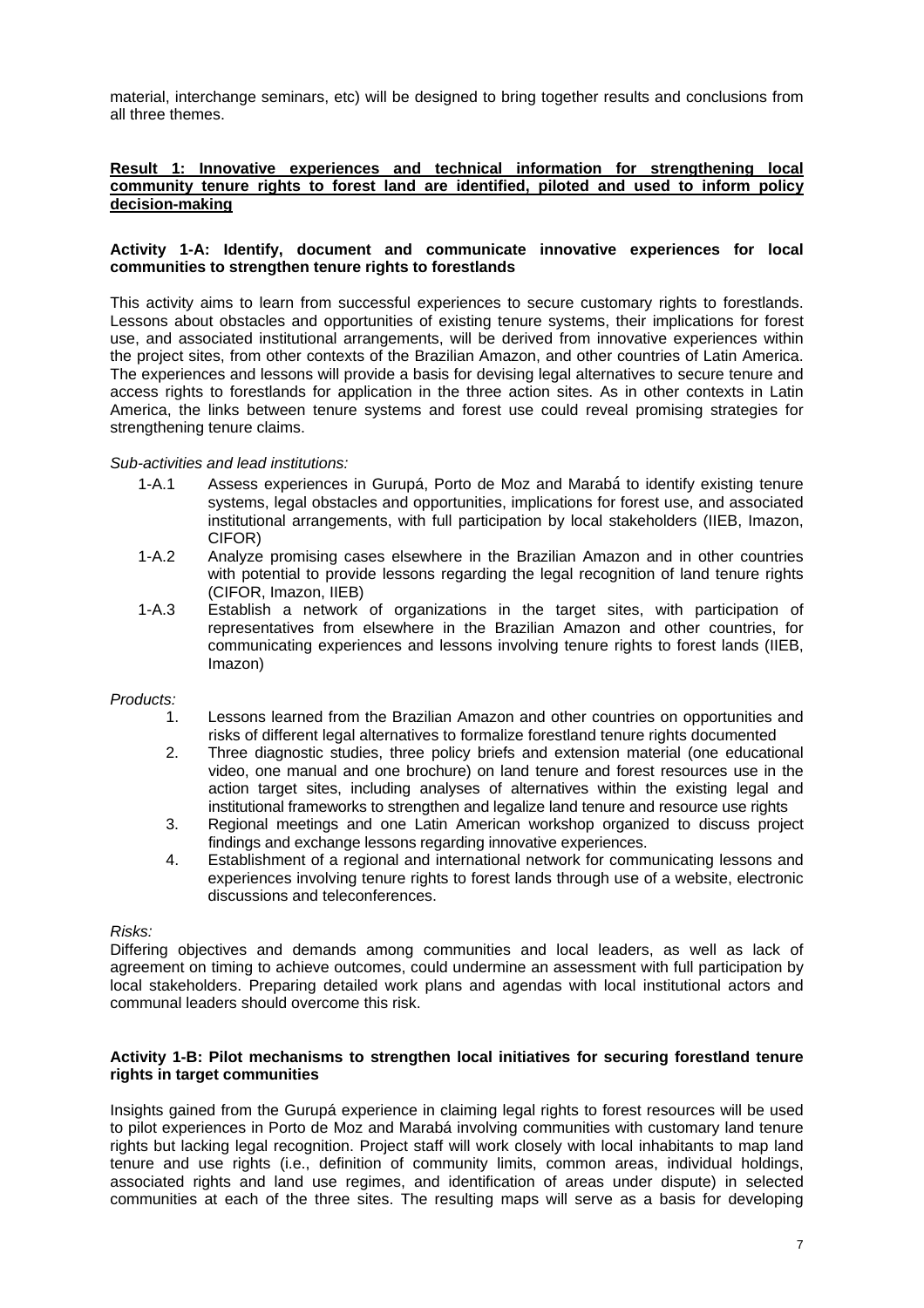community land use plans, which will provide a powerful tool for negotiating legal recognition of land rights with the federal and state agencies in charge of land titling (INCRA and ITERPA), and also for expediting the land titling process. The land use plans will also enable federal and state environmental agencies (IBAMA and SECTAM) to expedite approval of forest management plans.

## *Sub-activities and lead institutions:*

- 1-B.1 Map community limits, land tenure, land use regimes, and identification of land disputes in Gurupá, Porto de Moz and Marabá (FASE, IIEB, Imazon)
- 1-B.2 Develop community land use plans based on the maps as a basis for negotiating legal recognition of land rights and approval of land uses with appropriate governmental agencies (FASE, IIEB, Imazon, CIFOR)
- 1-B.3 Based on experiences in the Gurupá region, prepare proposals for obtaining legally recognized tenure rights in the Porto de Moz and Marabá project sites for presentation to and discussion with the federal and state land titling agencies (FASE, IIEB, Imazon)
- 1-B.4 Disseminate legal and technical information on the above initiatives to communities and other local actors (FASE, IIEB, Imazon)

#### *Products:*

- 1. A geographic information system (GIS) produced for each project site including customary land tenure rights, land use, and rules regulating access to forest resources.
- 2. A minimum of 50 people trained in obtaining geographic information for systematization in GIS, and 10 local people trained in the use of GIS to support local decision-making processes.
- 3. A minimum of 5 participatory land use plans and 2 legal proposals for title regularization of customary land tenure rights developed for the Porto de Moz and Marabá project sites and discussed with the federal and state land tenure agencies
- 4. Extension and training material prepared and disseminated among local communities. and other information disseminated through regional and local media (i.e., community radio stations, national radio network targeting rural communities).

#### *Risks:*

There is a high risk of resistance from local elites and responsible governmental agencies to provide legal recognition of tenure rights to local communities. Furthermore, a chronic lack of transparent information on registries of rural properties may undermine efforts to obtain formal tenure recognition. This is particularly true in cases in which areas are under multiple claims, frequently though illegal or semi-legal means. The action will address these risks by generating and disseminating information on the *de facto* land ownership and associated land uses within target communities. Sponsoring public fora for discussing tenure issues, and establishing a network for communicating successful experiences in other regions, will contribute toward creating a more transparent and enabling environment for developing this activity.

#### **Activity 1-C: Formulate policies to strengthen local initiatives for legal recognition of tenure rights to forestland by forest dependent communities**

Building on the preceding activities, the action will formulate specific policy recommendations to expedite legal recognition of forestland tenure rights of local communities. Through widespread dissemination, these recommendations will have potential impact in areas far greater than the three project target sites. Establishing the links between tenure security and environmentally sound forms of land use is likely to provide strong justification for land claims by local communities. Policy recommendations will be directed at three levels: 1) in the target municipalities, linking recommendations with issues of local development and territorial planning; 2) in the state government, by organizing a regional forum for discussing policy alternatives for addressing tenure issues; and 3) at the federal level, by including these issues in the agenda of key ministerial working groups and task forces.

#### *Sub-activities and lead institutions:*

1-C.1 Develop specific policy recommendations to expedite legal recognition of forestland tenure rights of local communities (Imazon, CIFOR)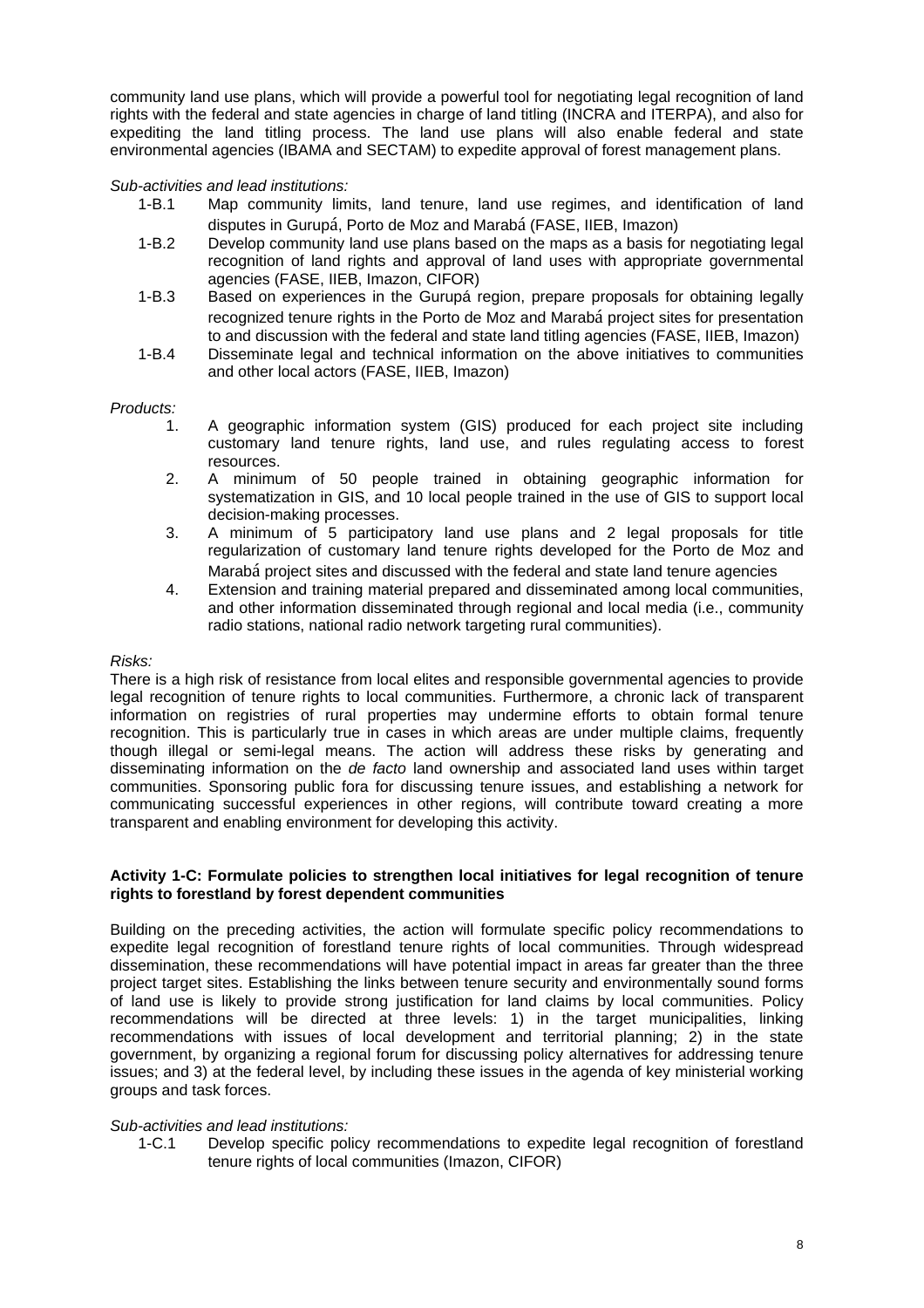- 1-C.2 Identify other areas in the Brazilian Amazon with customary land rights but unclear land tenure situation that could constitute potential targets for the policy recommendations formulated by this action (Imazon, CIFOR)
- 1-C.3 Participate in or encourage the establishment of fora to discuss land tenure issues, with strong participation by representatives of social and environmental organizations. (IIEB, Imazon, CIFOR).

# *Products:*

- 1. Specific policy recommendations to expedite legal recognition of forestland tenure rights of local communities, based on discussions with local and regional small farmers organizations (e.g., FETAGRI) and for presentation to state agencies (e.g., INCRA and ITERPA), and key decision-makers in the Ministries of National Integration, Environment (MMA) and Agrarian Development (MDA)
- 2. A map of areas with customary forestland tenure rights in the Brazilian Amazon.
- 3. Policy recommendations disseminated and discussed with key decision-makers elsewhere in the Brazilian Amazon and in other countries of the region (e.g., Bolivia, Mexico, Guatemala) through the communications network established under Activity 1.A-3.

#### *Risks:*

The risks related to enhancing the debate on property rights of forestland favouring local communities are due to two principal factors: 1) the neglect of this issues at high decision-making levels because of its political connotations, and 2) the failure of social movements to make explicit links between land tenure and environmental agendas, thereby missing promising opportunities for legitimizing community claims. The action will address the first risk through wide dissemination of policy recommendations and active participation in existing policy fora (i.e., ministerial and interministerial working groups that discuss topics such as deforestation, forest concessions, land allocations, etc.<sup>1</sup>). To address the second risk, the action will demonstrate the clear links between land tenure and forest-related issues, and will work with FETAGRI and other social movements to establish a task force on these themes.

#### **Result 2: Appropriate tools and systems for forest management are identified, tested and disseminated.**

## **Activity 2-A: Synthesize relevant information about locally valued priority species and existing multiple-use forest management systems**

In an effort to foster diverse management systems, communities in the target sites will take the lead in identifying a range of key species that serve both formal and subsistence economies. To ensure broader relevance beyond these sites, species selected will demonstrate ample distribution throughout the region. Market information gathered in activity 3-A will help guide selection of species with market niches that are accessible to communities. Local and scientific knowledge will be synthesized from the study sites and key areas beyond. In addition to identifying priority species for focus in the following activity (2-B), this analysis will reveal species whose habitat occurrence and current harvesting are compatible with conservation. To incorporate lessons learned from previous community management efforts, we will gather information on multiple-use forest management systems in other areas of the Amazon Basin and other regions, in particular Central America.

#### *Sub-activities and lead institutions*:

- 2-A.1 Identify critical species for communities in target sites (CIFOR, Imazon, FASE)
- 2-A.2 Inventory forest resources in target sites (CIFOR, Imazon)
- 2-A.3 Document local knowledge on current use and management of species in target and other communities through these species' range (CIFOR, FASE)
- 2-A.4 Accumulate and synthesize scientific information on identified priority species (Imazon, CIFOR).
- 2-A.5 Analyze literature on multiple-use forest management systems (Imazon, CIFOR)

*Products:* 

1. Priority species identified, including those with market niches that can be supplied by communities and those threatened by current land-use

 $\overline{a}$  $1$  Imazon, IIEB and FASE already participate in these working groups.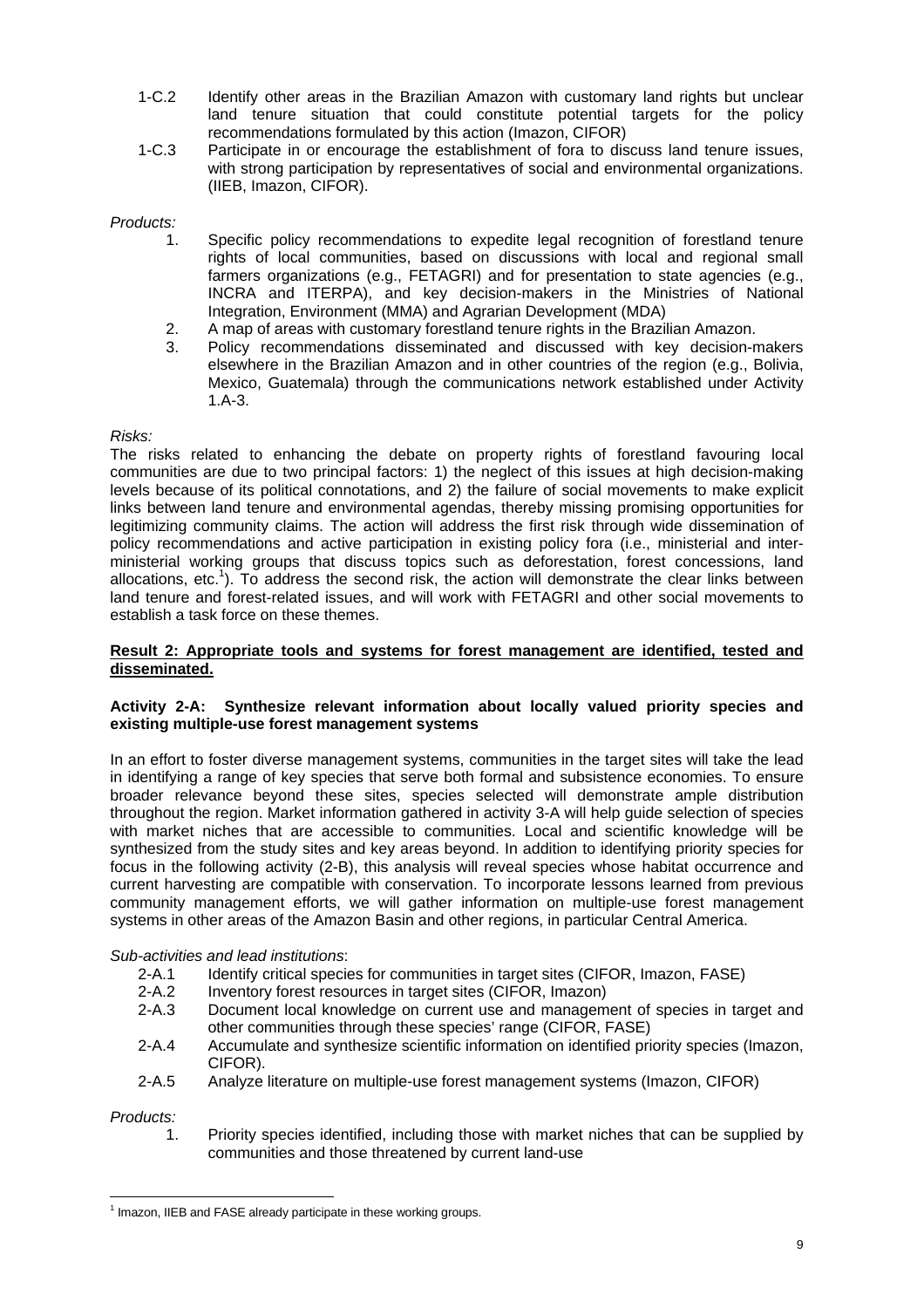- 2. Field methods and tools developed to incorporate local perspectives and knowledge into understanding of critical forest resources
- 3. Traditional and scientific knowledge relevant to sustained management of priority species synthesized for direct application by forest dependent communities.

#### *Risks*:

Participatory inventories of forest resources will help fill gaps in knowledge while providing local people power over the generation and flow of information. Developing multiple use systems that are viable for forest communities will require ample participation from community members. Participatory approaches can be risky, primarily because livelihoods of most families in the study sites are based on seasonally variable activities such as hunting, fishing, subsistence agricultural and extraction of forest products. The logistics of participatory actions are therefore complex, requiring a calendar of joint project activities that is flexible, tailored to community interest and availability. CIFOR brings more than a decade of experience and strong working relationships with communities in the focus regions that should ensure successful completion of project objectives.

#### **Activity 2-B: Fill gaps in information, increase local and regional capacity and develop tools necessary to implement multiple-use forest management systems**

Building on the preceding activity focusing on priority species and their management, this activity will gather field data on the ecology of selected timber and non-timber species, including key information on density, growth, production/yield and recruitment needed to determine the sustainable harvest levels of these species. Information from both of these sources will be integrated into the design of sound forest management systems based on community needs and ecological constraints on production, combining the perspectives gathered from local knowledge with insights of scientific information. In addition, management systems will be designed in accordance with the particular land-tenure regime of each community (e.g., different systems are appropriate in extractive reserves than in government settlement projects).

For effective implementation of integrated management systems to occur, local and regional capacity must be increased. By directly involving the key institutions active in training and extension in forest management, we plan to disseminate the management concepts and practices developed during this action at both local and regional scales. Both FASE and IIEB have extensive experience with community organization and extension. The Tropical Forest Institute (IFT), a centre of excellence that will play a central role in implementing a network of institutions throughout the Brazilian Amazon engaged in forestry training, will provide practical training forest management to target communities. Courses will specifically addresses community needs. Sharing of information and experiences among communities, often the most effective means of transferring knowledge, will be facilitated through regional and international workshops and exchange programs organized under activity 1-A. Training will also extend to other stakeholders, such as decision-makers, extension agencies and rural unions, with the goal of providing the necessary tools to identify critical forest resources and prepare technically sound, diversified forest management plans.

With the participation of the selected communities, multiple-use management systems will be tested and validated. Validated systems will be scaled up and consolidated through the design of generic guidelines for sound integrated management of forest resources. Finally, results under this activity will be reported in scientific and popular articles.

#### *Sub-activities and lead institutions*:

- 2-B.1 Gather information on the ecology of selected species needed to determine sustainable harvest levels (Imazon, CIFOR)
- 2-B.2 Design management systems based on community needs and ecological constraints on production (CIFOR, Imazon)
- 2-B.3 Prepare innovative training and extension materials based on project findings (CIFOR, Imazon)
- 2-B.4 Integrate project-developed methods of forest management into existing and new training initiatives designed to address community needs (IIEB, FASE, IFT)
- 2-B.5 Promote exchange of information and experiences among communities (IIEB, CIFOR)
- 2-B.6 Validate the proposed management systems with the participation of local communities (CIFOR, FASE)
- 2-B.7 Scale up forest management systems through the design of guidelines for implementation by forest dependent people (CIFOR, Imazon)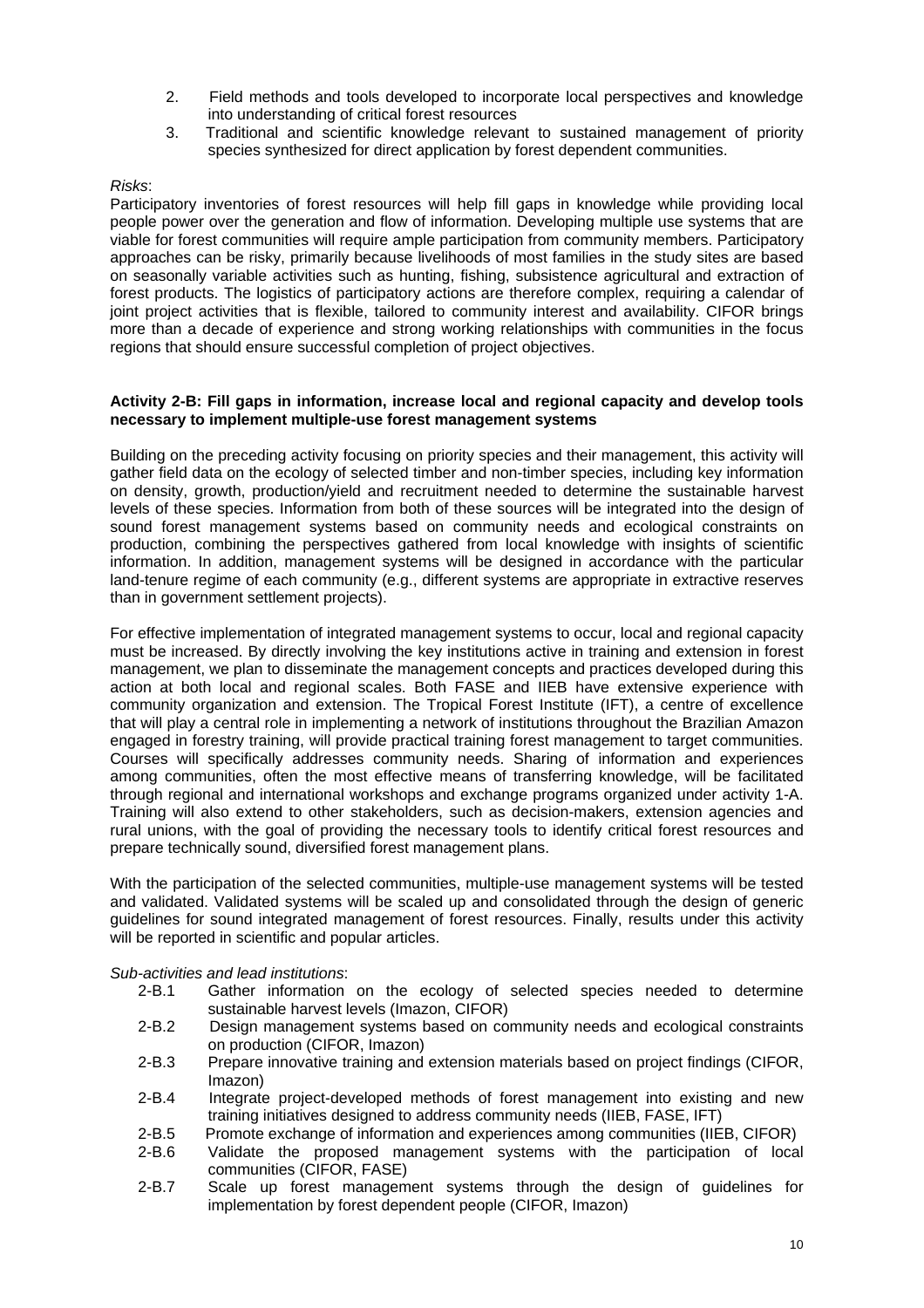2-B.8 Produce scientific and popular articles presenting project findings (Imazon, CIFOR)

## *Products:*

- 1. Sustainable harvest levels determined for selected priority species
- 2. Generic guidelines on best management practices produced, integrating science-based methods with insights of local people
- 3. Management guidelines tested and adapted for use by field workers and communities
- 4. Innovative extension and training materials (2 folders, 1 booklet, 1 video) disseminated to development and educational personnel at governmental and non-governmental institutions involved in extension
- 5. Extension and training materials incorporated into regional training programs
- 6. 300 people, including representatives from target sites, trained in multiple-use forest management
- 7. Students from regional universities mentored in design and execution of project activities that promote a participatory, multiple-use vision of forestry
- 8. Scientific and popular articles on the local value of biodiversity aimed at the scientific community and civil society

## *Risks*:

The complexity of forest ecosystems complicates the determination of sustainable harvest levels for timber or non-timber products alike. Designing forest management systems that are appropriate for and can be incorporated by local communities is another challenge. The action is designed to surmount these risks by making good use of prior and current scientific research and of local knowledge as a foundation for developing sound management systems. The action will enable communities to incorporate these systems through participatory fieldwork, training and capacity building. The ample experience of project partner and associate institutions in forestry training and extension will be key in assisting local communities to incorporate management systems.

## **Activity 2-C: Influence public policy concerning multiple-use forest management systems**

Promoting changes in public policy requires working simultaneously at local, regional and national scales. Our participation in decisive processes for formulation of forest policies in local, state<sup>2</sup> and national<sup>3</sup> spheres will be fundamental in bringing a new vision of forest management into policy formulation. In addition, members of Imazon, IFT and CIFOR serve in issue-focused policy fora such as the federal government's mahogany regulation working group. To assure policy impacts, the project has established direct linkages with leading governmental institutes and leaders, the Director of National Forests and the Ministry of Environment. The action will support continued dialogue and policy formulation through these avenues as a strategy for influencing public policy. One tangible example of such influence would be to build on Imazon's prior work with mahogany and develop a case for listing critically threatened species such as ipê (*Tabebuia impetiginosa*)<sup>4</sup> under CITES II. The action will produce periodic policy briefs focusing on key issues for widespread dissemination to decision makers. In addition, in the three target sites the project will work closely with organizations such as LASAT, FASE and grassroots organizations to develop the capacity of social movements to incorporate scientific and legislative understanding into their agendas. Finally, we will produce scientific and popular articles presenting key project findings involving sound forest management.

#### *Sub- activities and lead institutions*:

 $\overline{a}$ 

- 2-C.1 Formulate proposals for modifying forestry regulations based on the management requirements of key commercial species, and on the socioeconomic opportunities and constraints associated with such management (CIFOR, Imazon)
- 2-C.2 Produce briefs on key policy issues as a vehicle for disseminating information to decision makers (Imazon, CIFOR)

 $^2$  Regional Technical Committee of Ibama-Pará: This committee is a consultative body of the regional executive directory of Ibama that deals with forestry policies and regulations in the state of Pará. The committee is composed of diverse federal and state agencies, private companies and non-governmental organizations.

<sup>&</sup>lt;sup>3</sup> Regional Commission for Monitoring and Evaluation of Environmental Licensing in Rural Properties – Ministry of the Environment: Composed of representatives of state and federal governments, the business sector and non-governmental organizations, this commission functions as a consultative body on issues related to environmental monitoring and forest management.<br><sup>4</sup> This anasias

This species is of great importance both to the timber industry and to rural communities as a source of medicine.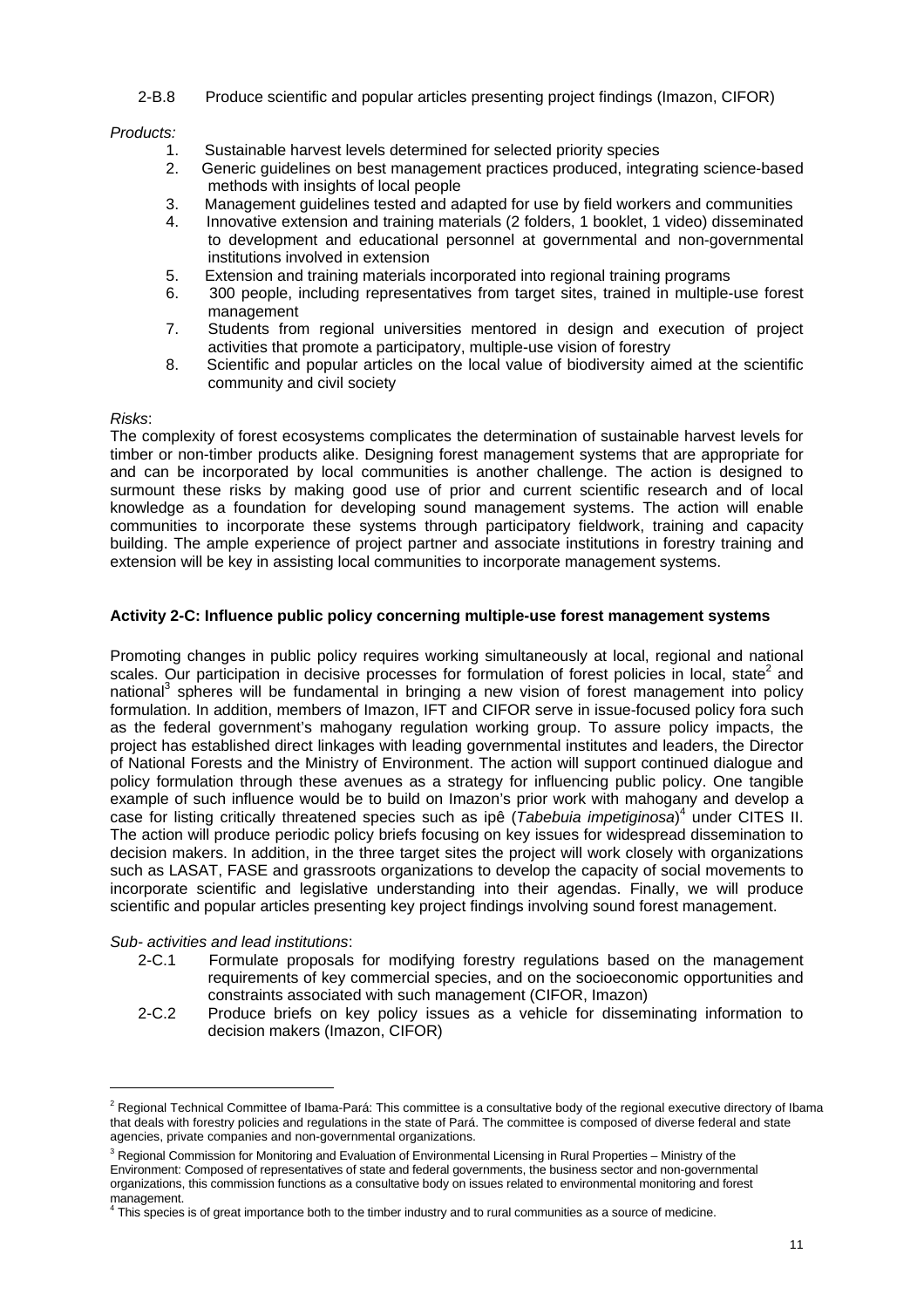2-C.3 Disseminate policy-relevant information to social movements and local communities in the three target sites (FASE)

# *Products:*

- 1. Improvements of existing regulations involving forest management for multiple products and community-based management systems proposed in appropriate policy fora
- 2. Policy briefs produced and disseminated to key decision makers
- 3. Policy-relevant information disseminated to social movements and local communities in the three target sites

# *Risks*:

One of the greatest risks associated with promoting public policies to encourage sound forest management is that key decision makers do not understand the true value of forests and therefore will not support government efforts to reform forest management. To minimize this risk we will work at multiple policy levels and simultaneously disseminate policy-relevant information to social movements.

Policy makers are inundated with information. The launching and dissemination of policy briefs are nearly as important as content of those briefs, in terms of final policy impact. The action will rely on participating institution's involvement with various government agencies and initiatives to find opportunity to present and discuss briefs in person.

## **Result 3: Strategies to capture greater market value for forest products developed and tested.**

# **Activity 3-A: Identify local and regional niches for marketing forest products**

To identify specific opportunities appropriate for forest communities, we will compile information on final demand, competing sources of supply, and intermediate costs of marketing priority forest species identified in Result 2 across markets ranging from those nearest the study communities to major consumption centres in southern Brazil. This information will be complemented by case studies of successful community-based efforts in marketing forest products throughout the Brazilian Amazon. Trade from peri-urban forest areas to urban markets will be highlighted because it has provided an incentive for accessible rural communities to develop innovative management practices that serve as important sources of supply. This survey will serve as a pilot of a new system for collecting and disseminating data on forest product markets, to be implemented under Activity 3-C.

#### *Sub-activities and lead institutions:*

- 3-A.1 Map the trade flows of products derived from the priority forest species, systematically collecting information on trade opportunities, niches and transaction costs in markets at local, regional and national scales (CIFOR, Imazon, FASE)
- 3-A.2 Identify factors that determine long-term demand for forest products in key regional markets, supporting projections under alternative population, income, and supply scenarios (CIFOR, Imazon)
- 3-A.3 Analyze cases of successful community-based efforts in marketing forest products from other locations in the Brazilian Amazon (CIFOR, Imazon)

#### *Products:*

- 1. Trade opportunities and niches for priority forest products in local, regional, and state markets identified
- 2. Understanding of previously invisible stakeholders in sustainable forest management (traders and peri-urban suppliers)
- 3. Two teams of students trained to collect market information and with transferable skills in survey methodology
- 4. System of market intelligence piloted

# *Risks:*

While some actors in the informal forest product sector may be reluctant to share information on trade opportunities and sourcing, CIFOR's five-years of market research has established trust with key vendors and collectors in key regional markets (Belém and Manaus).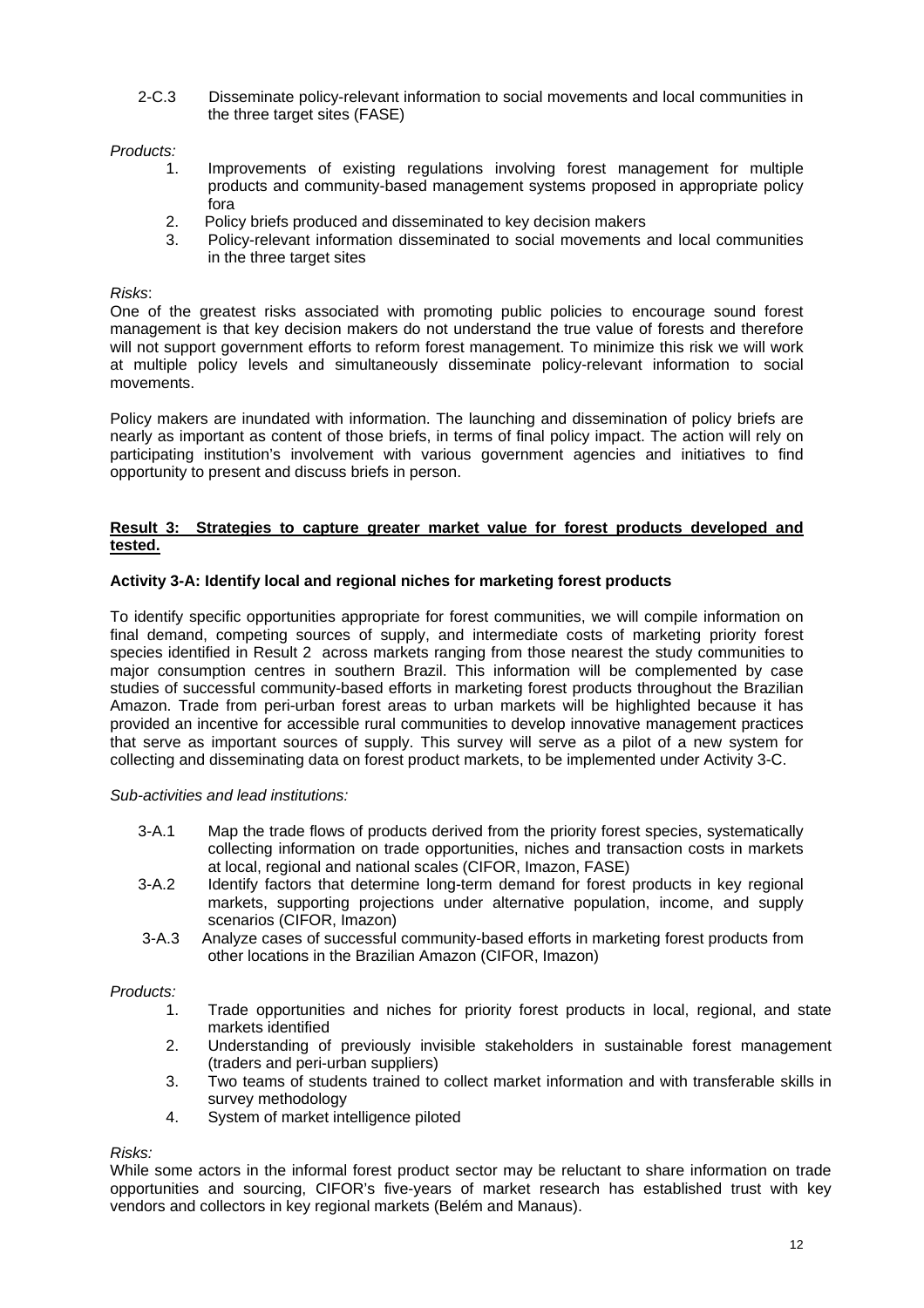#### **Activity 3-B: Develop marketing plans for sale of timber and non-timber forest products by target communities, including discussion of full costs and benefits to those communities.**

Once ecologically sound forest products with good market prospects are identified, they will be evaluated with the communities in a transparent manner, including exercises to identify appropriate assumptions regarding discount rates, risk aversion, value of family labour, and relative importance of non-market impacts of different alternatives on the communities in comparison to continued subsistence use of forest. The alternatives selected by communities will be developed into detailed marketing plans with input from consultants and students in the business sector, thereby providing the communities with levels of expertise and assistance usually reserved for large firms. This experience will provide a basis for developing a workbook for identifying, evaluating and developing marketing plans for alternative multi-use scenarios. To build capacity in integrating forest product value into educational and training programs, this workbook and a video will be used in a series of training workshops for teachers, extension agents, NGOs and other technical assistance personnel who work with communities.

#### *Sub-activities and lead institutions:*

- 3-B.1 Develop innovative methods for incorporating community perspectives into cost-benefit analyses. (Imazon, FASE, IIEB)
- 3-B.2 Test and validate participatory methods in cost-benefit analyses by applying in 3-5 multiple use scenarios. (Imazon, IIEB, FASE, IFT)
- 3-B.3 Develop marketing plans with full participation of target sites including community exchange and market visits. (Imazon)
- 3-B.4 Synthesis of participatory methodologies, market information, cost benefit analyses and model marketing plans delivered through multiple media, including illustrated workbook and educational video (CIFOR, Imazon, IIEB, FASE)
- 3-B.5 Conduct workshops on participatory methodologies, cost-benefit analyses and marketing strategies for multiple use (FASE, IIEB, CIFOR, IFT)

#### *Products*

- 1. Innovative methods for incorporating community perspectives into cost-benefit analyses developed
- 2. Marketing plans including both timber and non-timber forest products developed for study sites and shared with surrounding communities
- 3. Workbook and video for identifying, evaluating, and developing marketing strategies for alternative multiple-use scenarios prepared and disseminated
- 4. Ten community members trained to obtain and interpret information on market opportunities and constraints, and how to adapt management and marketing plans to community needs.
- 5. Students from UFPA, UFRA and  $ESALQ<sup>5</sup>$  trained in participatory methods for appraisal of rural marketing opportunities

#### *Risks:*

Forest-based communities often face substantial socio-economic and ecological obstacles to marketing. These include transportation barriers, inconsistent and highly variable production, lack of organization, insufficient market knowledge and poor communication. These risks will be minimized by building on local initiatives to meet current demand for particular forest products, learning lessons from successful forest based communities throughout Amazonia and improvements in communication (1-B-4). From a community perspective, marketing plans may entail unfamiliar concepts and practices. Participatory processes, as well as prior relationships established with communities, will assist in overcoming such obstacles.

#### **Activity 3-C: Increase awareness of forest products through capacity building and design of public policy that reflects the value of forests to both rural and urban populations.**

The information gathered and experiences obtained in the preceding activities will be used to prepare policy briefs on key issues related to forest product markets, which will be widely disseminated to key decision makers at local, regional and national levels. In the hands of rural communities, this information will strengthen their bargaining power. Timely distribution of market data to community radio, state and

 5 UFPA = Federal University of Pará; UFRA = Federal Rural University of Amazonia; ESALQ = Superior Agricultural School of Luis Queiroz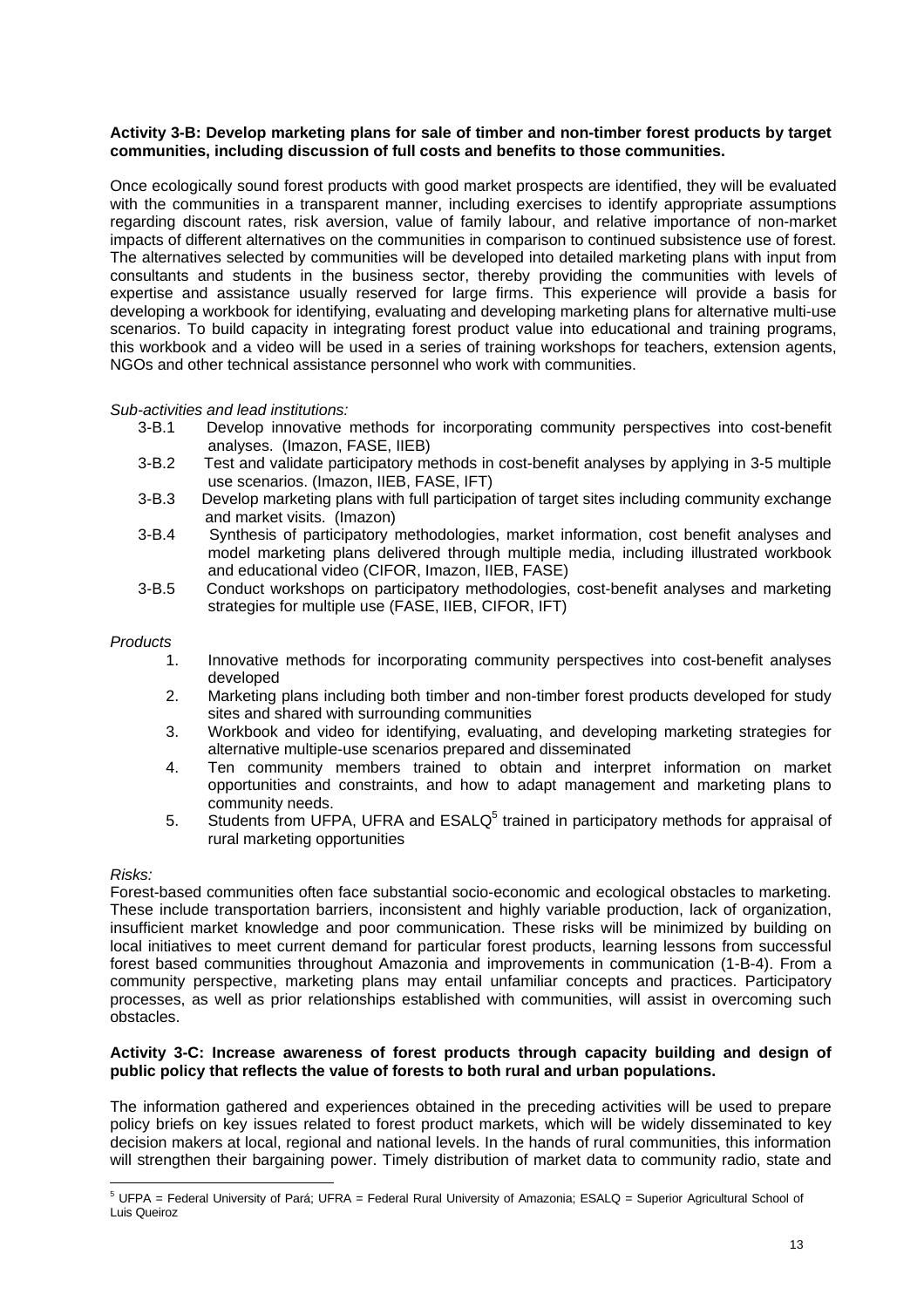municipal agencies will aid transparency of the forest product sector. Requests form secretaries of education and culture, lay a foundation to disseminate findings to state and regional educational programs. This information will also be used to build capacity among data collection agencies to make visible key non-timber forest products that are highly valued through the region. Currently, national systems of data collection include a small suite of non-timber forest products. However, the methods are flawed, misrepresenting volumes sold as well as excluding many valuable forest goods. A refined system of market intelligence, based on the pilot tested in sub-activity 3-A.1, will be presented to Amazonian agencies responsible for the national system of data collection and for disseminating information to the public and to producers (IBGE, municipal agencies and state agricultural secretariats).

## *List of activities and lead institutions*:

- 3-C.1 Promote and inform public policies that facilitate the marketing of forest products and services for communities and which make visible the significant contribution of both timber and non-timber forest products. (Imazon, CIFOR)
- 3-C.2 Incorporate monitoring of NTFP markets into existing official data collection and dissemination by federal, state, and local agencies, establishing a system of market intelligence. (Imazon, CIFOR)
- 3-C.3 Promote more efficient, fair markets through equitable distribution of information. (CIFOR, Imazon, IIEB)
- 3-C.4 Integrate forest products into environmental education aimed at consumers central market locations, schools and forest product fairs (FLORA – Acre, trade and certification fairs). (FASE, IIEB, CIFOR)

#### *Products:*

- 1. Five policy briefs on key issues related to forest product markets prepared and disseminated.
- 2. Incorporation of NTFPs into existing official system of data collection (IBGE).
- 3. Improved bargaining power of communities
- 4. Improved understanding of forest value by consumers and civil society

#### *Risks:*

Policy briefs are unlikely to make an impact unless they meet an already articulated demand for information by public agencies. The State of Acre requested CIFOR to provide a synthesis of information regarding key forest species marketed in Amazonia. In response, a two-year study will be released in July that synthesizes current use, management and marketing of 38 priority species. Recently, the Secretariat of Sustainable Development in Amazonas asked CIFOR to provide analysis of potential marketing opportunities for the Amazon region. Interest by these agencies in monitoring production of NTFPs provides an opportunity for improving the official system of data collection. Requests and prior work by CIFOR with the Secretaries of Education in Pará, Acre, and Amazonas states lay a foundation to take the information generated and develop appropriate education and outreach materials.

# *1.8 Methodology*

# *(a)**Methods of implementation*

# **Participatory Land Tenure and Use**

Participatory activities will be a cornerstone of the action to maximize the involvement of locally based groups in design, planning and implementation. The action will work on three participatory assessments along a gradient of tenure regimes and formal/informal regulations over forest resources management and use (Gurupá, Porto de Moz and Marabá). Participatory action research (PAR) will facilitate the examination of land tenure and forest management trends, and socioeconomic conditions across the gradient. Based on the findings from PAR, this action will explore, along with the communities, the obstacles and opportunities of the different legal alternatives for claiming their forestland tenure rights and the resulting forest management and marketing options. Through exchanges with communities in Brazil and Bolivia, participants will also learn about conflict management related to property boundary determination.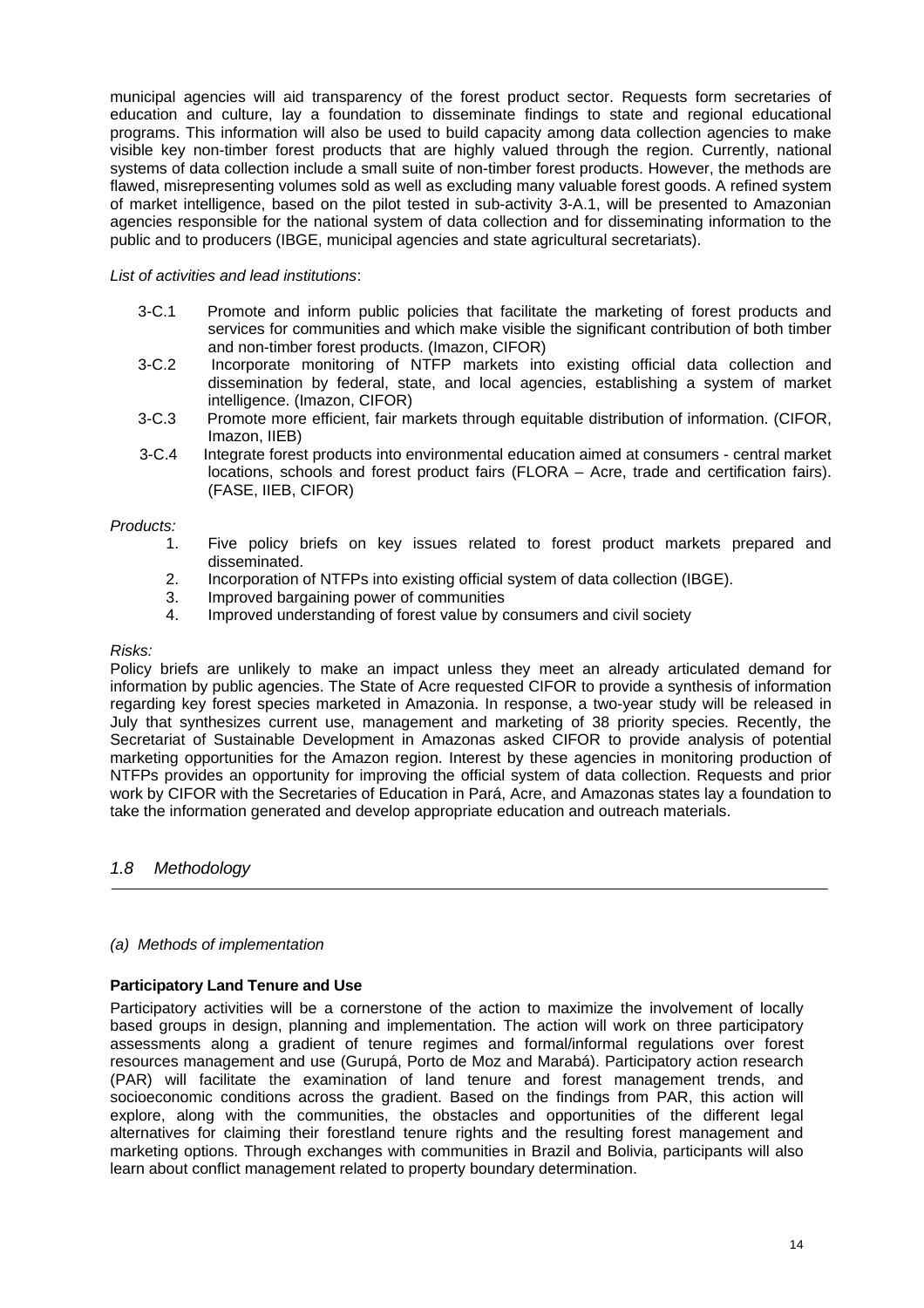Pilot experiences at these three sites will be developed based on participatory mapping aimed at: 1) documenting the actual customary land tenure rights of the communities, and identifying land tenure disputes; 2) elaborating land use plans for the communities involved in the action to support the process for title regularization; and 3) identifying the resource base and potential areas to develop the community-based forest management experiences. Training workshops using participatory methods and experiential learning will help communities take part in the elaboration of maps using GPS and in geographic data processing using GIS.

Participatory techniques will be useful in the development of sound land use and forest management plans to ensure that the perspective of local users is captured and to create local ownership over the process in each site. A first step will be to gather relevant information on customary land use and gender or income differentiated access to forest products. Tools will include seasonal calendars and resource mapping to identify most widely used species. Priority products will be selected on the basis of current market demand and wide geographic distribution<sup>6</sup>, whereby the results will be useful throughout the Brazilian and Bolivian Amazon.

## **Forest management from a community perspective**

Once a priority list of species is identified, field studies will complement participatory techniques to provide quantification of species densities, regeneration and fruit production – data fundamental to the establishment of sound forest management regimes, based on the harvest of both timber and non-timber species. To promote use by semi and non-literate harvesters, illustrated diaries of harvest will be designed. Production of priority species will be documented at various sites with collectors comparing management and marketing practices to assess how these may change based on species abundance, distance to market and market demand.

Multiple-use forest management systems will be designed, combining information from base line studies, market information and the insights of local people. These plans will be evaluated in a consistent cost-benefit framework, focused squarely on the communities and the costs and benefits to them of alternative management of the forest. For systems including timber extraction, reducedimpact techniques, pioneered in Amazonia by Imazon and IFT, will be tailored to logistical realities in the target communities. Once the choice of management plans has been narrowed, communities will be assisted in developing marketing plans. The input of business students will help level the playing field with southern businesses and market-savvy traders and give communities a realistic perspective on the challenges and opportunities of processing and sale of forest products. Management plans will be tested and validated by the targeted communities at the pilot sites. Lessons from these sites will be synthesized into general recommendations for multiple-use forest management systems.

#### **Rural marketing of forest products**

There is no sampling frame and very little previous information on informal forest product markets, thus requiring a variety of methods, starting from broad inventory of accessible outlets for priority species, narrowing to recording opportunities, transaction costs and alternative sources of supply. Market opportunities will be identified through an inventory and periodic monitoring of markets at four scales: local (towns nearest communities), regional (Santarém and Marabá), state (Belém, Manaus), and national (São Paulo)<sup>7</sup>. Sampling methods will be discussed with government agencies expected to eventually adopt data collection and dissemination.

Starting with the cooperating sellers, we will trace back through their suppliers to (a) quantify transactions costs of marketing such as transportation, storage, and fees and (b) identify innovative production practices or marketing strategies for forest products currently supplied to urban markets. Information on these costs and alternate sources of supply will be used to estimate the real net price that our target communities would receive for forest products under alternative scenarios.

To link this market information to current community situations, we will inventory current sales outlets from communities, tracing forward through sellers to identify final markets for those products. Through multiple collaborators (FASE, LAET, PESACRE<sup>8</sup>) in Acre, Amazonas and Bolivia (Pondo

 6 Using GIS and data obtained from Radam Brazil, forest inventories (industries, Goeldi Museum, National Research Institute of Amazonia, Embrapa) and herbarium specimens we will create maps of the geographic range of target species that are critical to the health and nutrition of rural and urban populations. Maps of distribution will be overlaid with data on market

demand and trends in forest cover change to project the future vulnerability or resilience of widely used species.<br><sup>7</sup> This survey will build on CIFOR's prior work with markets for non-timber forest products and Imazon's p markets.<br><sup>8</sup> Leet

Laet = Agro-ecological Laboratory of the Transamazon; PESACRE = Agroforestry Research and Extension group of Acre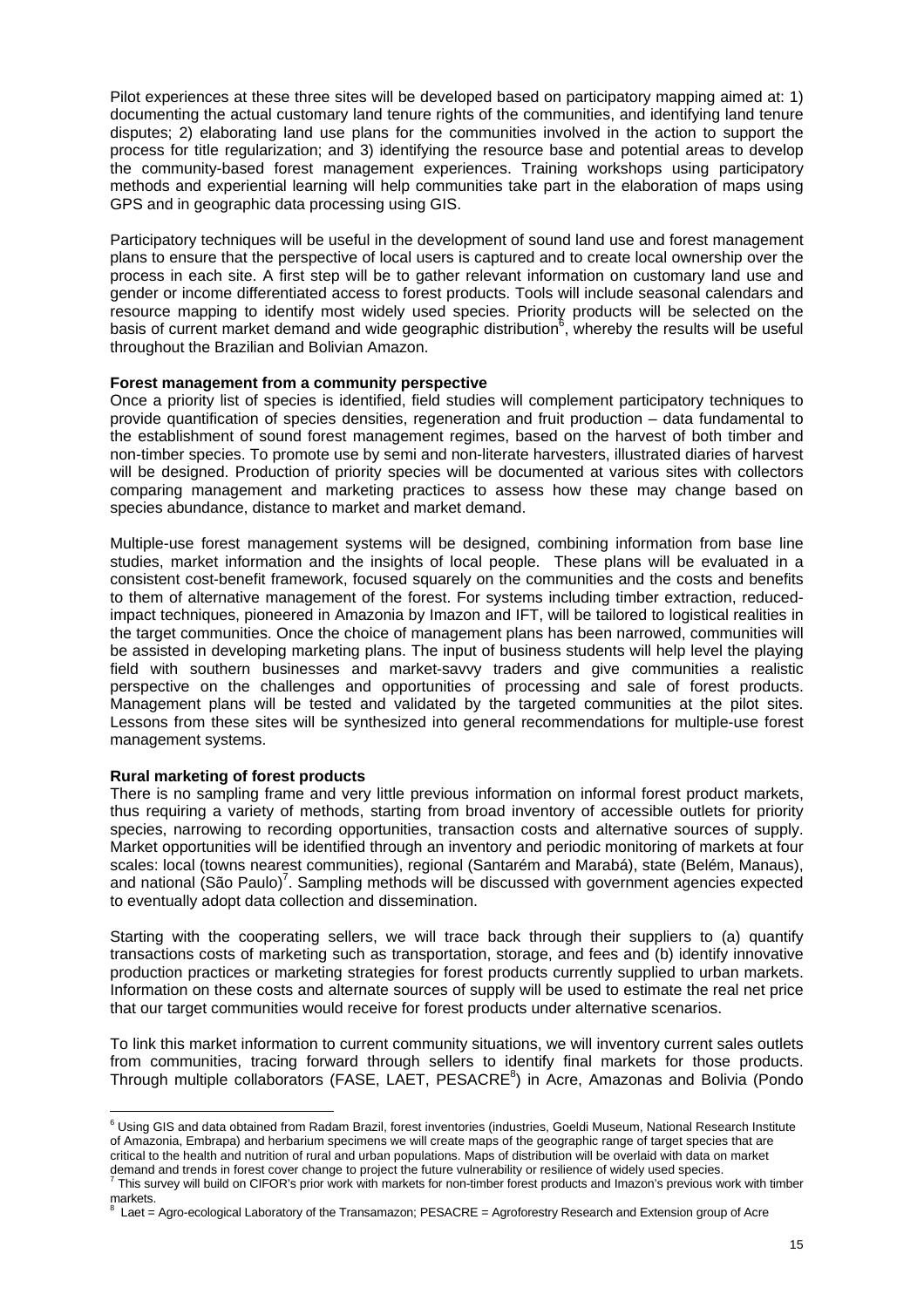region), we will identify characteristics of products, transportation systems, policies, and community organization which determine successful marketing. The case studies in target regions and beyond will help establish a broader vision of forest product trade. Information on final demand, transactions costs, and alternate sources of supply are all absolutely critical to estimating the effective price that communities will face in the long-run, and hence the sustainability of alternative multiple-use management scenarios.

#### **Scaling up: dissemination of results**

To scale up the results of the action, we will use a combination of methods and inter-institutional initiatives working in both Brazil and Bolivia. PADIS methodology (*Programa de Apoio de um Desenvolvimento Institucional Sustentável*) developed by IIEB, and involving more than 80 organizations, has generated important lessons in diverse contexts throughout Brazil. The products of this methodology include institutional strengthening, training, interchange of experiences, development of public fora, and stimulating processes of participatory planning throughout the region. The action will also incorporate the wealth of information generated on forest management and marketing into training materials and curricula of the Institute of Tropical Forestry (IFT)<sup>9</sup>. IFT will also build technical capacity in communities in the target regions.

Community empowerment will be further fostered through training and farmer-to-farmer exchanges using FASE's extensive grass roots network. Community radio stations will be used to circulate market data and information of immediate relevance to a wide audience. Exchanges between communities will be held to promote articulation and swapping of lessons learned between geographically separate groups. Extension material, maps and videos will assist in sharing results in both Brazil and Bolivia. A forum with round tables, expanding on the experience of established working groups will be used to explore issues such as title regularization of communal customary land rights, creation of community forest management plans and lessons learned from community commercialization of forest products. Finally, CIFOR's regional focus will help extend the lessons learned throughout Latin America through regional seminars and workshops.

On the policy front, the team will work with key decision-makers in the ministries of National Integration, Environment (MMA), and Agrarian Development (MDA) to introduce this issue in their agendas. Key project findings on sound forest management will be integrated into policy-making environments through membership on the Regional Technical Committee of IBAMA and the Licensing Commission of the Ministry of the Environment. On these committees, we will work to influence the modification of forest legislation to incorporate multiple-use that integrates non-timber and timber species. From the start of the action we will work with the state office of the Federal agency responsible for collecting data on trade (IBGE), to promote a wider selection of forest products and innovative methods to capture these. To promote credit lines, we will target information to key development banks (e.g, Amazonian Bank - BASA). As part of this process, local actors will be systematically involved in training such as functionaries of the municipal governments, and local NGOs working in the areas. This will have broader effects by providing inputs for ongoing process of economic and ecological zoning undertaken at the micro-region and state level ensuring the local views are taken seriously.

# *(b) Reasons for the proposed methodology*

Trans-disciplinary topics to be addressed in the action are not effectively investigated through conventional approaches. Therefore, a broad range of methods for effective participation of multiple groups of stakeholders will be applied to maximize local involvement and relevance of the action to address communities' needs. Through participatory action research (PAR), the action will facilitate investigation, analysis, and farmer-to-farmer dialogue and presentation of findings. These techniques will build on relationships already established in the study sites with FASE, LASAT and Association Emmanuela as well as in close to twenty communities and forested areas throughout Pará in which IIEB, CIFOR and Imazon have worked over the last ten years. Techniques to elicit information will be customized to fit the communities' needs and revised, adapted and modified as the fieldwork progresses. Methods will be tailored to the geographical site, infra-structural opportunities and limits and evaluation by community members.

#### *(c) How the action is intended to build on a previous action (where applicable)*

During the last five years, IIEB has founded and led a community forest management working group, which creates space and fosters dialogue between forest communities and extensionists throughout

eral on the premier forestry training program in the Brazilian Amazon, and is responsible for training more than 2,000 foresters,<br>FT runs the premier forestry training program in the Brazilian Amazon, and is responsible fo community representatives, technicians, operators and government employees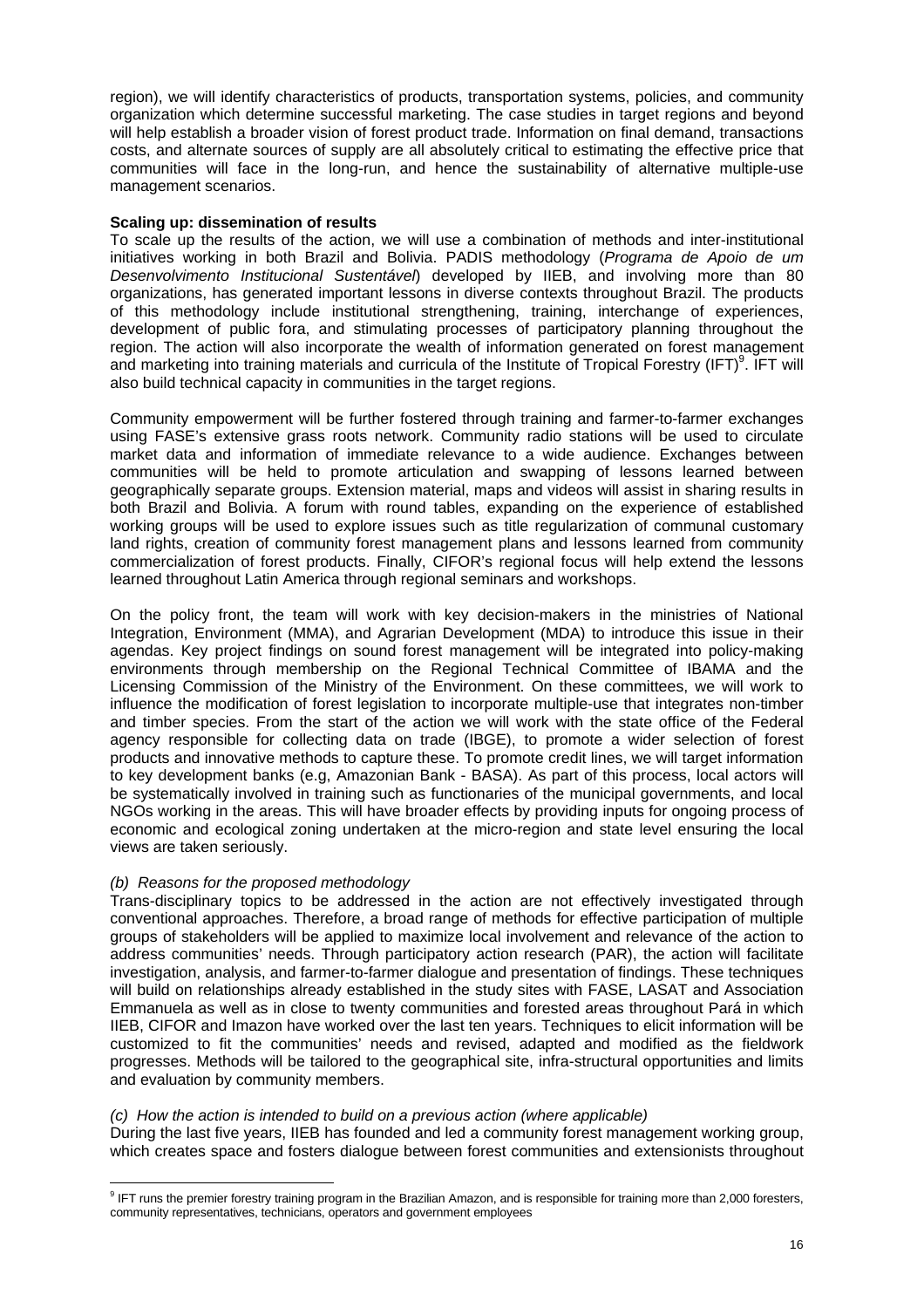the Amazon basin. Communities lack concrete information on how to manage and market forest products. FASE's strong social movement has encountered a similar barrier. FASE has taken significant steps in recognizing the need for an ecological basis for land use and in working to join the social and environmental agendas. In the areas of study, the communities of Porto de Moz, Gurupá and Marabá have also recognized the need for specific assistance in forest management.

Over the last decade, Imazon has made tremendous strides in developing methods to reduce the impacts of logging on forest ecosystems, and to reconcile forest management with biological limitations on production. CIFOR researchers have documented the importance of forest products in lives of rural people, as well as the impact of timber extraction on the livelihoods of rural communities. Imazon has compiled an extensive database on species ecology to inform management decisions. CIFOR has studied the marketing and management of widely sold nontimber forest products. The proposed action allows Imazon and CIFOR to respond to community requests and work together in multiple-use forest management.

CIFOR/Imazon and IFT are developing a non-timber forest product course and have begun to jointly train forest managers and other relevant actors in the concept and practice of multiple-use. Information generated by this action will therefore have a direct outlet in IFT training courses.

#### *(d) Procedures for internal evaluation*

The action will be locally revised, adapted and modified through participatory evaluations and monitoring as the fieldwork progresses. Workshops with local stakeholders will be used to facilitate this process. Point people in each target area will provide feedback on whether local needs are being met. Additionally, progress reports every six months will provide feedback on action implementation, including discussion of constraints and recommendations for addressing the problems.

A mid-term external review and end-of term review by the action steering committee will be also undertaken to assess progress, make necessary modifications and assess impacts. One representative of each major partner in the action and of the European Community will constitute the steering committee. The chair of the steering committee will be an external senior rural development specialist. A specific external impact assessment at the end of the project will be conducted to determine action results uptake by various target groups.

The team will also establish a consultative group of experts in agrarian reform and forest-related issues, to discuss with them, action progress on land tenure situation of the targeted communities and the integration of environmental and social agendas within the governmental institutions.

#### *(e) Level of involvement and activity of other organisations (partners or others) in the action; and (f) reasons for the role of each partner*

The Institute of People and the Environment in the Amazon (Imazon) will lead the implementation of the action. As the leading institution for research on natural resource uses and alternatives in the Brazilian Amazon, Imazon spans the major thematic areas of the proposed action—land tenure, forest management and markets. Imazon will host the coordination of the activities as well as actively be involved in the implementation of the action and the design of the methodologies. Imazon will be responsible for the main reporting activities.

IIEB is a prominent capacity-building NGO, which will take the lead on monitoring and evaluation activities. IIEB offers annual courses in environmental law and policy, communication and economic tools for conservation. IIEB has trained over 800 Brazilians, who in turn have used this training to benefit over 4,000 persons. It will also lead the implementation of its noteworthy Program of Support for Sustainable Institutional Development (PADIS), which has helped to bridge the gap between environmental and social issues by broadening civic participation.

CIFOR, an international forestry research organization with a mandate to improve the well being of forest-dependent people, will play a central role in the analysis and design of land tenure regimes, forest management systems and market intelligence studies. CIFOR has carried out similar projects throughout Latin America and has developed a broad network of collaborators. Over the last decade, at the request of Amazonian communities, CIFOR used participatory ethnobotanical methods to generate lists of key species from community perspectives.

FASE has a consolidated presence in the three regions where project activities will be developed, and will lead the activities in the Estuary Region of Gurupá. FASE brings an accumulated experience in land tenure regularization, environmental legislation and marketing of community forest products.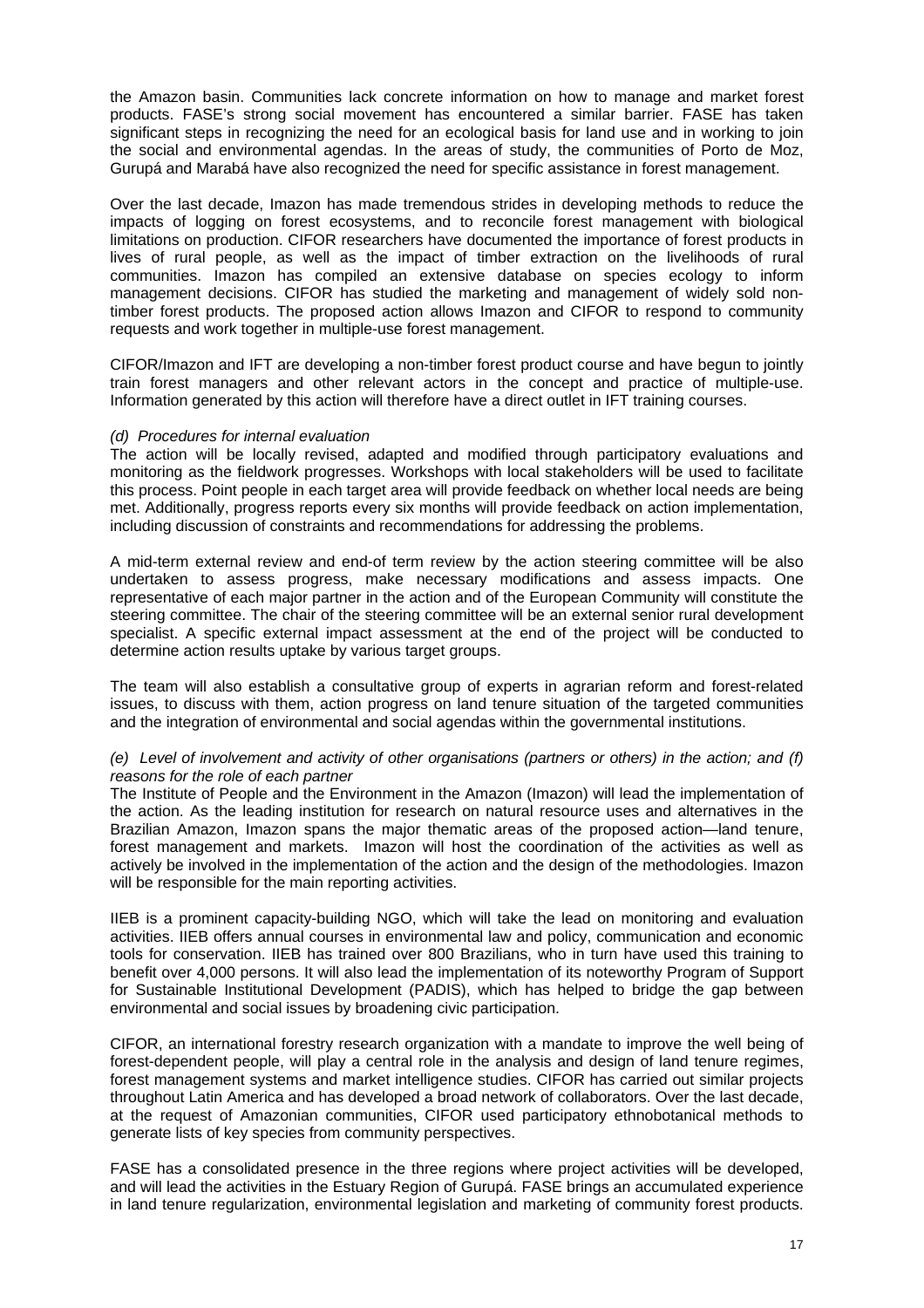Additionally, FASE will participate in the processes taking place in the other target sites and contribute to informing policy. FASE has 43 years of experience in community development through provision of educational, technical and political advice to urban and rural social movements.

# (g) *Team proposed for implementation of the action*

| <b>Position</b>                                  | <b>Responsibilities</b>                                                                                                                                                                                                                                                                         |
|--------------------------------------------------|-------------------------------------------------------------------------------------------------------------------------------------------------------------------------------------------------------------------------------------------------------------------------------------------------|
| Long term                                        |                                                                                                                                                                                                                                                                                                 |
| Action coordinator<br>(Rural development expert) | Action management including: coordination of work programme;<br>budgeting and work planning; reporting on progress; networking,<br>national and regional workshops; active dissemination and scaling<br>up of action results.<br>Technical input for land tenure security thematic result area. |
| Fieldwork coordinator                            | Coordination of fieldwork activities and networking with target<br>communities and local institutions; responsible for the logistics                                                                                                                                                            |
| Forestry technical engineers                     | Assist development and implementation of community-based forest<br>management activities                                                                                                                                                                                                        |
| Rural economist (PhD student)                    | Design pilot market intelligence system and map forest trade flows                                                                                                                                                                                                                              |
| Rural development experts                        | Coordination of activities in the tenure security thematic result area                                                                                                                                                                                                                          |
| Short term                                       |                                                                                                                                                                                                                                                                                                 |
| <b>GIS expert</b>                                | Design and management of a spatially referenced database                                                                                                                                                                                                                                        |
| Social movement facilitators                     | Establish local and regional level networks and promote social<br>movement participation in action activities                                                                                                                                                                                   |
| Rural sociologist                                | Assist activities implementation for tenure security thematic area                                                                                                                                                                                                                              |
| Rural geographer                                 | Coordination of scaling-up activities for tenure security thematic<br>area                                                                                                                                                                                                                      |
| Senior economist                                 | Coordination of the activities of market thematic result area                                                                                                                                                                                                                                   |
| Community forestry experts                       | Development of community land use plans                                                                                                                                                                                                                                                         |
| Senior ethno-botanist                            | Identify critical species for communities in target sites and<br>coordination of dissemination activities                                                                                                                                                                                       |
| <b>Botanist</b>                                  | Taxonomical identification of species                                                                                                                                                                                                                                                           |
| Forest ecologists                                | field<br>Coordination<br>of<br>activities<br>forest<br>management<br>and<br>documentation of local knowledge                                                                                                                                                                                    |
| Forest management expert                         | Development of community based forest management systems<br>and coordination of training activities related to this thematic area                                                                                                                                                               |
| Senior forest ecologist                          | Coordination of activities in the forest management thematic result<br>area                                                                                                                                                                                                                     |
| Master students and interns                      | Assist in the design and implementation of field activities in the<br>three thematic result areas                                                                                                                                                                                               |

# *1.9 Duration and action plan*

# The duration of the action will be **48** months.

| Year 1                                         |            |  |  |            |   |   |  |  |  |              |  |    |              |
|------------------------------------------------|------------|--|--|------------|---|---|--|--|--|--------------|--|----|--------------|
|                                                | Semester 1 |  |  | Semester 2 |   |   |  |  |  | Implementing |  |    |              |
| Activity                                       |            |  |  | 4          | 5 | 6 |  |  |  | 10           |  | 12 | Body *       |
| 1-A.1 - Assessing land-tenure                  |            |  |  |            |   |   |  |  |  |              |  |    | <b>IIEB</b>  |
| 1-A.2 - Analyse promising cases                |            |  |  |            |   |   |  |  |  |              |  |    | <b>CIFOR</b> |
| 1-A.3 - Establish organization networks        |            |  |  |            |   |   |  |  |  |              |  |    | <b>IIEB</b>  |
| 1-B.1 - Participatory mapping                  |            |  |  |            |   |   |  |  |  |              |  |    | <b>FASE</b>  |
| 1-B.3 - Proposals for legal rights recognition |            |  |  |            |   |   |  |  |  |              |  |    | <b>FASE</b>  |
| 1-B.4 - Disseminate legal & technical info     |            |  |  |            |   |   |  |  |  |              |  |    | <b>FASE</b>  |
| 2-A.1 - Identify critical species              |            |  |  |            |   |   |  |  |  |              |  |    | <b>CIFOR</b> |
| 2-A.2 - Inventory forest resources             |            |  |  |            |   |   |  |  |  |              |  |    | <b>CIFOR</b> |
| 2-A.3 - Document local knowledge               |            |  |  |            |   |   |  |  |  |              |  |    | <b>CIFOR</b> |
| 2-A.4 - Synthesize information                 |            |  |  |            |   |   |  |  |  |              |  |    | Imazon       |
| 2-A.5 - Analyze literature on multiple-use     |            |  |  |            |   |   |  |  |  |              |  |    | Imazon       |
| 2-B.1 - Gather strategic ecological data       |            |  |  |            |   |   |  |  |  |              |  |    | Imazon       |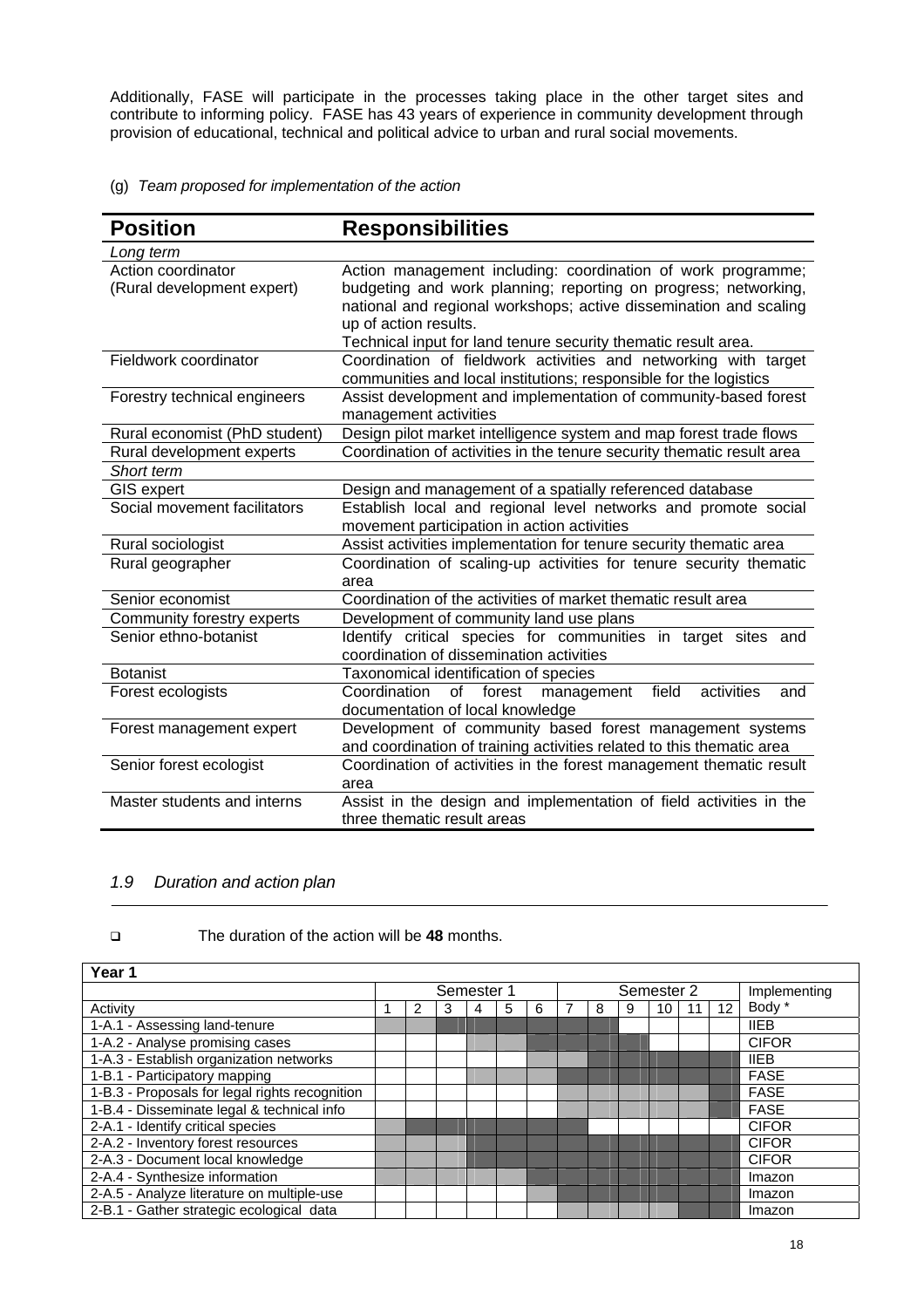| 2-C.1- Propose new forestry regulations      |  |  |  |  |  |  | <b>CIFOR</b> |
|----------------------------------------------|--|--|--|--|--|--|--------------|
| 2-C.2 - Produce policy briefs                |  |  |  |  |  |  | Imazon       |
| 2-C.3 - Policy info. to social movements     |  |  |  |  |  |  | <b>IIEB</b>  |
| 3-A.1 - Map trade flows of priority species. |  |  |  |  |  |  | Imazon       |
| 3-A.2 - Identify supply and demand           |  |  |  |  |  |  | <b>CIFOR</b> |
| 3-A.3 - Analyze successful marketing cases   |  |  |  |  |  |  | Imazon       |
|                                              |  |  |  |  |  |  |              |
| Preparatory phase                            |  |  |  |  |  |  |              |
| Implementation phase                         |  |  |  |  |  |  |              |
|                                              |  |  |  |  |  |  |              |

Refers to coordinating institution only. For list of lead institutions, see Activities.

# **For the following years:**

| For the following years:                             |           |   |   |   |   |              |
|------------------------------------------------------|-----------|---|---|---|---|--------------|
| Activity                                             | semester3 | 4 | 5 | 6 | 8 | Implementing |
|                                                      |           |   |   |   |   | Body         |
| 1-B.2 -Develop community land use maps               |           |   |   |   |   | <b>FASE</b>  |
| 1-B.3 - Proposals for legal rights recognition       |           |   |   |   |   | <b>FASE</b>  |
| 1-B.4 - Disseminate legal & technical information    |           |   |   |   |   | <b>FASE</b>  |
| 1-C.1 - Develop policy recommendations               |           |   |   |   |   | Imazon       |
| 1-C.2 - Identify other potential target areas        |           |   |   |   |   | Imazon       |
| 1-C.3 - Participation in fora to discuss land tenure |           |   |   |   |   | <b>IIEB</b>  |
| 2-B.1 - Gather strategic ecological data             |           |   |   |   |   | Imazon       |
| 2-B.2 - Design management systems                    |           |   |   |   |   | <b>CIFOR</b> |
| 2-B.3 - Prepare training materials                   |           |   |   |   |   | <b>CIFOR</b> |
| 2-B.4 - Integrate findings into training programs    |           |   |   |   |   | <b>IIEB</b>  |
| 2-B.5 - Promote exchange of information              |           |   |   |   |   | <b>IIEB</b>  |
| 2-B.6 - Validate proposed management systems         |           |   |   |   |   | <b>CIFOR</b> |
| 2-B.7 - Scale up forest management systems           |           |   |   |   |   | <b>CIFOR</b> |
| 2-B.8 - Produce scientific and popular articles      |           |   |   |   |   | Imazon       |
| 2-C.1 - Proposals for new forestry regulations       |           |   |   |   |   | <b>CIFOR</b> |
| 2-C.2 - Produce policy briefs                        |           |   |   |   |   | Imazon       |
| 2-C.3 - Policy-relevant info. to social movements    |           |   |   |   |   | <b>FASE</b>  |
| 3-B.1 - Develop community cost benefit methods       |           |   |   |   |   | Imazon       |
| 3-B.2 - Test cost benefit in multiple use scenarios  |           |   |   |   |   | Imazon       |
| 3-B.3 - Develop community marketing plans            |           |   |   |   |   | Imazon       |
| 3-B.4 - Synthesize and disseminate findings          |           |   |   |   |   | <b>CIFOR</b> |
| 3-B.5 - Conduct workshops                            |           |   |   |   |   | <b>FASE</b>  |
| 3-C.1 - Inform economic policies                     |           |   |   |   |   | Imazon       |
| 3-C.2 - Incorporate NTFPs into official data         |           |   |   |   |   | Imazon       |
| 3-C.3 - Distribute market information widely         |           |   |   |   |   | <b>CIFOR</b> |
| 3-C.4 - Integrate findings into education systems    |           |   |   |   |   | <b>FASE</b>  |

# **2. Expected results of the action**

*Note: For each expected result verifiable indicators (see also Logframe) that can be used to measure the progress made should be identified and described and their baseline value established.*

# *2.1 Expected impact on target groups*

Throughout their history, small farmer communities in Amazonia have encountered barriers to managing their forest resources and benefiting fully from their economic potential. This situation is due to the lack of appropriate public policies and mechanisms to allow local groups to manage their forests. As identified in the justification of the action, there are three key issues, insecurity of forestland tenure rights, lack of appropriate management tools and systems and inadequate capture of the market value of forest products.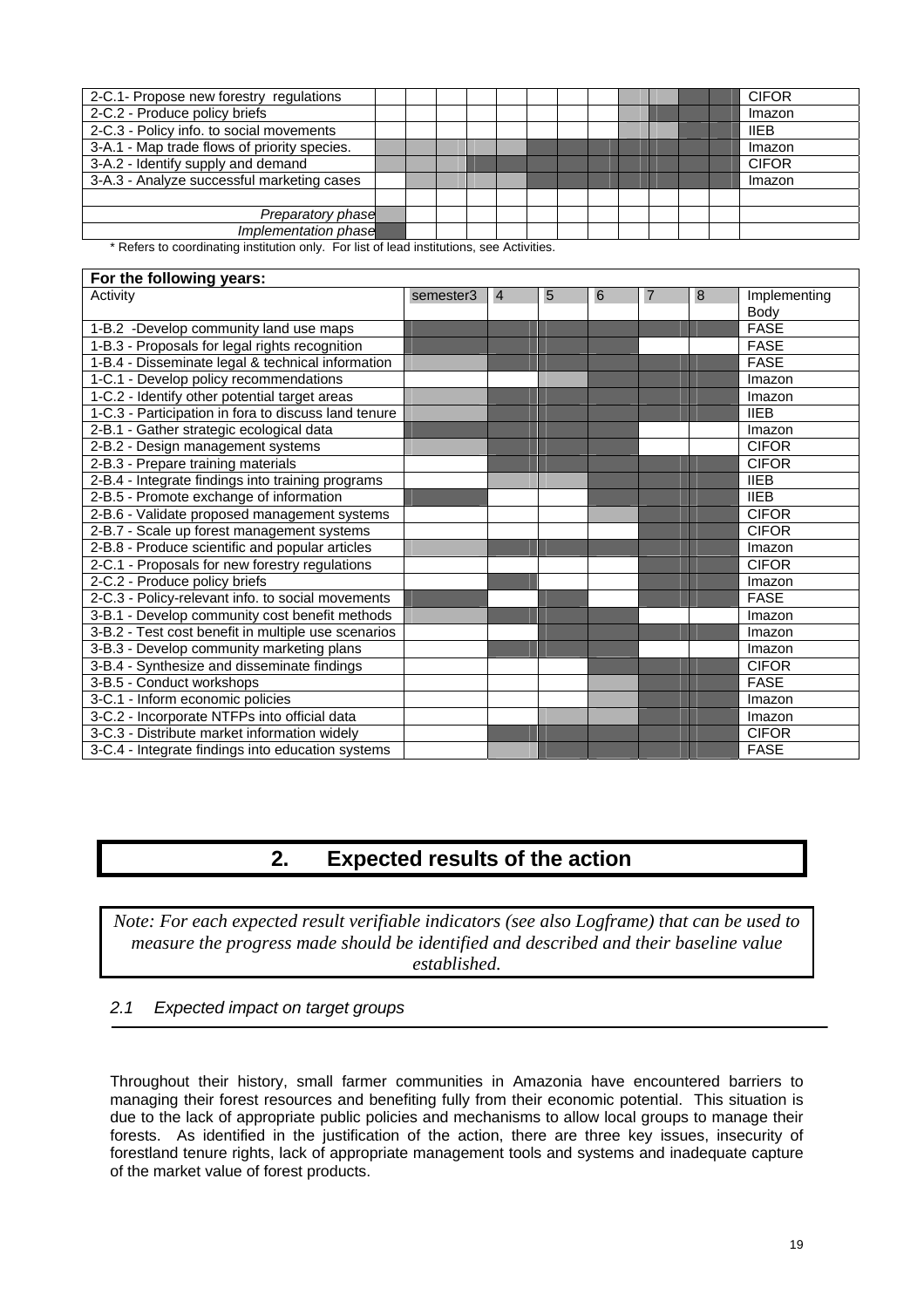Although some small advances have recently been made towards the promotion of community forest management (.e.g. the improvement of credit schemes), the problems are still a long way from being resolved and official procedures (e.g. for the improvement of community forest management plans) are poorly defined, slow and bureaucratic.

Populations at the target sites remain marginalized and with low standards of living and welfare. Boom-bust economic cycles have provided little lasting wealth in the region and caused widespread forest degradation and deforestation, so degrading the local resource base. Human Development Indices of municipalities at the target sites are among the lowest in Brazil, as follows: Gurupá – 0.631, Itupiranga – 0.619, Jacundá – 0.691, Marabá – 0.714, Porto de Moz – 0.650.

The action will strengthen the capacity of target groups to:

- (1) Design appropriate rules for access (tenure rights), to ensure equitable benefits and sustainable management, both within community and vis-à-vis outside actors (based on community experience and lessons from other areas);
- (2) Implement management plans for these products (systematize traditional knowledge, generate new scientific knowledge, develop management plan); and
- (3) Understand markets for their products, including both the long-run prospects for consumer demand and intermediate costs and competitors (based on community experiences with marketing and study of major market flows).

This will enable them to overcome the longstanding barriers to enhancing the sustainable returns they gain from the forest and lead to livelihood improvements. By the end of the action, we would hope to see some measurable improvements in living standards, a trend which should continue after the action and disseminate to other regions. Without the input of the action, it is likely that these advances will take longer to achieve and, in some areas, like Porto de Moz, where the situation is highly unstable, it is possible that the condition of vulnerable, low income, forest dependent people will deteriorate.

In addition to the product indicators given in the Logical Framework, verifiable indicators for the impacts of the action are:

- Area of forestland with regularized community tenure rights
- Area of forest under sustainable community management
- Family income from forest products

The values of these indicators are all expected to rise as a result of the action. However, it is impossible to establish baseline values (and therefore target increases) pre-project as reliable data for these indicators is not available. The action will estimate baseline values and establish targets for these indicators during the first year of implementation. Evolution of these indicators will be monitored during the action.

Traditionally, the organizations that represent and support rural workers in the region have been strongly involved in the land reform movement and the development of public policies in this area. However, they have been almost completely absent from participation in the debate on environmental policies. Through strengthening of existing processes and training and capacity building, the action will bridge this divide and enhance the ability of community organizations to deal with environmental issues. This will allow them to assume a more prominent position in relation to the elaboration of public policies and make them more appropriate to the needs of forest dependent communities.

# *2.2 Publications and other outputs*

Much of the debate about forest management and sustainable development has occurred in academic journals, effectively excluding local populations and limiting their real world significance. Project results must be disseminated via appropriate media to diverse stakeholders, from communities to policy-makers. Results from all phases of the action will be synthesized into innovative educational and training materials, manuals, guidelines, popular articles and policy briefs.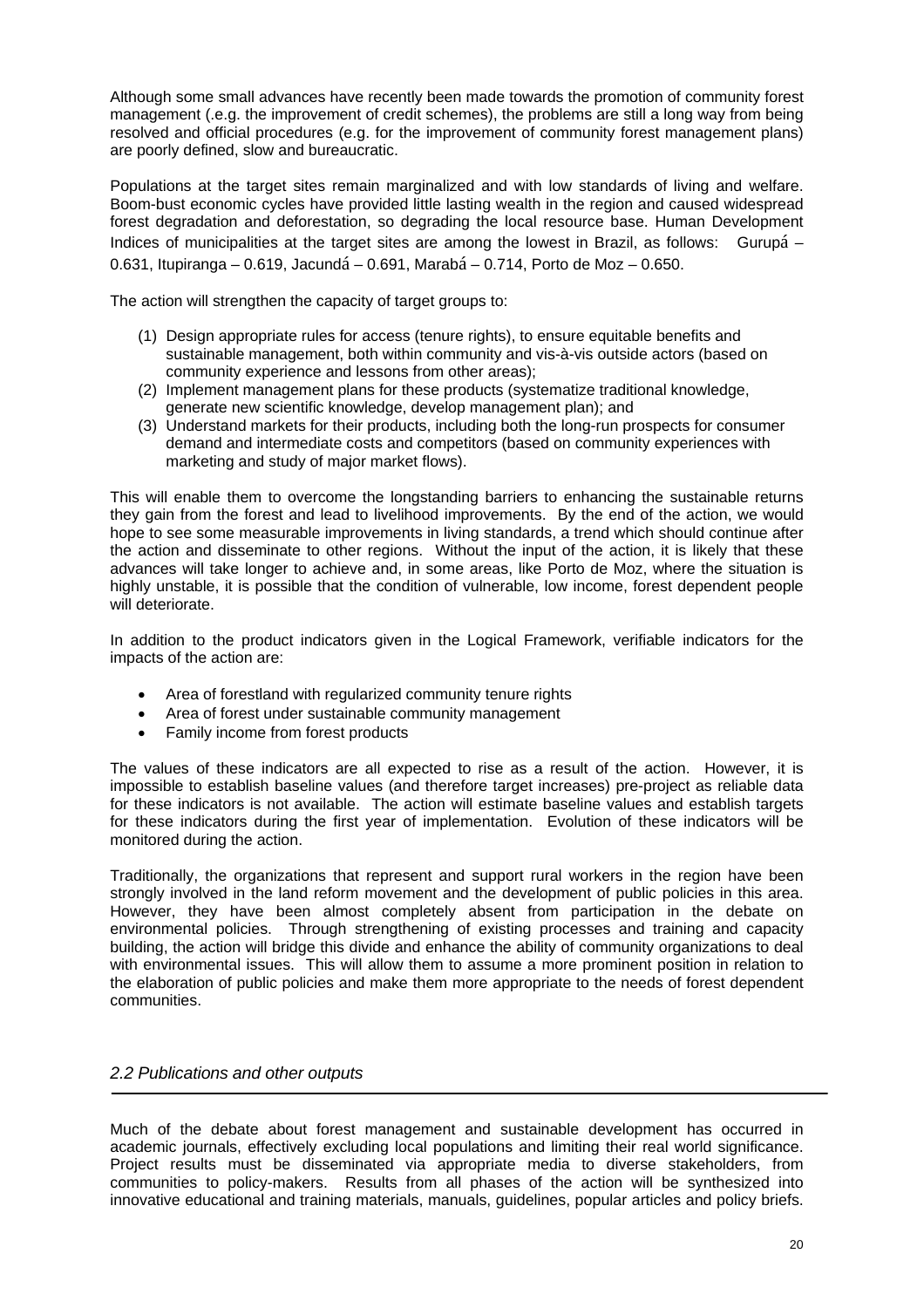In order to influence public policy, a strong scientific foundation must also be demonstrated through peer-reviewed publications. Hence, we will also publish papers in high profile conservation and management journals.

## **Diagnosis of current situations, limiting factors and opportunities for community based multiple-use forest management**

- ¯ 1 document on experiences to formalize forestland tenure rights
- ¯ 3 studies on obstacles and opportunities for regularization of land titles in target areas
- Maps of the distribution and density of priority species in the Brazilian Amazon with projections of population vulnerability based on estimated rates of forest loss.
- Integrated maps of region-wide distribution patterns of priority species and forest product supply and demand.
- Report on threatened Amazonian species with high impact on livelihoods

## **Models of access, management and market mechanisms for community-based forest management**

- ¯ 5 participatory land use plans and community-based multiple-use forest management and marketing plans
- 2 maps of areas with customary forestland tenure rights: Pará and the Brazilian Amazon
- Site specific management guidelines for target areas and generic guidelines on best management practices
- ¯ 15 scientific publications aimed at journals such as, World Development, Conservation Biology, Nature, Forest Economics, Ciencia Hoje and Rural Development.

## **Training and Educational Materials**

- ¯ 3 educational videos: 1) experiences for securing forestland rights; 2) management potential of priority forest species and models of multiple-use forest management in different community contexts; and 3) market demands for forest products and potential to supply markets through community forest management
- ¯ 2 manuals: 1) assessing experiences on land use and tenure rights and 2) community-based marketing plans
- ¯ Technical manual to incorporate non-timber forest products into national forestry training curricula
- Innovative extension and training materials (4 pamphlets and 2 booklets), disseminated to development and educational personnel at institutions involved in extension
- ¯ Timely distribution of market information delivered through community radio
- ¯ Popular publications directed at consumers, students and environmental education programs

# **Policy Impacts**

- ¯ 7 policy briefs launched in individual meetings with policy makers and at events with prominent decision makers on: improving equity of land distribution and access; multiple-use forest management and species conservation; equitable marketing for communities and diminishing regulatory barriers for small producers.
- Findings disseminated on Polex a forest policy expert listserv that reaches 10,000 people, among them leaders in forestry and related sectors
- ¯ 1 website developed and updated containing information, discussion, documents and policy briefs

# *2.3 Multiplier effects*

Extension and replication of the results beyond the time frame of the action will be ensured through five principal means. First, the institutes involved in the action have different networks already established throughout the Amazon region. For example, FASE has an established presence at the local level (Gurupá), at the state level (Pará) and at the national level (Rio de Janeiro), and it has long-term relationships with social movement organizations at all these levels. In addition to its leadership of a working group that periodically convenes representatives of community forestry initiatives throughout the Brazilian Amazon, IIEB has trained 800 environmental and social leaders throughout Brazil. Since its inception in 1996, IFT has provided intensive, field-based training to over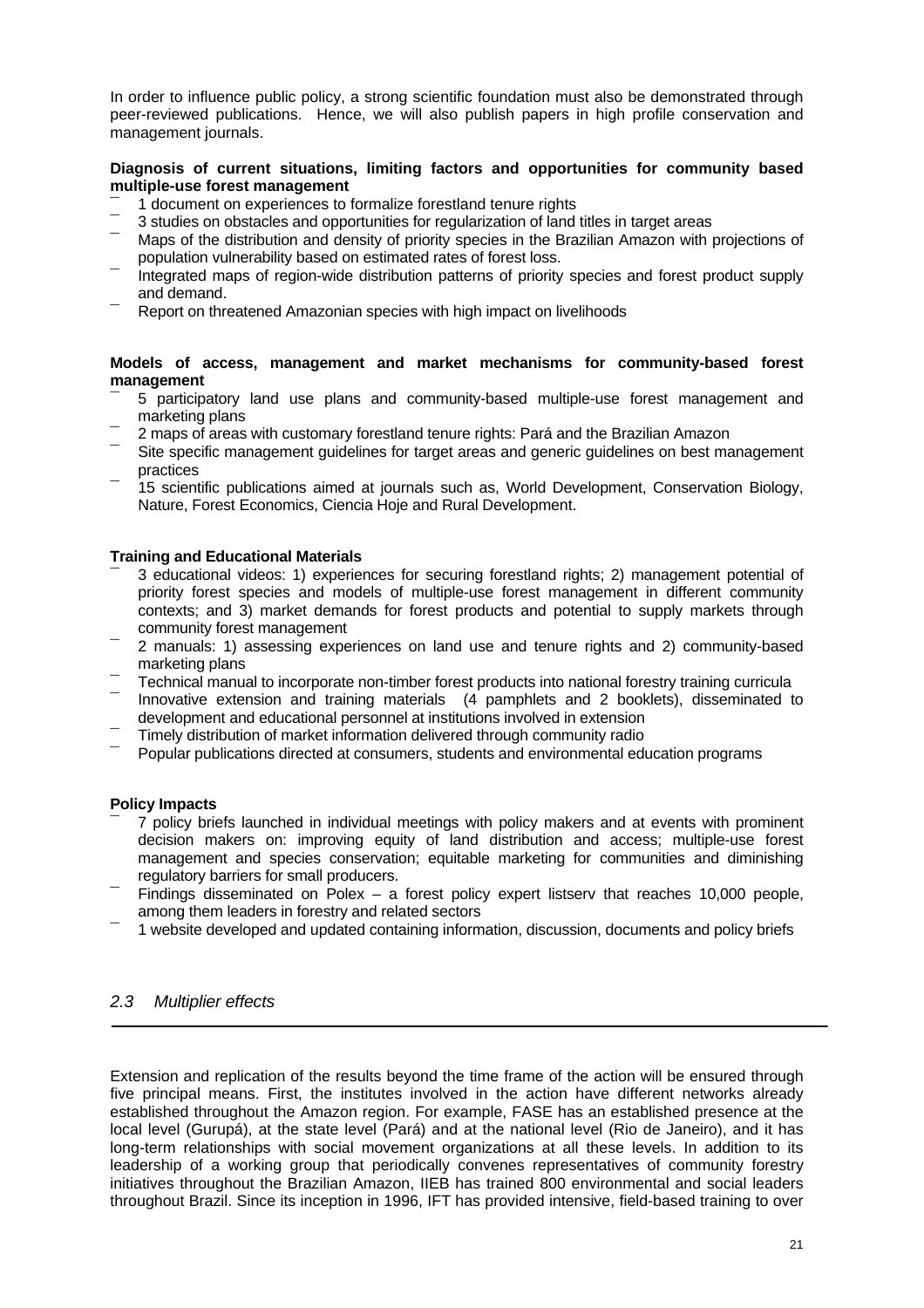1400 community residents, students at technical schools, professional forest managers, landowners, and decision makers. CIFOR has strong ties with diverse actors in the forestry sectors, ranging from community groups to key decision makers in government and at multilateral institutions such as the World Bank. Imazon has solid connections with forest sector representatives from the business and scientific community, as well as close working relationships with the media and policy makers at state and federal levels. These combined networks comprise many thousands of people within the growing array of stakeholders involved in or impacted by forest sector decisions. Each network has existing channels of communication that the action will tap in the short term and that will remain in place well beyond the duration of the action. Because it is based on local needs that resonate throughout the region, the proposed action responds to existing demand.

Second, the products generated by the action (videos, maps, pamphlets, community exchanges) will directly reach farmers, decision makers, women's associations, rural workers unions, scientists, foresters and trainers. These products will be designed for local and regional uptake, durability of form and relevance of content. To date, products developed by each of the partners have had high degree of uptake and impact. For example, follow-up surveys reveal that personnel trained in IIEB's courses have used this training to benefit over 4,000 persons. Over 20,000 documents have been downloaded from Imazon's internet site, and its publications have been disseminated to tens of thousands of readers. Twice each month, CIFOR's forest policy expert listserv, Polex, offers summaries of path breaking studies to 10,000 people including leading decision makers in forestry and related sectors.

Third, the established networks inform key agents of change. FASE has a strong national lobby in Brasilia. IIEB's trainees are now leaders within major governmental and non-governmental agencies, working on environmental and development issues. CIFOR's international mission offers a means to share lessons learned in the Brazilian Amazon and in other countries. Imazon, and FASE are members of the government working group on forests and, together with IIEB, they are represented on the community forest management working group. Imazon sits on the recently created National Forestry Council which oversees the National Forest Programme. Imazon has also been invited to give presentations to the National Congress and advise the Ministry of Environment's technical committees.

Fourth, reaching remote populations who have in depth knowledge of forests but minimal literacy is challenging. Even more difficult is catalyzing the transmission of this information between communities without project assistance. CIFOR and Imazon have demonstrated capacity in producing relevant materials on ecology and markets for non-literate rural communities. By demand, information and materials have made their way across the Amazon basin where they have informed farmers and NGOs from Pará to Acre. The proposed action will generate products that are accessible and useful for adoption by public and private extension agencies and farmers.

Fifth, the topics that will be addressed -- land tenure, forest management and marketing, represent a set of issues that will not be resolved in the short term. Instead, the proposed action intends to empower local groups, provide missing information and level the playing field for improved negotiation. Perhaps most importantly, the action's strong focus on exchange between communities will forge relationships across the region. The personal relationships and the lessons learned from farmer to farmer will endure long after the action.

# *2.4 Short- and long-term impact*

# (a) The financial aspect

It is clear that the problems that the action seeks to address will not all be resolved by the end of the four years duration. Much longer time horizons will be required to achieve the overall objectives of forest conservation and better livelihoods for forest dependent people. However, the specific activities of the action have been designed to be self contained and durable after the end of the action. Most of the products (land use plans, extension materials, policy recommendations, publications, etc.) will be self-standing and useful into the future. The workbook, video, and training sessions will continue to influence outreach and development programs, by providing concrete realistic market information, methodologies for assessing forest management options from the community perspective, and guidelines for helping communities develop commercialization plans.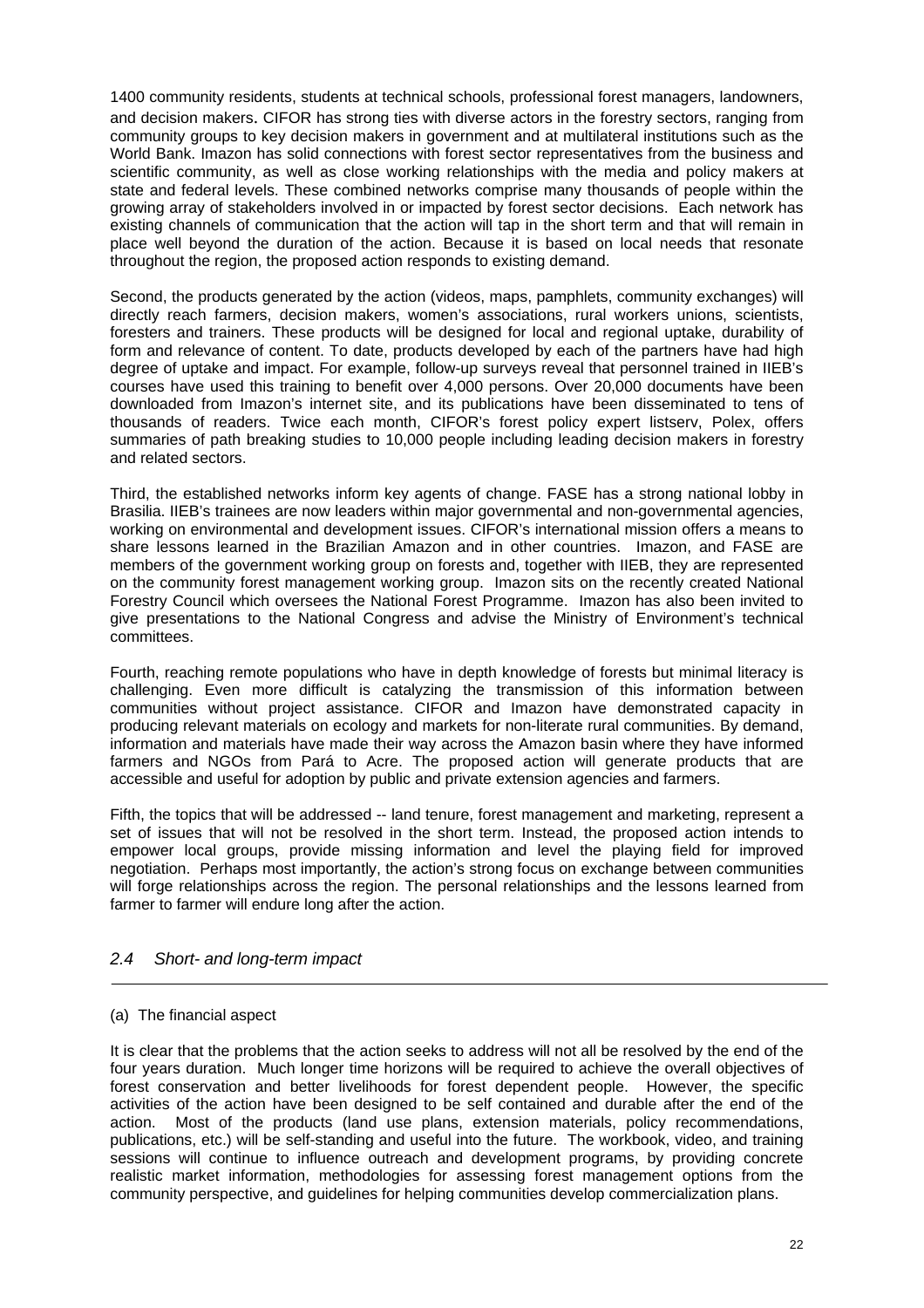The capacity building and training activities will strengthen the ability of the target groups to continue developing activities after the end of the action. The expected changes in government policies and practices should enable more resources to become available to communities (e.g. through the development of more appropriate credit schemes, approval of management plans, etc). For the target communities, our goal is to develop realistic marketing plans that take into account the longrun demand potential, considering factors such as likely competing sources of supply, determinants of demand, and transportation costs. This set of activities is oriented towards development of management and marketing plans that will be sustainable beyond project timeline. Our objective is to produce plans with communities that they will implement.

The four partner institutions that will implement the action are all established and stable institutions with high credibility. They have successfully attracted funding from a wide range of sources. They will have capability to continue developing outputs from the action after the end of the grant period. Information on previously invisible stakeholders will encourage new research, development and policies. We expect that making these stakeholders visible will identify clear potential connections to poverty reduction and to generation of ecosystem services in peri-urban zones. We expect this to spark new interest by both government and international donors.

#### (b) Institutional level

In each of the three target sites local fora and networking processes exist that support organizations of the rural social movements. In Marabá, the unions participate in a 'Forum of Organisations for Land Tenure Reform' (FERA). Rural communities in Porto de Moz are represented by the Natural Resources Committee and in the region of Gurupá by the Forum of Rural Workers for Forest Management of the Amazonas River Estuary.

Together with these local groups, the action will construct an agreed plan of action to address the socio-environmental challenges and institutional strengthening needs. A durable contribution of the action will be to facilitate articulation among the agencies responsible for land tenure (INCRA) and forest management (IBAMA). This action will also help bridge the wide gap in communication between the social and environmental movements. A common agenda of activities will be developed, including timetables, expected results and indicators. The action will also strengthen established fora in each region, including government, in following the implementation of the agendas, decision making and monitoring and evaluation.

These measures will allow the creation of clear mechanisms for the participation of local stakeholders and enable them to have ownership of the outcomes of the action's activities. They will also facilitate the identification and implementation of a programme of capacity building for the institutions involved and inter-institutional interchange. Communication among diverse actors will create a more coherent and informed voice to support pro-poor policies.

The key to durability of market study is incorporation into official data collection and dissemination procedures. Through the pilot study, we will demonstrate the feasibility and importance of understanding domestic markets for forest products, from local to national. We will seek input and collaboration of government statistical agencies early in the action, including not only IBGE (the federal geographical and statistical institute) but also municipal agencies responsible for maintaining and monitoring public markets and state agencies that collect basic price information. We will also pilot low-cost systems for dissemination of information, including on-line database and link to community radio networks. Thus, we will create buy-in by agencies and demand by users for sustained market monitoring. This will contribute to efficiency and equity of markets in the long run, as well as providing the basis for institutional and policy development.

(c) Policy level

Currently the governmental agencies responsible for land tenure and those in charge of forest management operate separately with few formal or informal mechanisms of exchange to bridge this divide. This same lack of articulation exists between the social and environmental movements. This action will establish avenues of communication, previously poorly developed, between key actors in the social and environmental movements, as well as political leaders in the ministries responsible for land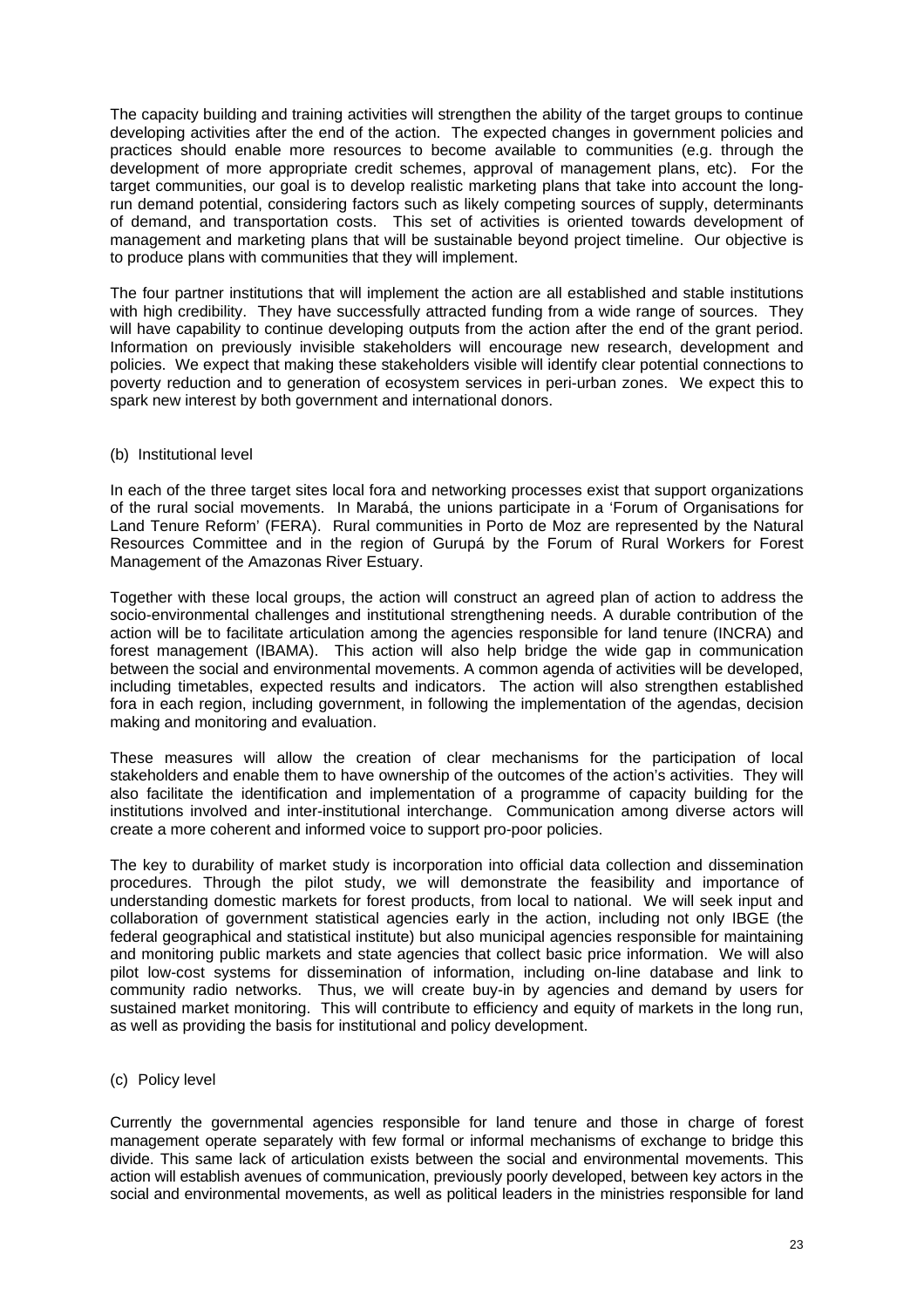titling and forest management. Information generated by the action will help decision-makers at all levels of government to reassess forest value from the perspective of local users, lesson regulatory burdens on forest communities and provide incentives for community-based forest management.

The activities seeking to enhance land tenure rights will help clarify the legal procedures and institutional mechanisms necessary for local communities with customary forestland tenure rights to get legally recognition of those rights. This will contribute to improvement of the current scenario in which hundreds of communities have insecure rights, and hence are unable to make effective use of, and benefit from their forest resources. Activities to improve tools and systems for forest management, will furnish specific policy recommendations to modify forest regulations based on the management requirements of key species critical to forest-based livelihoods. This will improve the current regulatory framework addressing timber and non-timber forest products. Finally, activities seeking to enhance access of communities to markets will make a concrete difference by providing tools and methodologies to government agencies.

Providing policy recommendations is not enough to ensure that policies will actually be implemented. The launching of policy briefs can be nearly as important as the content of those briefs. The action will rely on the extensive networks of each of the partner institutions and involvement with various government agencies to find opportunities to present and discuss policy briefs in person. TO ensure local voices reach decision makers, the action will use formal and informal networks to build bridges between local communities, the NGOs representing them and decision-makers.

# **3. Budget for the action**

See Annex B (worksheet 1)

# **4. Expected sources of funding for the action**

See Annex B (worksheet 2)

# **II. THE APPLICANT**

**1. Identity of the applicant** 

| Full legal name (business<br>name):            | Instituto do Homem e Meio Ambiente da Amazônia (Amazon<br>Institute of People and Environment). |
|------------------------------------------------|-------------------------------------------------------------------------------------------------|
| Acronym<br>(where applicable)                  | Imazon                                                                                          |
| Legal status $^{1\overline{0}}$                | Non government research institute                                                               |
| VAT registration number<br>(where applicable): |                                                                                                 |
| Official address <sup>11</sup>                 | Rodovia Mário Covas, Rua do Pau Darco, Conjunto Pau Darco,<br>Casa 01.                          |
|                                                | Ananindeua, Pará, Brazil - 67.113-820.                                                          |

 $10$ e.g. state whether the applicant is a for- profit or not-for-profit organisation, or if the applicant is forming a direct part of a national government.

direct part of a national government. 11 If not in one of the countries listed in Annex F of the Guidelines or an EU (25) Member State, any organisation other than an international organisation must justify its location.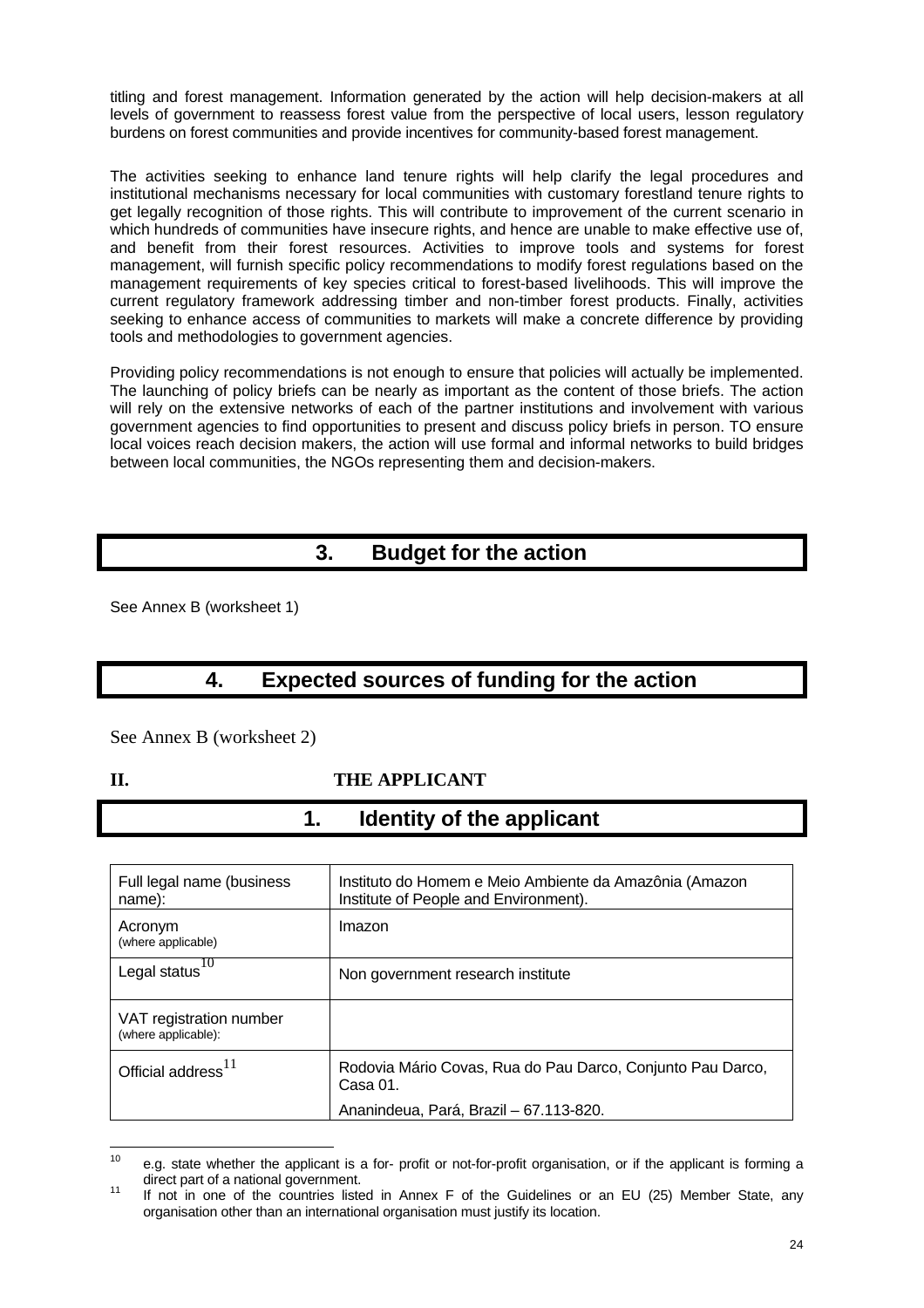| Postal address   | 5101                                                                         |
|------------------|------------------------------------------------------------------------------|
|                  | CEP 66.613.397                                                               |
| Contact person   | Paulo Gonçalves Barreto - Administrative Secretary<br>pbarreto@imazon.org.br |
| Telephone number | 55-91-235 4214                                                               |
| Fax number       | 55-91-235 0122                                                               |
| E-mail           | imazon@imazon.org.br                                                         |
| Internet site    | www.imazon.org.br                                                            |

# **2. Bank details for the applicant**

The bank must be located in the country where the applicant is registered.

| Account name              | Instituto do Homem e Meio Ambiente da Amazonia                |
|---------------------------|---------------------------------------------------------------|
| Account number            | $6412 - 2$                                                    |
| Sort code                 | $3106 - 2$                                                    |
| IBAN code (optional)      |                                                               |
| Bank name                 | Banco do Brasil                                               |
| Address of bank           | Shopping Castanheira                                          |
| Name of signatory/ies     | Paulo Gonçalves Barreto<br>Edson José Vidal da Silva          |
| Position of signatory/ies | <b>Executive Secretary</b><br><b>Executive vice-Secretary</b> |

# **Correspondent bank (where relevant)**

 $\overline{a}$ 

| Account name         |  |
|----------------------|--|
| Account number       |  |
| Sort code            |  |
| IBAN code (optional) |  |
| Bank name            |  |
| Address of bank      |  |

# **3. Description of the applicant (one page maximum)**

# *3.1 When was your organisation founded and when did it start its activities?*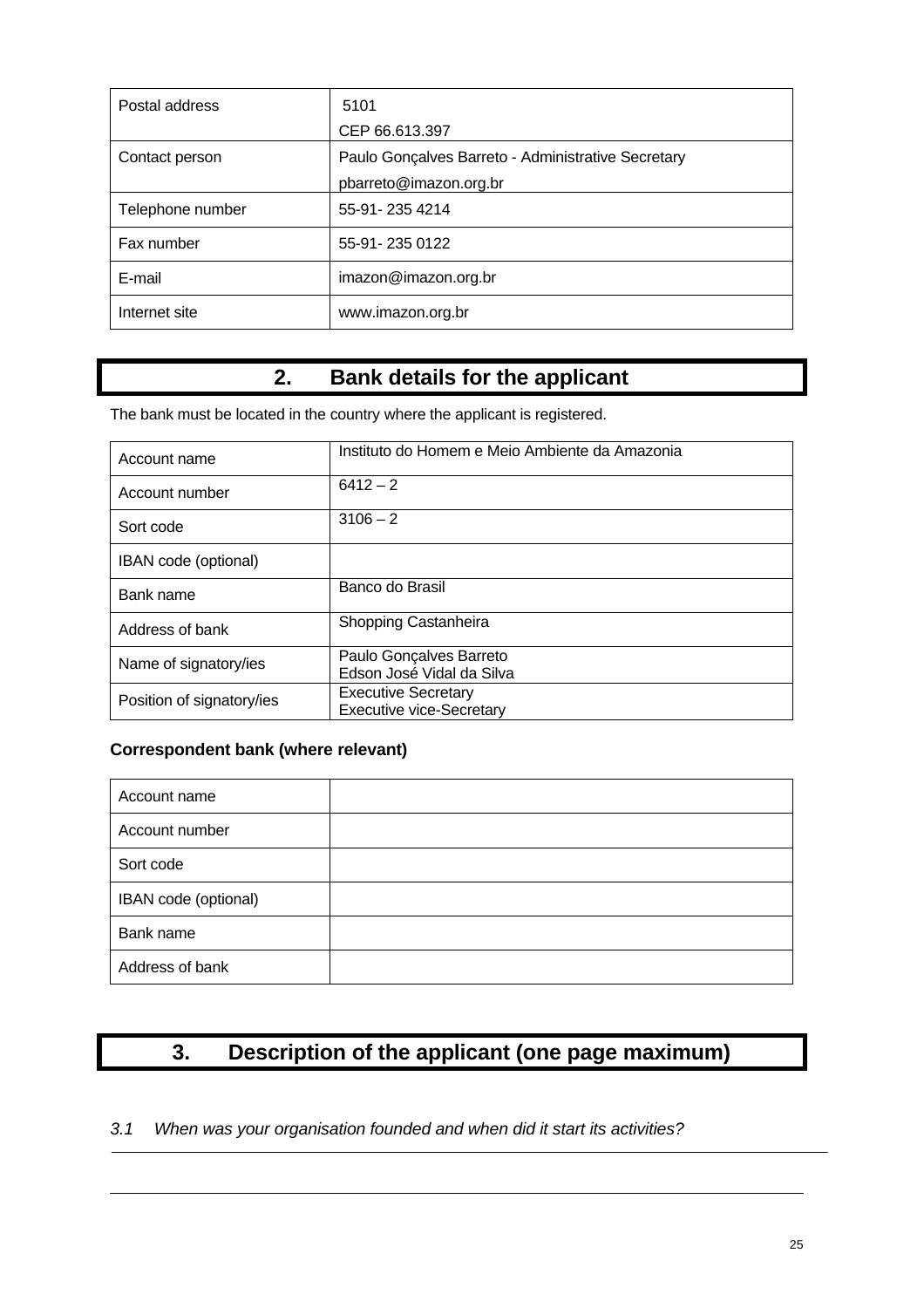The Institute of People and the Environment in the Amazon (Imazon) was founded in July 1990 and started activities immediately thereafter.

# *3.2. What are the main activities of your organisation at present?*

Imazon is a non governmental organisation dedicated to research, training and capacity building, dissemination of information, and policy formulation. It is the leading institution for research on natural resource uses and alternatives in the Brazilian Amazon. Imazon's mission is based on the twin premises that the power of scientific and technical development to influence prevailing patterns of land use lies in the appropriateness and quality of the information produced, and that the information is made accessible to practitioners, policy makers and the general public through as many channels as possible. Since it's foundation in July 1990, Imazon has published 19 books, 18 booklets, and over 150 technical articles — of which nearly half have appeared in peer-reviewed international scientific journals or as book chapters. Much of its research focuses on forestry, although it also has produced state-of-the-art analyses of agriculture, cattle ranching, harvesting of non-timber forest products, and land-use planning at scales ranging from individual municipalities to the entire Brazilian Amazon. Recently Imazon has developed and tested new approaches to monitoring forestry operations and commerce through practical remote sensing technologies, which, if adopted, could greatly strengthen enforcement in this sector. Respected nationally and internationally for its scientific and technical credibility, Imazon is playing a prominent role in expanding the system of public forests in the Brazilian Amazon and in formulating practical strategies to strengthen enforcement of policies governing the forest sector.

Imazon brings to the partnership recognised competence in applied research spanning the three major thematic areas of the proposed action — forest management, markets and communities, and landscape monitoring and design. Its strong research agenda is complemented by a growing capacity to formulate pragmatic solutions that today provide the basis for public policy and have shaped the World Bank's program in the forestry sector. This combination of research and policy formulation will contribute to the action's capacity to promote lasting change based on sound scientific and technical information.

| <b>Name</b>          | Profession               | Sex | <b>Position</b>           | Years on the board |
|----------------------|--------------------------|-----|---------------------------|--------------------|
| Rita Mesquita        | <b>Biologists</b>        | с   | <b>President of Board</b> |                    |
| Maria José Gontijo   | Sociologist              |     | Vice-President            |                    |
| Adriana Ramos        | Journalist               |     | Member                    |                    |
| Andre Guimarães      | Agronomist               | M   | Member                    |                    |
| Jorge Yead           | <b>Forestry Engineer</b> | M   | Member                    |                    |
| Luis Carlos Estravis | <b>Forestry Engineer</b> | M   | Member                    |                    |

# *3.3. List of the management board / committee of your organisation*

# **4. Capacity of the applicant to manage and implement actions**

# *4.1. Experience of similar actions*

# **Action 1**.

Preparaion of a system of National and State Forests (Flonas) encompassing 500,000 km<sup>2</sup> in the Brazilian Amazon. This proposal has been accepted by Brazilian government and by key Amazonian states (Amazonas, Acre and Pará) and is major part of US\$180 million loan proposal by the Ministry of Environment (Brazil Federal Government) under discussion with World Bank. In Brazil, the concept of national forest as a conservation unit was established in federal legislation in 1965. However, only in 2000, with the launch of the National Forest Programme by the Ministry of the Environment, did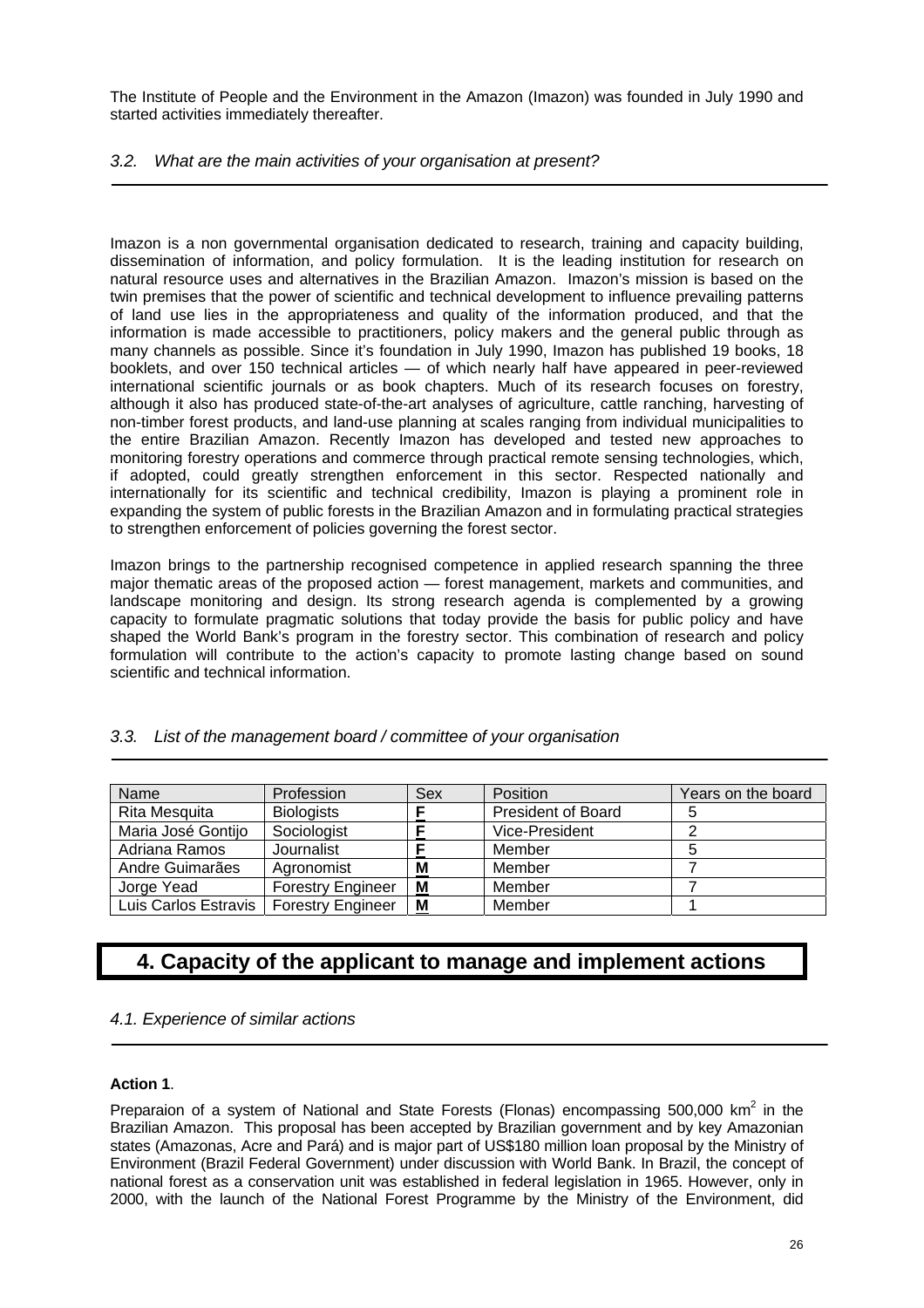national forests gain political prominence in Brazil. According to the goals of the Brazilian government, national forests should represent a minimum of 500,000 km<sup>2</sup> of the Amazon (10% of the territory) by 2010. The scale of this initiative is unprecedented in the tropics. The expansion of the national forest system can contribute to economic stability in the region through restriction of predatory activities, limiting land availability, increasing land value and promoting intensification of land use. In addition, National forests are an essential complement to the protection of parks within a global conservation strategy. During 2001-2003, 32,000 km<sup>2</sup> of Flonas were established. Twelve additional national forests totaling 36,890 km<sup>2</sup>, are in the process of being established, mainly in Amazonas and Pará

Imazon has been the key partner in this initiative leading strategic studies (since 1998) and acting as honest broker among the major stakeholders involved in the discussion of forest concessions. Imazon has received financing of US\$300,000 from Ministry of Environment, the Hewlett Foundation and the World Bank

## **Contacts**

(1) Ministry of the Environment, Mr. Tasso Azevedo (Director, National Forest Program). Esplanada dos Ministérios Bloco B, 7º andar 70068-900. Brasília, DF. Telephone + 55 (61) 322-4156. email Tasso.Azevedo@mma.gov.br (2) The Hewlett Foundation (USA), Mr. Joseph Ryan (Program Officer) Midfield Rd, Suite 200, Menlo Park, CA 94025 USA. Telephone + 1 (650) 329-1070, email jryan@hewlett.org (3) The World Bank, Dr. Robert Schneider (Senior Economist). 1818 H Street, NW. Washington D.C. 20433. USA. Telephone + 1 (202) 473-7859, email rschneider1@worldbank.org

# **Action 2**.

Forest Management Pilot Initiative in Paragominas, Eastern Pará State (Brazil). This pioneer pilot project which started in 1992 (250 hectares) has been replicated in more than 1.5 million hectares in the Brazilian Amazon. Approximately one third of this area has been certified by the Forest Stewardship Council (FSC). A large body of scientific information has been generated (more than 25 scientific papers) as well as a well known "back pack" manual for forest management. This forest handbook published (in Portuguese and Spanish) is a standard text in training centres and forestry colleges throughout the Amazon basin and central America. Imazon is the lead manager. The project has revealed that, with management, negative impacts of the cycles of timber extraction can be reduced substantially, and profits can increase. In addition, the studies on forest economics are helping to increase flows of governmental credit to forestry (e.g., public loans for forestry have increased from less than 1% of total rural credit 1998 to approximately 15% in 2004). The total cost of the eleven year project (1992-2003) is about US\$ 1,3 million. Major donors are WWF-Brazil and USAID

**Contact** United States Agency for International Development, Mr Eric Stoner (Environment Program Coordinator). US Embassy, Brasilia, DF, Brazil Telephone 55 (61) 312 7236, email estoner@usaid.gov

# **Action 3.**

Imazon is a partner in the ALFA consortium which is implementing a major programme to Sustain Natural Ecosystems and Enhance Local Livelihoods in Brazil's Amazon and Atlantic Forest Regions. This four year programme commenced in 2003 and is intended to expand and improve forestry practices, develop new forest enterprise partnerships and networks that benefit the rural poor and plan and monitor landscapes at various scales. The consortium is led by IIEB and comprises six Brazilian NGOs and the University of Florida. The programme is funded by the United States Agency for International Development (USAID) with a total budget of US\$ 7.4m. The Imazon component is valued at US\$ 1.7m. Imazon is responsible principally for activities on improving sustainable forest management practices and regional landscape planning and monitoring.

**Contact**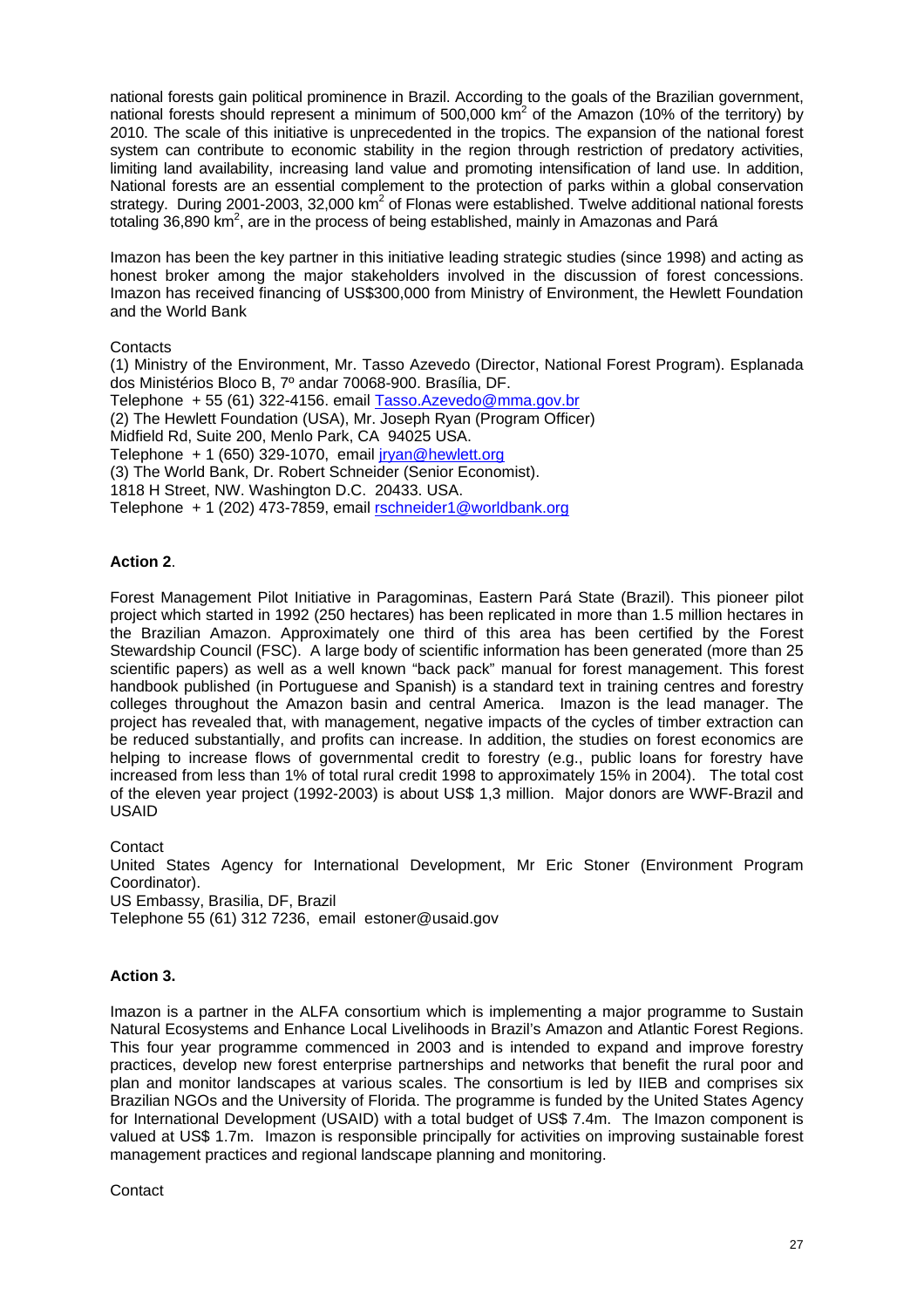United States Agency for International Development, Mr Eric Stoner (Environment Program Coordinator). US Embassy, Brasilia, DF, Brazil

Telephone 55 (61) 312 7236, email estoner@usaid.gov

## *4.2 Resources*

*(a) annual income over the last three years, mentioning where applicable for each year, the names of the main financial backers and the proportion of annual income each has contributed* 

|                | Name of Each                            |         |         |         |         | 4-Year Total         | <b>Amount</b><br>on Line | <b>Excess</b><br>contributions<br>(Excess of 4-year<br>Total<br><b>Contributions</b><br>Over Amount on |
|----------------|-----------------------------------------|---------|---------|---------|---------|----------------------|--------------------------|--------------------------------------------------------------------------------------------------------|
|                | <b>Major Donor</b>                      | 2000    | 2001    | 2002    | 2003    | <b>Contributions</b> | 11(e)                    | Line 11(e))                                                                                            |
| 1              | Ford Fundation                          | 171,746 | 403,490 | 671,845 | 522,463 | 1,769,544            | 139,465                  | 1,630,078                                                                                              |
| $\overline{2}$ | <b>WWF</b>                              | 297,124 | 277,838 | 395,309 | 550,513 | 1,520,784            | 139,465                  | 1,381,319                                                                                              |
| 3              | <b>Hewlett Foudation</b>                |         | 252,462 | 351,712 | 287,280 | 891,454              | 139,465                  | 751,989                                                                                                |
| 4              | Cifor                                   |         | 49,000  | 76,800  | 201,600 | 327,400              | 139,465                  | 187,935                                                                                                |
| 5              | GTZ                                     | 24,000  | 67,286  | 41,501  | 178,495 | 311,282              | 139,465                  | 171,816                                                                                                |
| 6              | USAID-IIEB                              |         |         |         | 261,650 | 261,650              | 139,465                  | 122,185                                                                                                |
| 7              | Finep-PPG-7                             | 140,240 |         | 93,431  |         | 233,671              | 139,465                  | 94,206                                                                                                 |
| 8              | Avina Foudation                         |         |         | 210,415 |         | 210,415              | 139,465                  | 70,950                                                                                                 |
| 9              | Ibama                                   | 15,939  | 63,909  | 52,234  | 65,214  | 197,296              | 139,465                  | 57,830                                                                                                 |
| 10             | Ministério do Meio<br>Ambiente - Brazil |         |         | 154,198 |         | 154,198              | 139,465                  | 14,733                                                                                                 |
| 11             | World Research<br>Center                |         |         | 51,753  | 95,624  | 147,377              | 139,465                  | 7,911                                                                                                  |
| 12             | <b>Acre State</b><br>Government         | 39,000  | 26,000  | 55,000  | 23,125  | 143,125              | 139,465                  | 3,660                                                                                                  |
| 13             | Embaixada da<br>Holanda                 | 48,000  | 12,000  | 49,032  |         | 109,032              | 139,465                  | (30, 433)                                                                                              |
| 14             | Others                                  | 19,245  | 43,013  | 31,250  | 2,491   | 95,999               | 139,465                  | (43, 466)                                                                                              |
| 15             | Comissão<br>Européia                    | 29,692  | 48,193  |         |         | 77,885               | 139,465                  | (61, 580)                                                                                              |
| 16             | Development<br>Alternative, Inc         |         | 24,243  | 43,201  |         | 67,444               | 139,465                  | (72, 021)                                                                                              |
| 17             | Conservation<br>International           |         |         |         | 64,000  | 64,000               | 139,465                  | (75, 465)                                                                                              |
| 18             | The World Bank                          | 7,380   | 51,196  |         |         | 58,576               | 139,465                  | (80, 889)                                                                                              |
| 19             | Food and Health<br>Foundation           |         | 48,140  |         |         | 48,140               | 139,465                  | (91, 325)                                                                                              |
| 20             | Woods Hole<br>Research Center           | 26,136  | 19,219  |         |         | 45,355               | 139,465                  | (94, 110)                                                                                              |
| 21             | Overbrook<br>Foundation                 |         |         | 42,478  |         | 42,478               | 139,465                  | (96, 987)                                                                                              |
| 22             | University of<br>California             |         | 38,750  |         |         | 38,750               | 139,465                  | (100, 715)                                                                                             |
| 23             | <b>IIEB</b>                             |         |         |         | 34,800  | 34,800               | 139,465                  | (104, 665)                                                                                             |
| 24             | Overseas<br>Development<br>Groups       |         | 25,888  | 5,857   |         | 31,745               | 139,465                  | (107, 720)                                                                                             |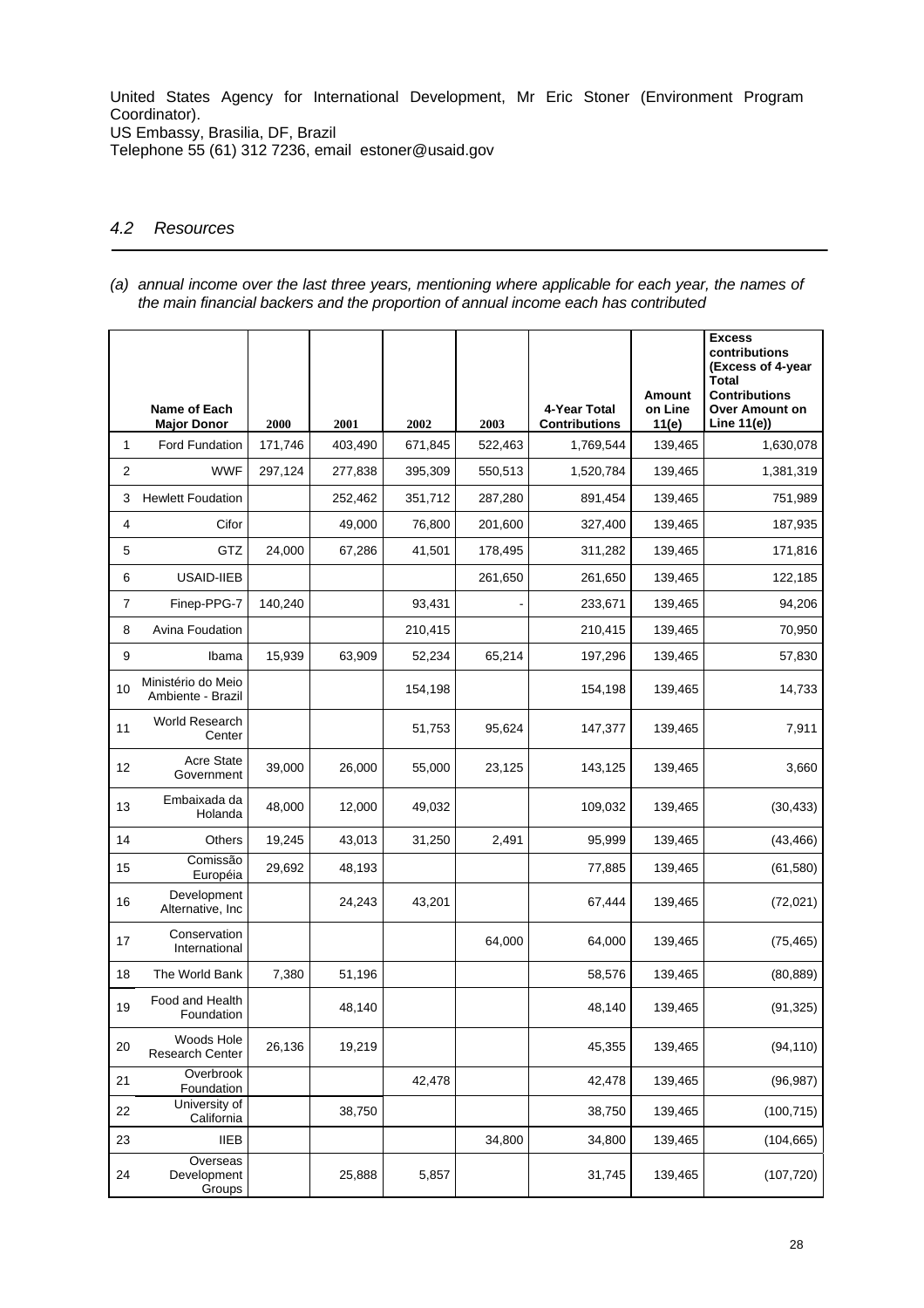| 25 | Amapá State<br>Government                            | 26,800  |           |           |           | 26,800    | 139,465 | (112, 665) |
|----|------------------------------------------------------|---------|-----------|-----------|-----------|-----------|---------|------------|
| 26 | <b>Grupo Produtores</b><br>de Madeira<br>Certificada |         |           |           | 23,900    | 23,900    | 139,465 | (115, 565) |
| 27 | Nasa - LBA                                           |         |           |           | 17,606    | 17,606    | 139,465 | (121, 860) |
| 28 | <b>IPGRI-</b><br>Dendrogene                          |         |           |           | 11,910    | 11,910    | 139,465 | (127, 555) |
| 29 | Natura                                               |         |           |           | 10,000    | 10,000    | 139,465 | (129, 465) |
| 30 | <b>Banco Real</b>                                    |         |           |           | 10,000    | 10,000    | 139,465 | (129, 465) |
| 31 | Banco Basa                                           |         |           |           | 10,000    | 10,000    | 139,465 | (129, 465) |
| 32 | <b>IPGRI-Imaflora</b>                                |         |           |           | 5,000     | 5,000     | 139,465 | (134, 465) |
|    |                                                      |         |           |           |           |           |         |            |
|    |                                                      |         |           |           |           |           |         |            |
|    | <b>TOTALS</b>                                        | 845,302 | 1,450,627 | 2,326,016 | 2,375,670 | 6,997,615 |         | 2,534,720  |

*<sup>(</sup>b) the number of full-time and part-time staff by category (*e.g. number of project managers, accountants, etc*), indicating their place of employment* 

|                         | <b>Degree</b>            | <b>Dedication</b> | <b>Function</b>        |
|-------------------------|--------------------------|-------------------|------------------------|
| Daniel Souza.           | Undergrad                | <b>Full Time</b>  | Administration/Support |
| Elson Vidal.            | Undergrad                | <b>Full Time</b>  | Administration/Support |
| Keyla Nascimento.       | Undergrad                | Part Time         | <b>Intern</b>          |
| Maria de Nazaré Costa.  | Primary                  | <b>Full Time</b>  | Administration/Support |
| Mércia Macêdo.          | <b>BA</b>                | <b>Full Time</b>  | Administration/Support |
| Rosa Pinheiro.          | Primary                  | Full Time         | Administration/Support |
| Selma Ramos.            | Primary                  | <b>Full Time</b>  | Administration/Support |
| Viviane Pimentel.       | Secondary                | <b>Full Time</b>  | Administration/Support |
| Izabel Cristina.        | Primary                  | <b>Full Time</b>  | Administration/Support |
| Damião Lopes            | Primary                  | <b>Full Time</b>  | Administration/Support |
| Leonardo Sobral.        | $\overline{\mathsf{BS}}$ | <b>Full Time</b>  | Outreach               |
| Adalberto Veríssimo.    | <b>MSc</b>               | <b>Full Time</b>  | Research               |
| André Monteiro.         | <b>MSc Candidate</b>     | <b>Full Time</b>  | Research               |
| Carlos Souza Jr.        | <b>PHD Candidate</b>     | <b>Full Time</b>  | Research               |
| Denis Valle.            | $\overline{\mathsf{BS}}$ | <b>Full Time</b>  | Research               |
| Edson Vidal.            | <b>PHD Candidate</b>     | <b>Full Time</b>  | Research               |
| Eugênio Arima.          | <b>PHD Candidate</b>     | On leave          | Research               |
| Luciano Moreira Silva.  | $\overline{\mathsf{BS}}$ | <b>Full Time</b>  | Research               |
| Márcio Henrique Sales.  | <b>BS</b>                | Full Time         | Research               |
| Marco Lentini.          | <b>BS</b>                | Full Time         | Research               |
| Paulo Amaral.           | <b>MSc</b>               | Full Time         | Research               |
| Paulo Barreto.          | <b>MSc</b>               | <b>Full Time</b>  | Research               |
| Anderson Costa.         | <b>BS</b>                | <b>Full Time</b>  | Research               |
| Frank Pantoja.          | <b>BS</b>                | <b>Full Time</b>  | Technician             |
| Rodney Salomão.         | $\overline{BS}$          | <b>Full Time</b>  | Technician             |
| Amintas Brandão Júnior. | $\overline{\mathsf{BS}}$ | Partial           | Intern                 |
| Brenda Brito.           | Undergrad                | Partial           | Intern                 |
| Bruno Sotto Mayor.      | Undergrad                | Partial           | Intern                 |
| Gleice Melry Gomes.     | Undergrad                | Partial           | Intern                 |
| Sâmia Nunes.            | Undergrad                | Partial           | Intern                 |
| Wagner Pena.            | Undergrad                | Partial           | Intern                 |
| James Grogan.           | PHD                      | Integral          | Research               |
| Mark Cochrane.          | PHD                      | Partial           | Research               |
| Mark Schulze.           | PHD                      | Partial           | Research               |
| Paulo van Breugel.      | <b>PHD Candidate</b>     | Partial           | Research               |
| Anthony Anderson.       | PHD                      | Partial           | Research               |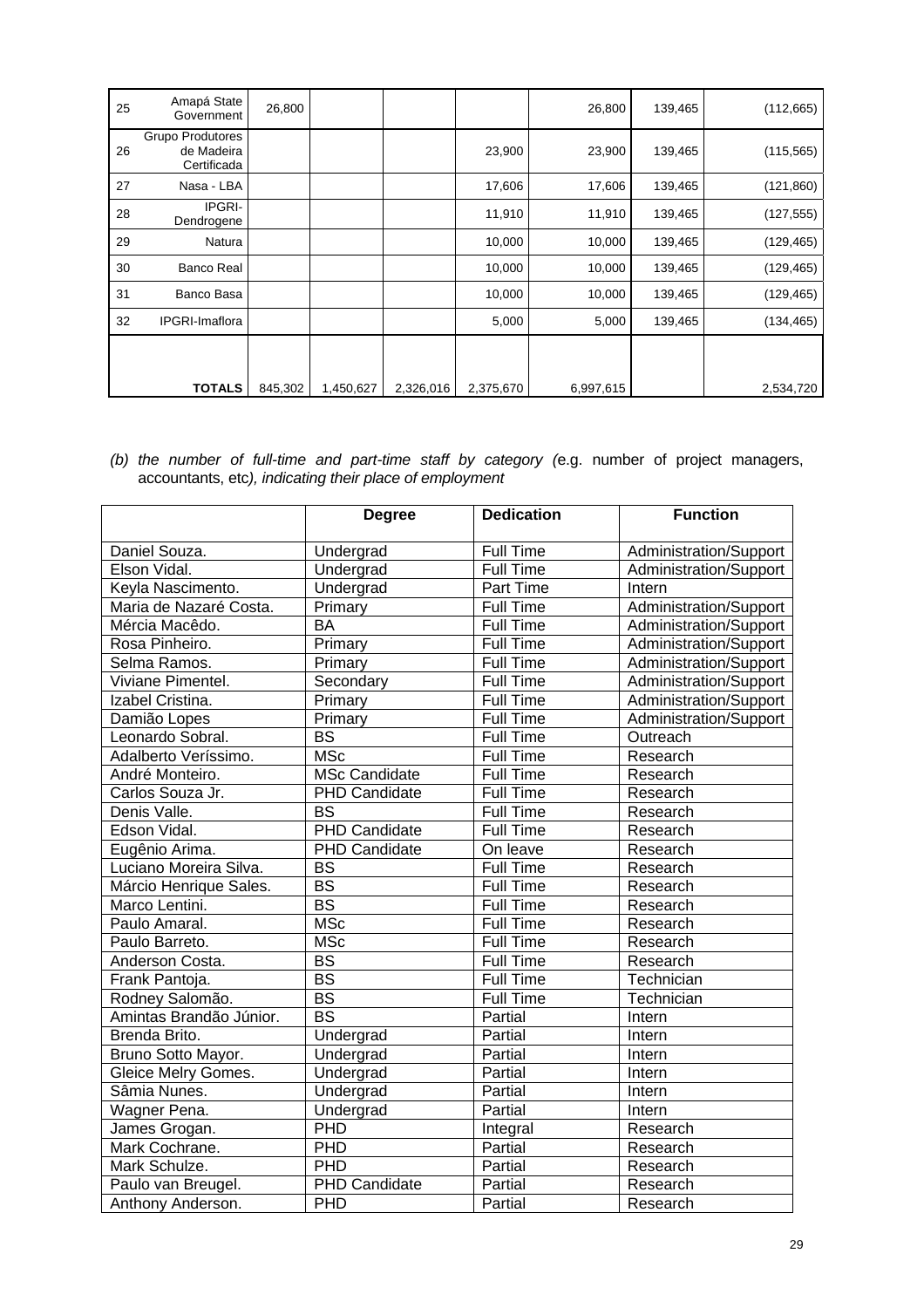## *(c) equipment and offices*

Imazon possesses a suite of four office buildings, with a total of 23 rooms: 15 offices; 4 administration rooms; 1 auditorium; 1 meeting room; 1 kitchen and lunchroom; 1 repository for publications; 9 bathrooms. In addition, Imazon has a fully equiped geoprocessing, where georeferenced maps and analyses of deforestation and land-uses, based on satellite images, videography and specialized programs.

Equipment:

- **Computers:** Five network servers, two for internet access and three for data management; 22 desktops and 12 notebooks used for research and administration functions.
- **Institute-wide network:** Computers in the three main research office buildings are linked into a network maintain by an Imazon computer specialist.
- **Printers**: Two inkjet printers connected to officewide network,one color laserjet, one HP Plotter and a digitizing table.
- **Photocopier:** Xerox copier connected to the internal network
- **Communication**: Telephones: Imazon owns two hubs with six telephone lines and three digital lines for internet access. Imazon operates a webpage where institutional information, research and policy articles can be accessed. PDF files of articles can be downloaded free of charge.
- **Vehicles**: Two vehicles, one for field work and one for activities in the city.
- **Security**: Imazon has a central security system for the four office buildings, monitored by a contracted survelience company.
- *(d) other relevant resources (e.g.* volunteers, associated organisations, networks that might also contribute to implementation*).*

N/A

# **5. Other applications made by the applicant to European Institutions, the European Development Fund (EDF) and/or EU Member States**

*5.1 Grants, contracts and loans obtained over the last three years from European Institutions, the EDF and/or EU Member States* 

| Action title and<br>reference number                            | EC budget line, EDF or other source | Amount (EUR) | Date obtained |
|-----------------------------------------------------------------|-------------------------------------|--------------|---------------|
| Degraded forest<br>mapping in Brazilian<br>Amazon<br>16649-2000 | European Fund                       | 22,309       | 2000          |
| Support to the certified<br>timber producers group              | DFID-WWF                            | 76,020       | 2003          |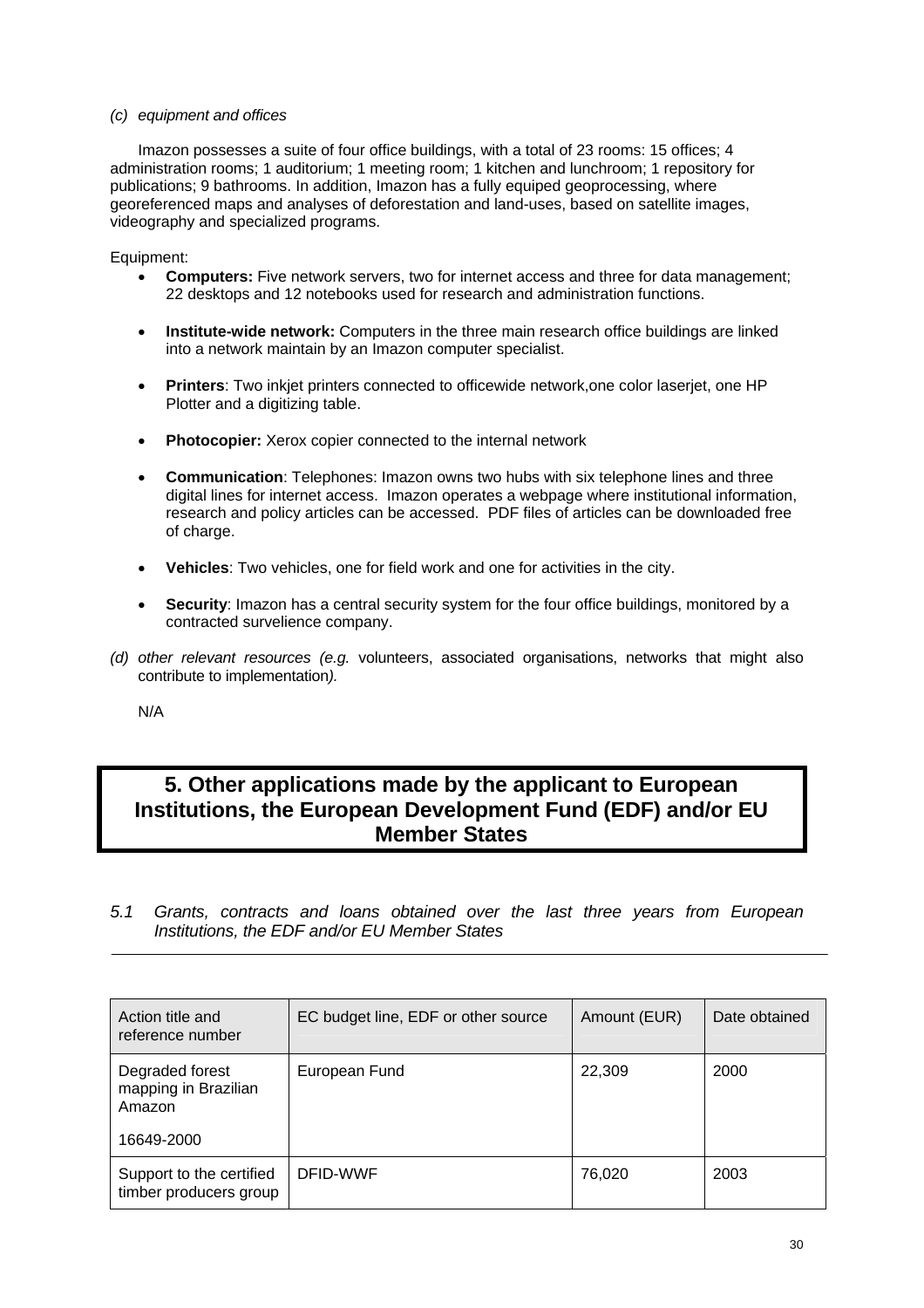| CBR 170-2003                                       |                            |        |      |
|----------------------------------------------------|----------------------------|--------|------|
| Support to the certified<br>timber producers group | GTZ                        | 29,905 | 2003 |
| CBR 170-2003                                       |                            |        |      |
| Support to the certified<br>timber producers group | Overseas Development Group | 9,300  | 2001 |

# *5.2 Grant applications submitted (or about to be submitted) to European Institutions, the EDF and/or EU Member States in the current year:*

| Action title and<br>reference number | EC budget line, EDF or other source | Amount (EUR) |
|--------------------------------------|-------------------------------------|--------------|
|                                      |                                     |              |
|                                      |                                     |              |
|                                      |                                     |              |
|                                      |                                     |              |
|                                      |                                     |              |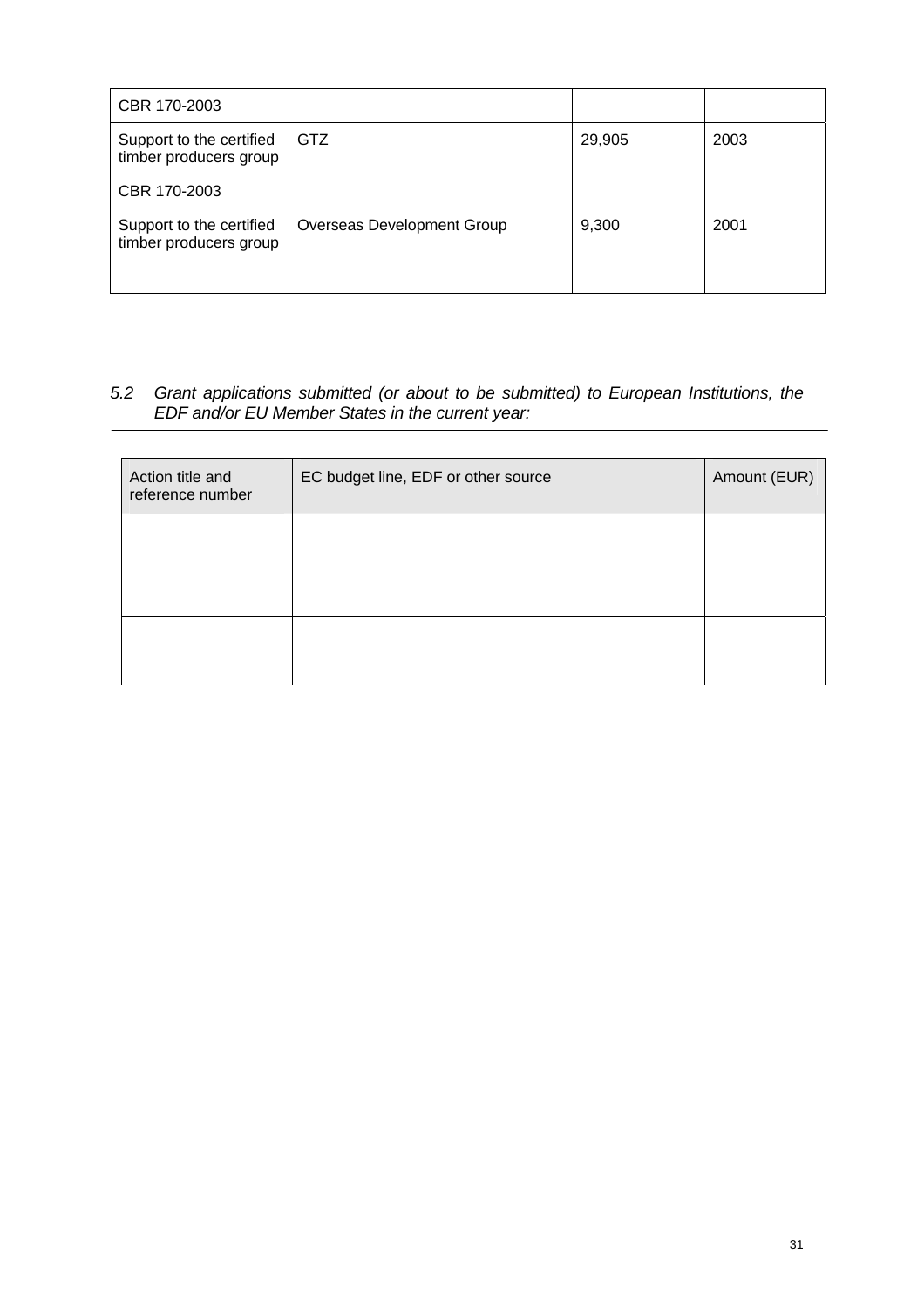# III. PARTNERS OF THE APPLICANT PARTICIPATING IN THE ACTION

# **1. Description of the partners**

This section must be completed for each partner organisation within the meaning of section 2.1.2 of the Guidelines for Applicants. Any other entities as defined in the same section need not be mentioned. You must make as many copies of this table as necessary to create entries for more partners.

|                                                                                                             | Partner 1                                                                                                                               | Partner <sub>2</sub>                                                                                                                                         | Partner <sub>3</sub>                                                                                                                                               |
|-------------------------------------------------------------------------------------------------------------|-----------------------------------------------------------------------------------------------------------------------------------------|--------------------------------------------------------------------------------------------------------------------------------------------------------------|--------------------------------------------------------------------------------------------------------------------------------------------------------------------|
| Full legal name<br>(business name)                                                                          | Center for International<br>Forestry Research<br>(CIFOR)                                                                                | International Institute<br>of Education of Brazil<br>(IIEB)                                                                                                  | FASE (Federation of<br>Social and<br>Educational<br>Assistence<br>Organisations)                                                                                   |
| Nationality                                                                                                 | International                                                                                                                           | <b>Brazil</b>                                                                                                                                                | <b>Brazil</b>                                                                                                                                                      |
| Legal status                                                                                                | International non-profit<br>organization                                                                                                | Non-profit civil<br>association                                                                                                                              | Non-profit civil<br>association                                                                                                                                    |
| Official address                                                                                            | Jl. CIFOR, Situgede,<br>Sindangbarang, Bogor<br>16680, Indonesia                                                                        | SHIS QI 05 Conj. "F"<br>SLS 101/103/104 E<br>117 - CC Gilberto<br>Salomão - Lago Sul<br>716069-000 Brasília<br>DF - Brazil                                   | Rua Bernal do Couto,<br>1329<br>Umarizal<br>Belém, PA<br><b>Brazil</b>                                                                                             |
| Contact person                                                                                              | Dr. David Kaimowitz                                                                                                                     | Maria José Gontijo                                                                                                                                           | Jorge Pinto da Silva                                                                                                                                               |
| Telephone number                                                                                            | +62 251 622 622                                                                                                                         | +55 61 248 7449                                                                                                                                              | (55 0xx91) 242-4341                                                                                                                                                |
| Fax number                                                                                                  | +62 251 622 100                                                                                                                         | +55 61 328 5933                                                                                                                                              | (55 0xx91) 242-4341                                                                                                                                                |
| E-mail address                                                                                              | d.kaimowitz@cgiar.org                                                                                                                   | iieb@iieb.org.br                                                                                                                                             | gurufase@amazon.com.<br>br                                                                                                                                         |
| Number of employees                                                                                         | 151 permanent<br>208 non-permanent                                                                                                      | 16                                                                                                                                                           | 12                                                                                                                                                                 |
| Other relevant resources                                                                                    | <b>CIFOR receives</b><br>contributions from over<br>50 governments and<br>funding agencies.<br>Offices in Belem                         | Financial support from<br><b>USAID, Netherlands</b><br>Embassy, JICA and<br>others.<br>Main office in Brasilia<br>Belém branch office.<br>40 consultants     | Financial support from<br>ICCO, ProManejo and<br>ProVárzea<br>Offices in Belem                                                                                     |
| Experience of similar<br>actions, in relation to<br>role in the<br>implementation of the<br>proposed action | CIFOR's has more<br>than a decade<br>experience in<br>implementing high<br>impact research that<br>helps local<br>communities and small | <b>IIEB</b> is the lead<br>institution of the ALFA<br>consortium which is<br>implementing a major<br>programme intended<br>to expand and<br>improve forestry | FASE, through its<br>Demonstrative Project<br>(Gurupá) and with the<br>support of the Union<br>and other Associations<br>and Rural Workers of<br>Gurupá, has acted |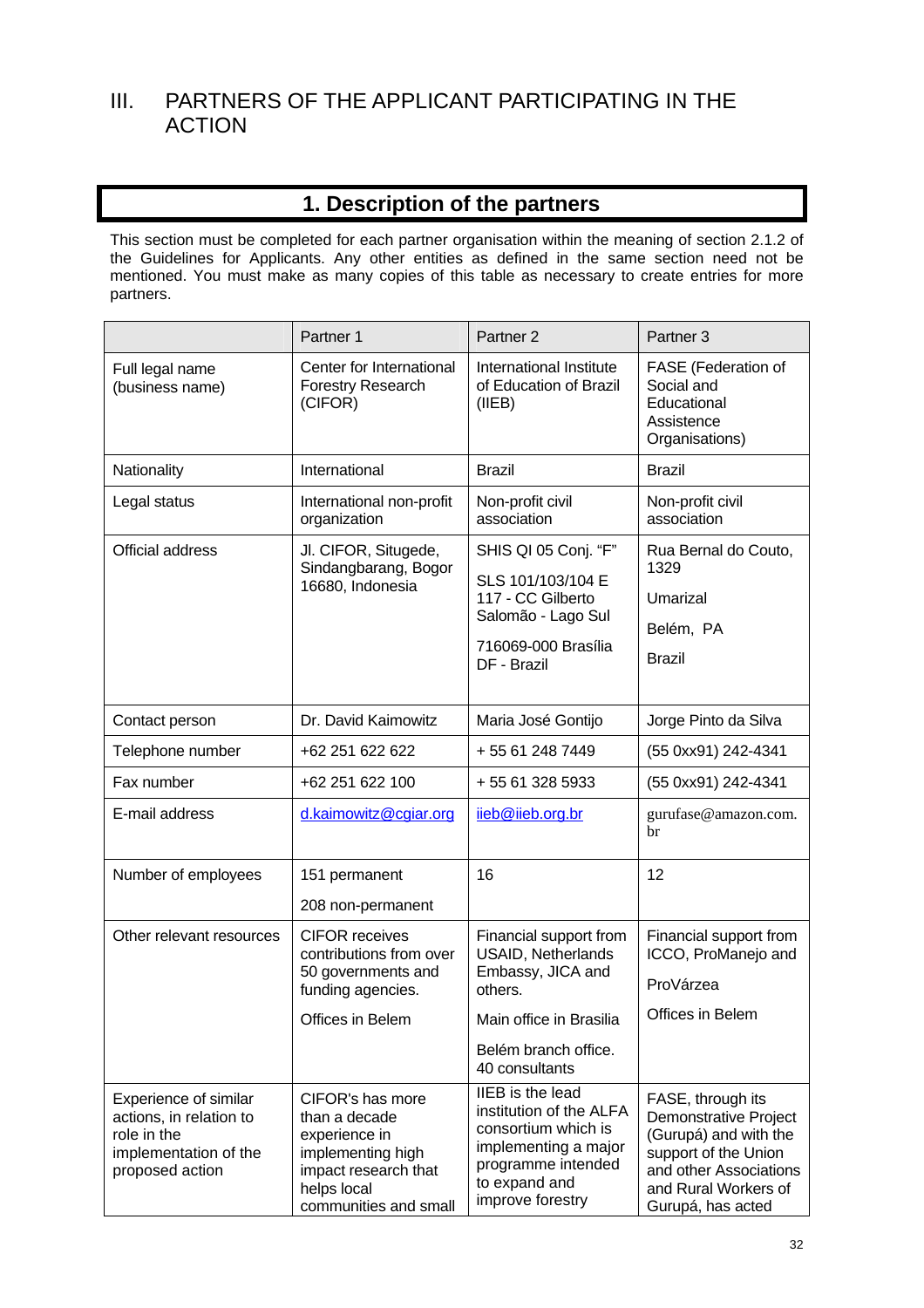|                                                             | farmers gain<br>incremental share of<br>forest resources, while<br>improving forest<br>management practices<br>and valuation of forest<br>resources.                                                                                                                       | practices, develop<br>new forest enterprise<br>partnerships and<br>networks and plan<br>and monitor<br>landscapes at various<br>scales. It offers<br>annual training<br>courses in a range of<br>environmental topics<br>and organises annual<br>workshops of the<br><b>Community Forestry</b><br>Working Group. It<br>has developed the<br>PADIS progamme<br>which has undertaken<br>institution capacity<br>building in 14 micro-<br>regions of Brazil. | since 1997 in close<br>participation with rural<br>communities. It has<br>supported local groups<br>in the development of<br>activities related to the<br>organization,<br>cooperation, land<br>legalization,<br>community forest<br>management,<br>community<br>administration of<br>fishing resources, food<br>security,<br>environmental impact<br>studies, and financing<br>and commercialization<br>of forests products. It<br>has also obtained<br>approval of plans for<br>community<br>management of forest<br>timber and non timber<br>products and it has<br>developed alternatives<br>forest uses for<br>traditional<br>communities of<br>Amazonia. |
|-------------------------------------------------------------|----------------------------------------------------------------------------------------------------------------------------------------------------------------------------------------------------------------------------------------------------------------------------|-----------------------------------------------------------------------------------------------------------------------------------------------------------------------------------------------------------------------------------------------------------------------------------------------------------------------------------------------------------------------------------------------------------------------------------------------------------|----------------------------------------------------------------------------------------------------------------------------------------------------------------------------------------------------------------------------------------------------------------------------------------------------------------------------------------------------------------------------------------------------------------------------------------------------------------------------------------------------------------------------------------------------------------------------------------------------------------------------------------------------------------|
| History of cooperation<br>with the applicant                | CIFOR has cooperated<br>with IMAZON though<br>the Mulheres da Mata<br>(Women from the<br>Forest NTFP project)<br>over the last 6 years.<br>Currently, CIFOR and<br>IMAZON have a joint<br>project to analyze the<br>adoption of SFM<br>throughout the<br>Brazilian Amazon. | <b>IIEB</b> and Imazon are<br>both members of the<br>ALFA consortium and<br>of the Community<br><b>Forestry Working</b><br>Group. IIEB is<br>represented on the<br>Imazon board and<br>Imazon staff have<br>participated in IIEB<br>training programmes.                                                                                                                                                                                                  | The existing<br>cooperation between<br>FASE and IMAZON is<br>principally in the area<br>developing<br>sustainable solutions<br>for the use of<br>Amazonian natural<br>resources. FASE has<br>also participated in<br>seminars and<br>workshops promoted<br>by IMAZON that<br>concerning community<br>forest management.                                                                                                                                                                                                                                                                                                                                        |
| Role and involvement in<br>preparing the proposed<br>action | Participation in the<br>conceptual<br>development, writing<br>and preparation of<br>action proposal                                                                                                                                                                        | <b>IIEB</b> participated fully<br>in the preparation of<br>the proposed action.<br>The IIEB staff member<br>in Belém worked<br>directly in drafting the<br>proposal. The IIEB<br>technical director and<br>other staff participated<br>in various preparation<br>meetings and advised<br>on proposal content.                                                                                                                                             | FASE operates in one<br>of the target sites of<br>the action (Gurupa)<br>and prepared the<br>proposed activities<br>and budget for the<br>work on improvement<br>of forest management.<br>Additionally, based on<br>its experience in land<br>tenure legalization, it<br>advised on the<br>objectives and                                                                                                                                                                                                                                                                                                                                                      |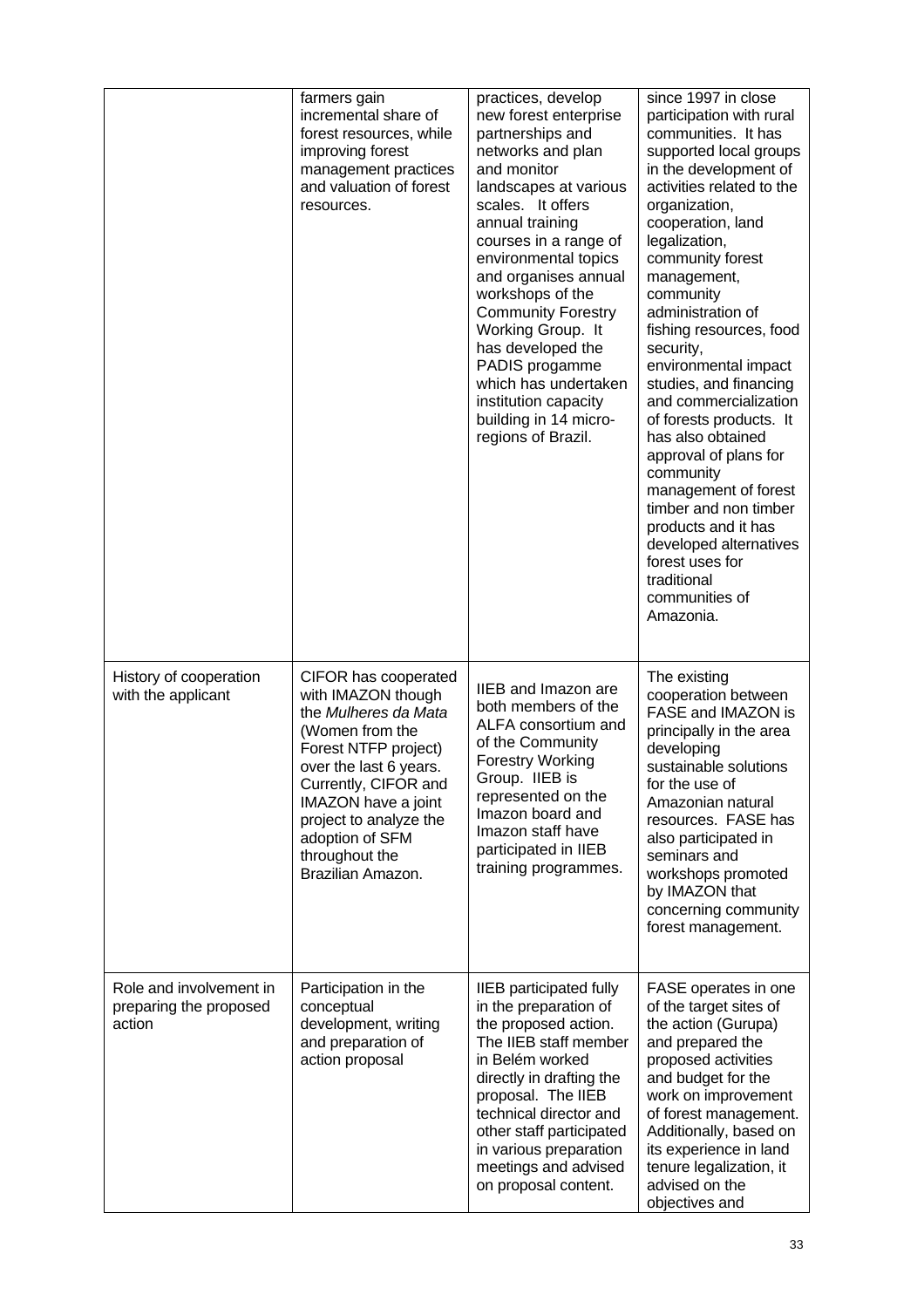|                                                                |                                                                                                                                                                                                                                                                                              |                                                                                                                                                                          | activities of this<br>component.                                                                                                                                                |
|----------------------------------------------------------------|----------------------------------------------------------------------------------------------------------------------------------------------------------------------------------------------------------------------------------------------------------------------------------------------|--------------------------------------------------------------------------------------------------------------------------------------------------------------------------|---------------------------------------------------------------------------------------------------------------------------------------------------------------------------------|
| Role and involvement in<br>implementing the<br>proposed action | CIFOR will actively<br>contribute to the<br>implementation of the<br>three thematic result<br>areas: tenure security,<br>forest management<br>and markets.<br>CIFOR will also play<br>an instrumental role in<br>scaling up the action<br>results and in<br>promoting regional<br>exchanges. | <b>IIEB</b> will work<br>principally in the<br>institutional<br>development (PADIS),<br>capacity building, and<br>policy design activities<br>of the proposed<br>action. | FASE will act in the<br>following themes: land<br>tenure legalization,<br>community forest<br>management (mainly<br>in the Gurupa area),<br>and marketing of<br>forest products |

**Important**: This application form must be accompanied by a signed and dated partnership statement from the main applicant and from every partner, in accordance with the model provided on the next page.

# **2. Partnership statement**<sup>12</sup>

A partnership is a relationship of substance between two or more organisations involving shared responsibilities in undertaking the action funded by the European Commission. To ensure that the action runs smoothly, the European Commission requires all partners (including the lead applicant that signs the contract as "beneficiary") to acknowledge this by agreeing to the principles of good partnership practice set out below.

# *Principles of Good Partnership Practice*

- 1. All partners must have read the application form and understood what their role in the action will be before the application is submitted to the European Commission.
- 2. All partners must have read the standard grant contract and understood what their respective obligations under the contract will be if the grant is awarded. They authorise the lead applicant to sign the contract with the European Commission and represent them in all dealings with the European Commission in the context of the action's implementation.
- 3. The applicant must consult with its partners regularly and keep them fully informed of the progress of the action.
- 4. All partners must receive copies of the reports narrative and financial made to the European Commission.
- 5. Proposals for substantial changes to the action (e.g. activities, partners, etc.) should be agreed by the partners before being submitted to the European Commission. Where no such agreement can be reached, the applicant must indicate this when submitting changes for approval to the European Commission.
- 6. Before the end of the action, the partners must agree on an equitable distribution of equipment, vehicles and supplies for the action that were purchased with the EU grant among local partners situated in the target countries. Copies of the transfer titles must be attached to the final report.

 $12$ **<sup>12</sup>** To be provided by the applicant and each partner in all cases where there is a partner in addition to the applicant.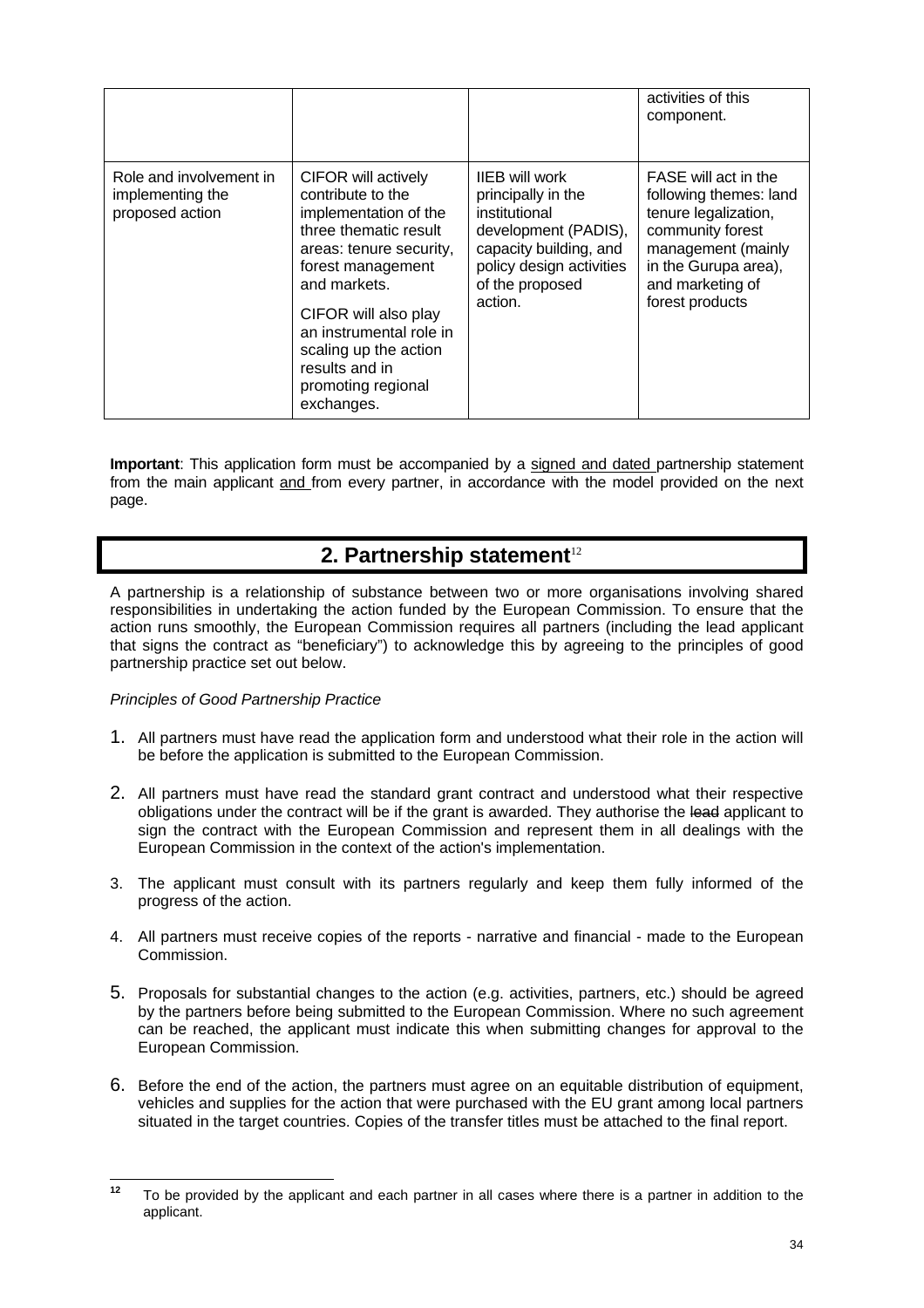# *Statement of partnership*

We have read and approved the contents of the proposal submitted to the European Commission. We undertake to comply with the principles of good partnership practice.

| Name:           | Edson José Vidal da Silva                           |
|-----------------|-----------------------------------------------------|
| Organisation:   | Amazon Institute of People and Environment - Imazon |
| Position:       | <b>Vice-Administrative Secretary</b>                |
| Signature:      |                                                     |
| Date and place: | 03/01/04 - Belém                                    |

| Name:           | Mathues H. A. Otterloo                                           |
|-----------------|------------------------------------------------------------------|
| Organisation:   | Federação de Órgãos para Assistência Social e Educacional - FASE |
| Position:       | Regional Coordinator Fase-Amazon Program/Pará                    |
| Signature:      |                                                                  |
| Date and place: | 03/01/04 - Belém                                                 |

| Name:           | Maria José Gontijo                             |
|-----------------|------------------------------------------------|
| Organisation:   | International Institute of Education of Brazil |
| Position:       | <b>Executive Director</b>                      |
| Signature:      |                                                |
| Date and place: | 02/19/04 - Brasília                            |

| Name:           | Dr. David Kaimowitz                                |
|-----------------|----------------------------------------------------|
| Organisation:   | Center for International Forestry Research (CIFOR) |
| Position:       | <b>Director General</b>                            |
| Signature:      |                                                    |
| Date and place: | 02/24/04 - Bogor                                   |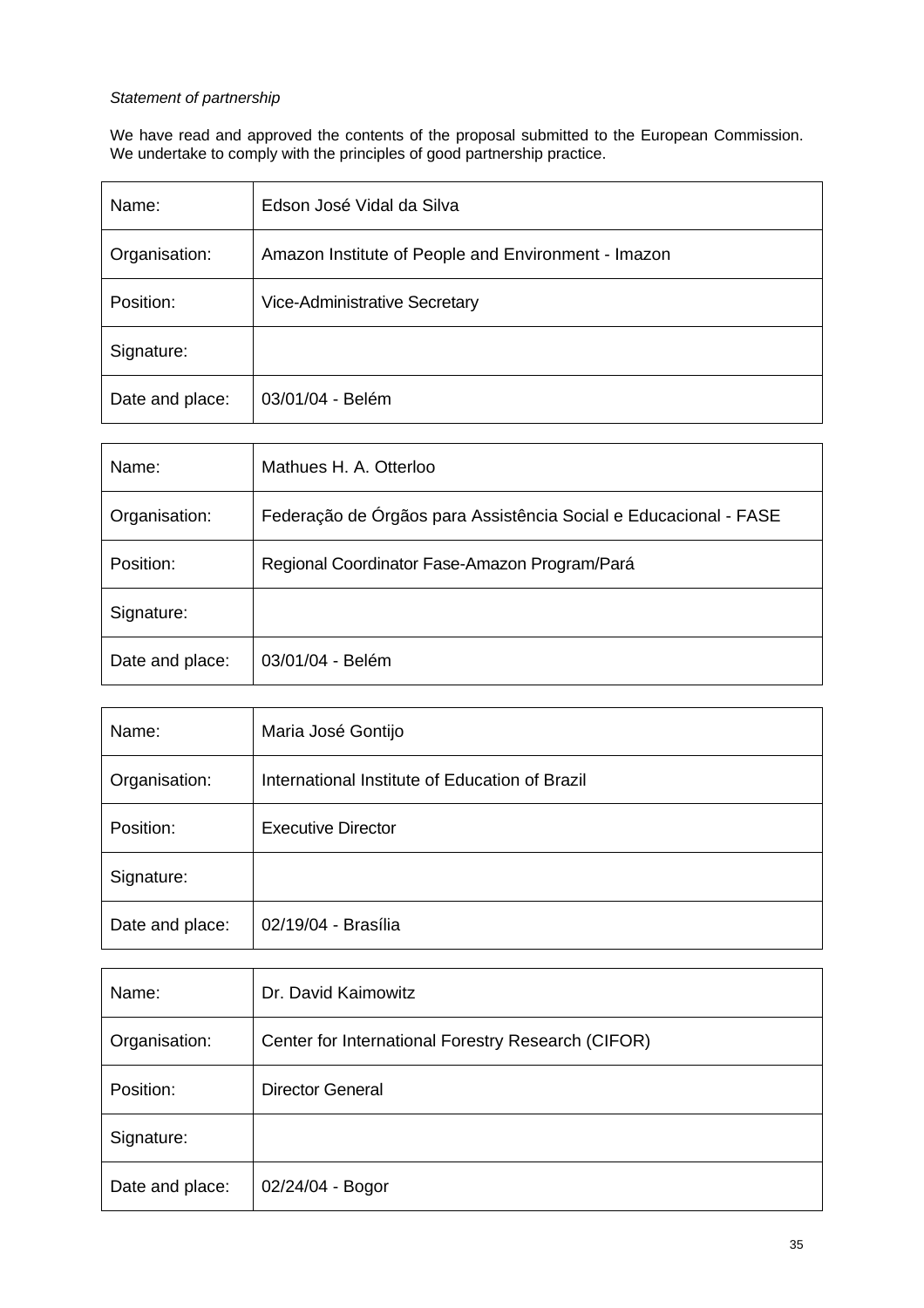# IV DECLARATION BY THE APPLICANT

I, the undersigned, being the person responsible in the applicant organisation for the action, certify that:

(a) the information given in this application is correct; and

(b) the applicant and its partners (where applicable) do not fall into any of the categories (a) to (f) listed in section 2.1.1(2) of the Guidelines for Applicants; and

(c) the applicant has the sources of financing and professional competence and qualifications specified in section 2.3(3) of the Guidelines for Applicants.

| Name:           | Paulo Gonçalves Barreto         |
|-----------------|---------------------------------|
| Position:       | <b>Administrative Secretary</b> |
| Signature:      |                                 |
| Date and place: | 03/01/04 - Belém                |

\_\_\_\_\_\_\_\_\_\_\_\_\_\_\_\_\_\_\_\_\_\_\_\_\_\_\_\_\_\_\_\_\_\_\_\_\_\_\_\_\_\_\_\_\_\_\_\_\_\_\_\_\_\_\_\_\_\_\_\_\_\_\_\_\_\_\_\_\_\_\_\_\_